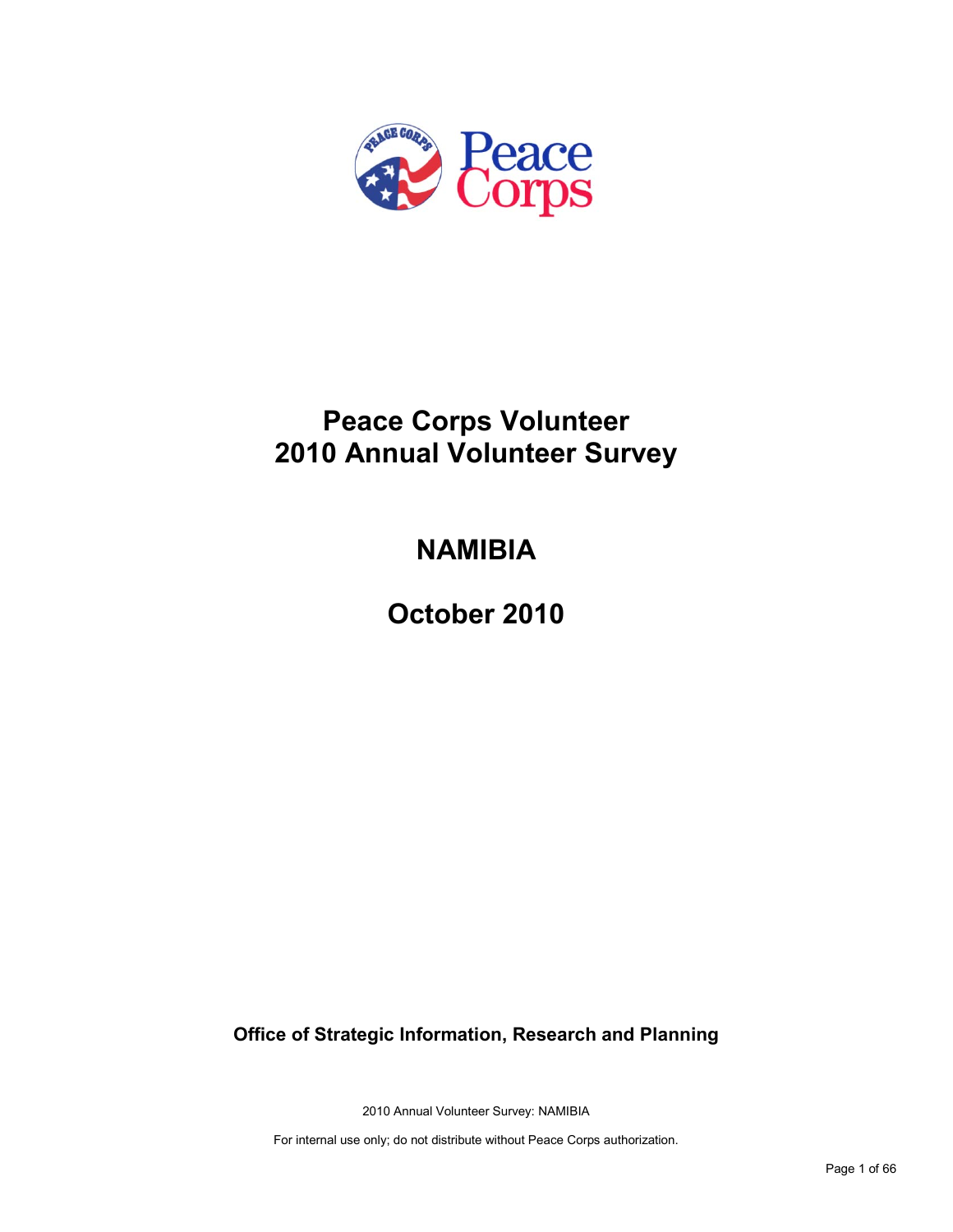# **Table of Contents**

| A.           |                                                |     |
|--------------|------------------------------------------------|-----|
| В.           |                                                |     |
| C.           |                                                |     |
| D.           |                                                |     |
| Е.           |                                                |     |
| F.           |                                                | .23 |
| G.           |                                                |     |
| Η.           |                                                |     |
| $\mathbf{L}$ |                                                |     |
| J.           | Overall Assessment of Your Peace Corps Service |     |
| Κ.           |                                                |     |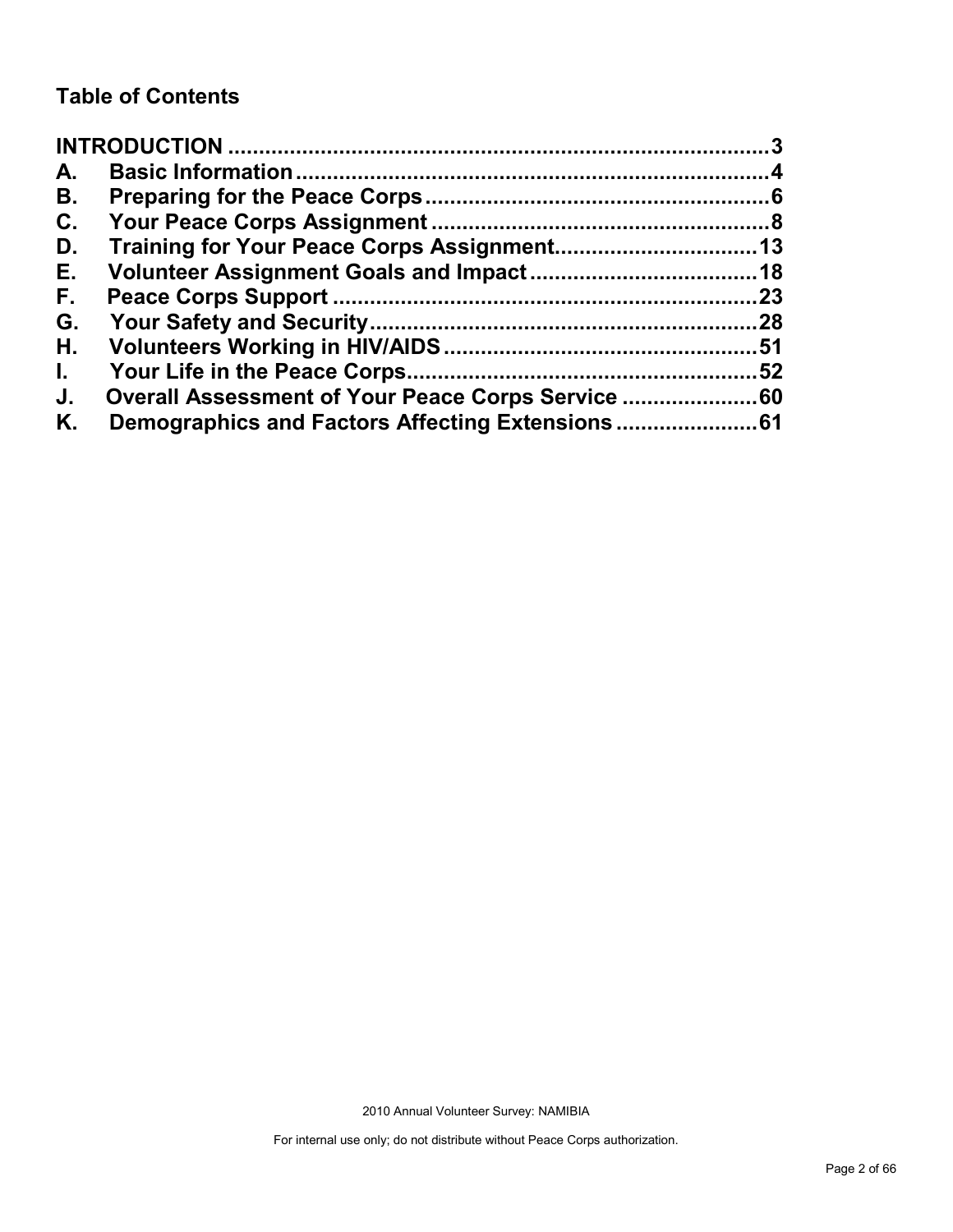# <span id="page-2-0"></span>**INTRODUCTION**

The Annual Volunteer Survey was conducted from June – August 2010 and 81 percent of the Volunteers (5, 239) responded, the highest number in the 35-year history of the survey. Most Volunteers (89 percent) completed the online version of the survey, and another 11 percent completed a paper version of the survey.

This report conveys the responses to the survey from Volunteers serving in one particular country. The report contains the tables and short narrative responses from the questions offering a finite set of possible responses. The results provide a picture of the activities, experiences and views of Peace Corps Volunteers in 2010, including areas where Volunteers confirm that their needs are being well met and where improvements may be needed.

A second report contains the Volunteers' extensive narrative responses to eight open-ended questions on the survey. The report, *2010 Annual Volunteer Survey Open Ended Responses,* is being distributed separately to the Regional and Country Directors.

## **ORGANIZATION OF THE REPORT**

The country report contains eleven sections, corresponding to the major sections of the survey questionnaire.

The tabular results are presented in the order in which the questions appeared in the 2010 AVS, which corresponds roughly to the phases of Volunteer service. Initial questions asked about preparing for Peace Corps. These were followed by questions about assignment activities and training. The final set of questions asked about extending service beyond two years.

The tables show the percent of post respondents that selected each choice and the total number of post respondents that answered the question. Most survey questions asked respondents to select one answer from a set of choices. The percentages for the "select one" responses add up to 100 percent. Questions that allowed Volunteers to "mark all that apply" result in percentages that total to more than 100 percent. This is because each percentage equals the number of respondents selecting that choice divided by the number of respondents who answered the question.

The 2010 AVS included most questions from earlier annual and biennial surveys. A dozen open-ended questions were excluded this year to reduce the reporting burden and internet connection costs to Volunteers.

2010 Annual Volunteer Survey: NAMIBIA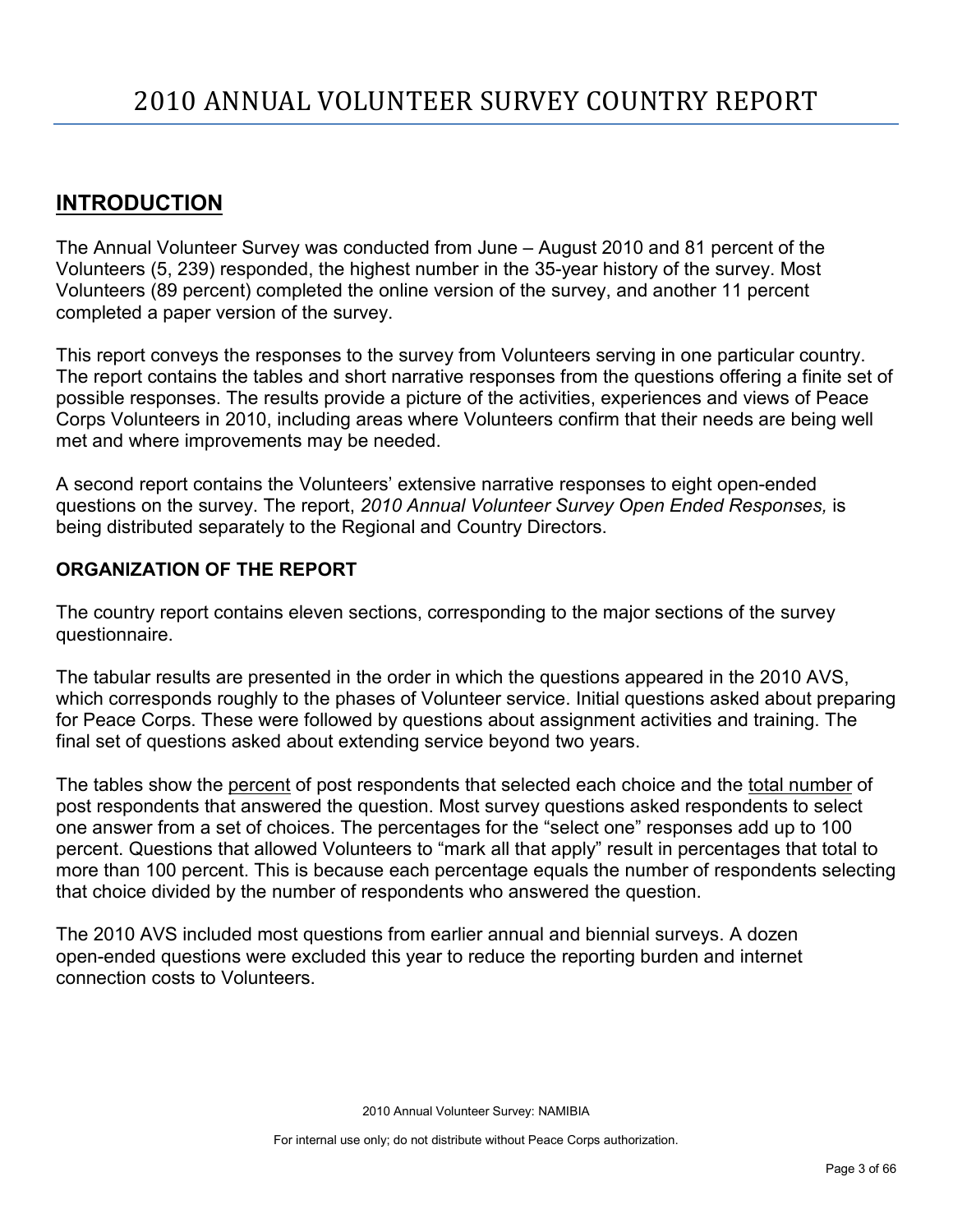Key questions were added to gather more information about:

- Experiences with insensitive comments and behavior based on race, ethnicity, age, gender, or sexual orientation
- Observations or comments about harassment/discrimination experiences (added to the online 2010 AVS after the survey began)
- Reasons that might influence whether or not to extend Volunteer service beyond two years

A crosswalk between the 2009 and 2010 questions is posted on the OSIRP intranet under 2010 AVS Reports "Reference Documents." Earlier surveys and global, regional and post reports are also on the OSIRP Intranet.

# **HOW TO USE THE INFORMATION**

Posts are encouraged to share the results with staff and Volunteers. These reports are an excellent way to initiate a dialogue with staff and Volunteers at post about what is working well and areas for improvement. In the past, posts have found it useful to share the results with their Volunteers, via the VAC, monthly newsletters, summary bulletins, and presentations at PST and IST.

Please consider comparing these 2010 results with your 2006, 2008 and 2009 survey results to identify trends and changes over time. You may also want to compare your country's results with the regional and global numbers.

# <span id="page-3-0"></span>**A. Basic Information**

This section reports on the overall response rate and percentages of online and paper surveys completed, as well as the Volunteers' descriptions of their project and site. Results are more representative of all Volunteers at post when the response rate is above 50 percent.

The 2010 Annual Volunteer Survey response rate for NAMIBIA was 99%.

| <b>Completed Online and Paper Surveys</b> |         |        |  |  |  |  |
|-------------------------------------------|---------|--------|--|--|--|--|
|                                           | Percent | Number |  |  |  |  |
|                                           |         |        |  |  |  |  |

|        | Percent | Number |
|--------|---------|--------|
| Online | 76%     | 74     |
| Paper  | 24%     | 23     |
| Total  | 100%    |        |

2010 Annual Volunteer Survey: NAMIBIA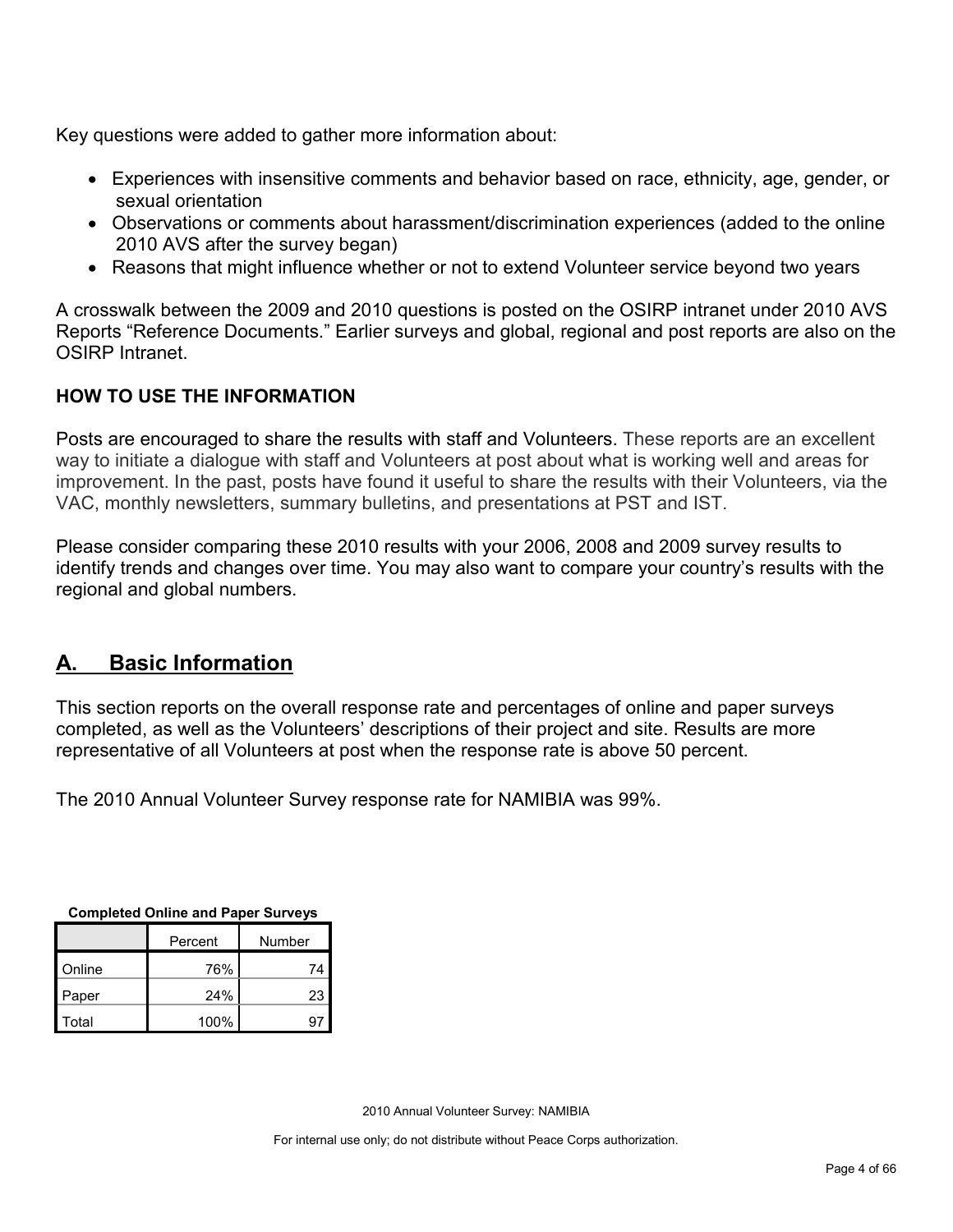| A2: How many months have you been in country? |  |  |  |  |  |  |  |  |  |  |
|-----------------------------------------------|--|--|--|--|--|--|--|--|--|--|
|-----------------------------------------------|--|--|--|--|--|--|--|--|--|--|

|                   | Percent | Number |
|-------------------|---------|--------|
| 6 months or less  | 30%     | 29     |
| 7 to 12 months    | 31%     | 30     |
| 13 to 20 months   | 19%     | 18     |
| 21 to 27 months   | 14%     | 14     |
| 28 months or more | 6%      |        |
| <b>Fotal</b>      | 100%    |        |

#### **A3: Please select your project.**

|                                               | Percent | Number |
|-----------------------------------------------|---------|--------|
| <b>CHHAP Project</b>                          | 52%     | 50     |
| Secondary and Upper Primary Education Project | 46%     | 45     |
| Other. Please specify                         | 2%      |        |
| Total                                         | 100%    | 97     |

#### **A3. Description of "other" project**

|                                                | Percent | Number |  |
|------------------------------------------------|---------|--------|--|
| Open-ended results. Not responsive to request. |         |        |  |
|                                                |         |        |  |
|                                                |         |        |  |
| Total                                          | 100%    | 97     |  |

#### **A4: Please choose the best description of your assigned site.**

|                                           | Percent | Number |
|-------------------------------------------|---------|--------|
| Village/rural area (pop. under 2,000)     | 44%     | 43     |
| Rural town (pop. 2,000 + 25,000)          | 41%     | 40     |
| City (pop. over 25,000) - not the capital | 11%     |        |
| Capital of the country                    | 2%      |        |
| Outer island (regardless of size)         | $1\%$   |        |
| Total                                     | 100%    | 9      |

2010 Annual Volunteer Survey: NAMIBIA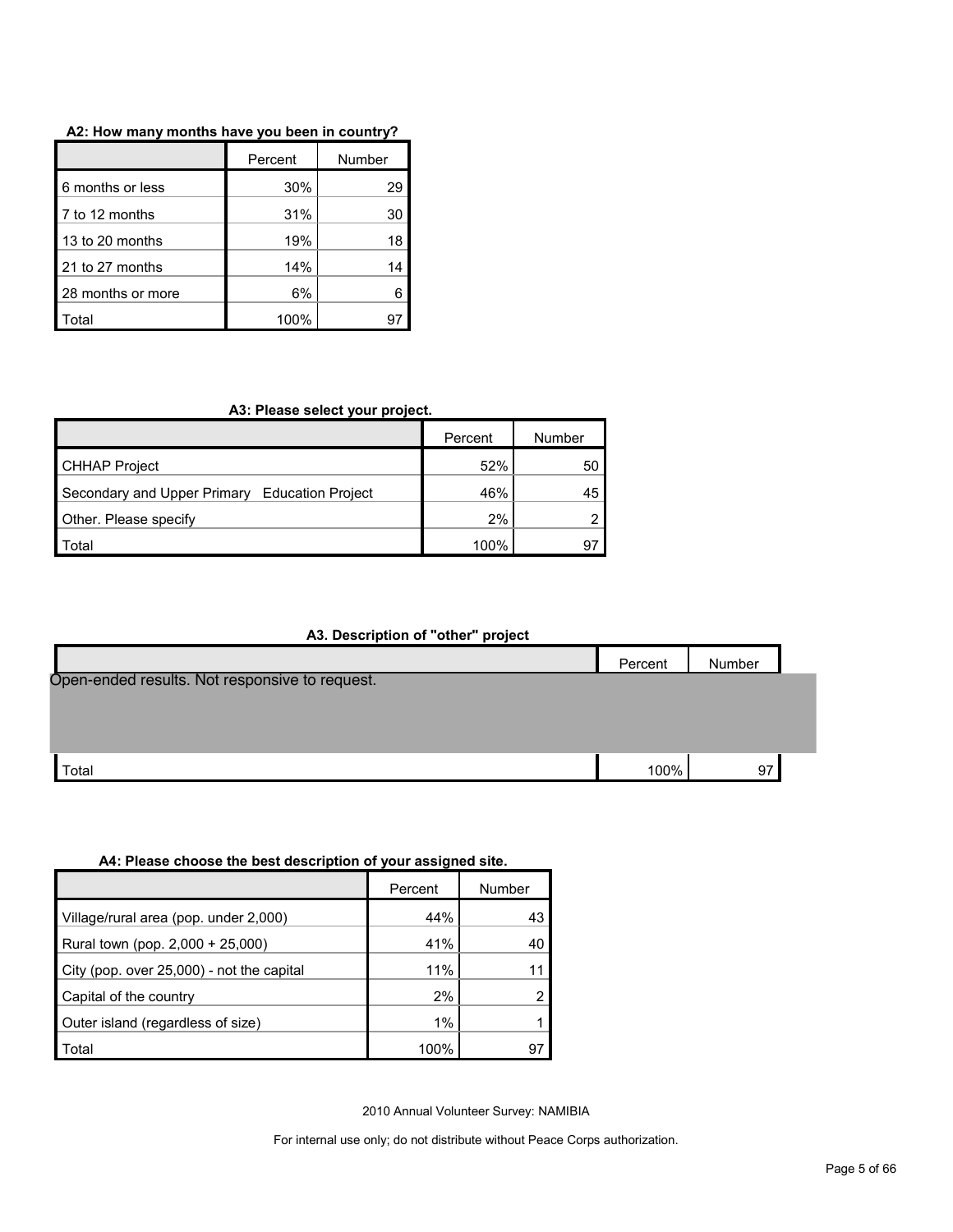# <span id="page-5-0"></span>**B. Preparing for the Peace Corps**

This section reports Volunteers' motivations in applying and accepting a Peace Corps assignment, as well as how prepared they are currently to meet the challenges of service.

|                                                     |               | % Selected This | <b>Total PCVs</b> |
|-----------------------------------------------------|---------------|-----------------|-------------------|
|                                                     | PCV Responses | Choice          | Responding        |
| Personal interest in the Peace Corps                | 74            | 76%             |                   |
| Returned Peace Corps Volunteer whom you met or      | 28            | 29%             |                   |
| know personally                                     |               |                 |                   |
| Peace Corps website                                 | 25            | 26%             |                   |
| Peace Corps campus or community information session | 24            | 25%             |                   |
| Peace Corps recruiter                               | 17            | 18%             |                   |
| Article or book about the Peace Corps               | 16            | 16%             |                   |
| Other: Please specify                               | 12            | 12%             |                   |
| Returned Peace Corps Volunteer who spoke to your    | 9             | 9%              |                   |
| school or group about the Peace Corps               |               |                 |                   |
| Family member/s who served in the Peace Corps       | 4             | 4%              |                   |
| Radio, TV, or print advertisement                   | 4             | 4%              |                   |
| Peace Corps material in the mail                    | 3             | 3%              |                   |
| Americorps service                                  | 2             | 2%              |                   |
| Social media (Facebook, Twitter, etc.               |               | $1\%$           |                   |
| Total                                               |               |                 | 97                |

#### **B1: What prompted you to apply to the PC? Mark all that apply.**

Percents may total to more than 100% since Volunteers were asked to "Mark all that apply."

#### **B1.OTHER: Description of other reasons for applying to Peace Corps**

|                                                | PERCENT | NUMBER |  |
|------------------------------------------------|---------|--------|--|
| Open-ended results. Not responsive to request. |         |        |  |
|                                                |         |        |  |
|                                                |         |        |  |
|                                                |         |        |  |
|                                                |         |        |  |
|                                                |         |        |  |
|                                                |         |        |  |

2010 Annual Volunteer Survey: NAMIBIA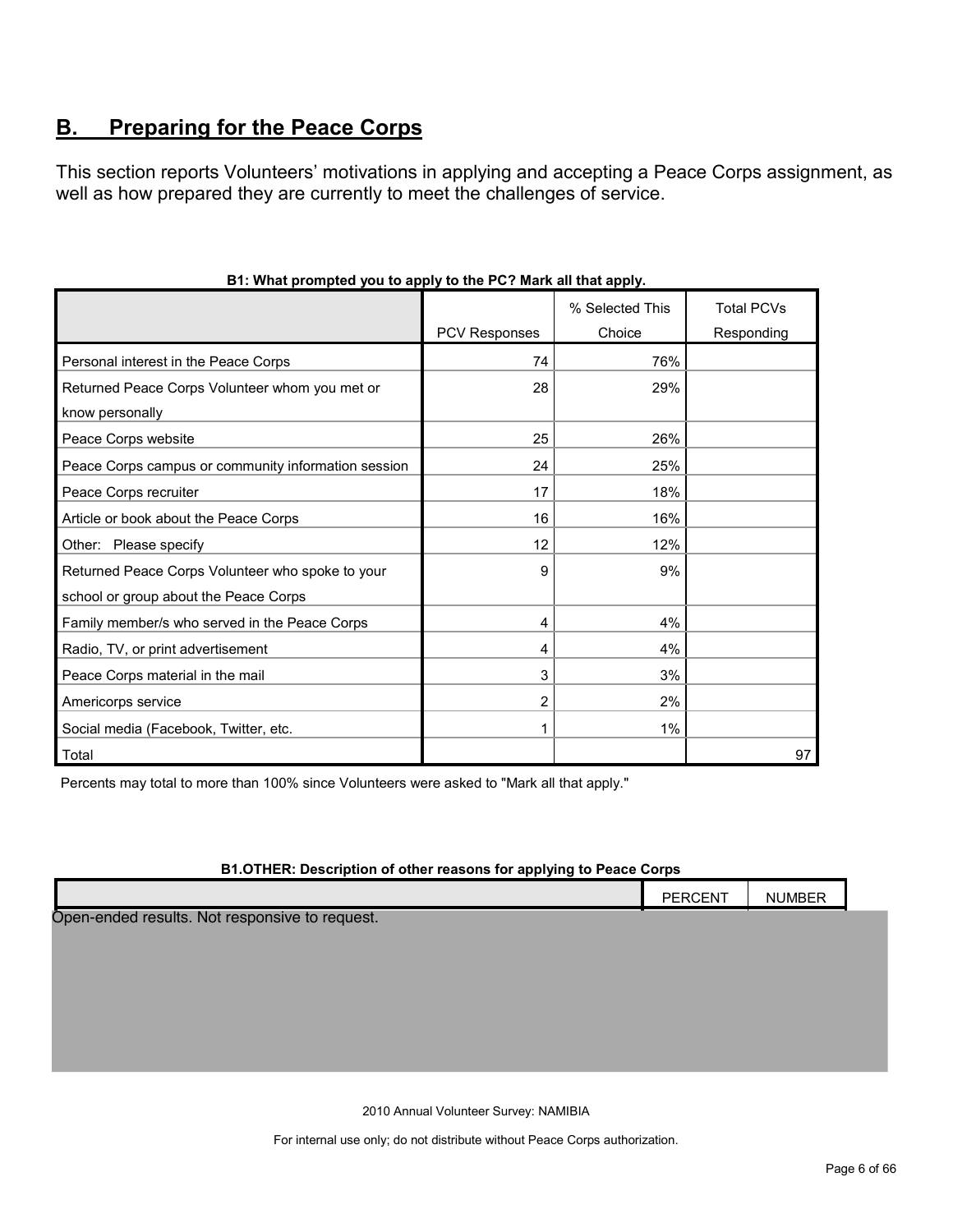Total 100% 97  $\sim$  100% 97  $\sim$  100% 97  $\sim$  100% 97  $\sim$  100% 97  $\sim$  97  $\sim$  100% 97  $\sim$  97  $\sim$  100% 97  $\sim$  97  $\sim$  100% 97  $\sim$  97  $\sim$  100% 97  $\sim$  97  $\sim$  100% 97  $\sim$  97  $\sim$  100% 97  $\sim$  97  $\sim$  100  $\sim$  97  $\sim$ 

|                                | Not Important | Somewhat<br>important | Important | Total |
|--------------------------------|---------------|-----------------------|-----------|-------|
| Different culture              | 2%            | 10%                   | 88%       | 97    |
| Work experience                | 9%            | 30%                   | 60%       | 96    |
| Help others                    | 1%            | 11%                   | 88%       | 96    |
| International experience       | 4%            | 14%                   | 82%       | 96    |
| Language                       | 25%           | 39%                   | 36%       | 97    |
| Personal growth                | 1%            | 18%                   | 81%       | 96    |
| U. S. job market               | 45%           | 31%                   | 24%       | 96    |
| Serve my country               | 35%           | 42%                   | 23%       | 97    |
| Travel/adventure               | $1\%$         | 21%                   | 78%       | 96    |
| Please specify below<br>Other: | 20%           | 20%                   | 60%       | 5     |

#### **B2: How important were the following factors in accepting a PC assignment?**

#### **B2.OTHER: Description of other factor/s in accepting a PC**

| assignment                                     |                |               |  |  |
|------------------------------------------------|----------------|---------------|--|--|
|                                                | <b>PERCENT</b> | <b>NUMBER</b> |  |  |
| Open-ended results. Not responsive to request. |                |               |  |  |
|                                                |                |               |  |  |
|                                                |                |               |  |  |
|                                                |                |               |  |  |
| ʻotal                                          | 100%           | 97            |  |  |

#### **B3: How prepared do you feel today to meet the challenges of PC service?**

2010 Annual Volunteer Survey: NAMIBIA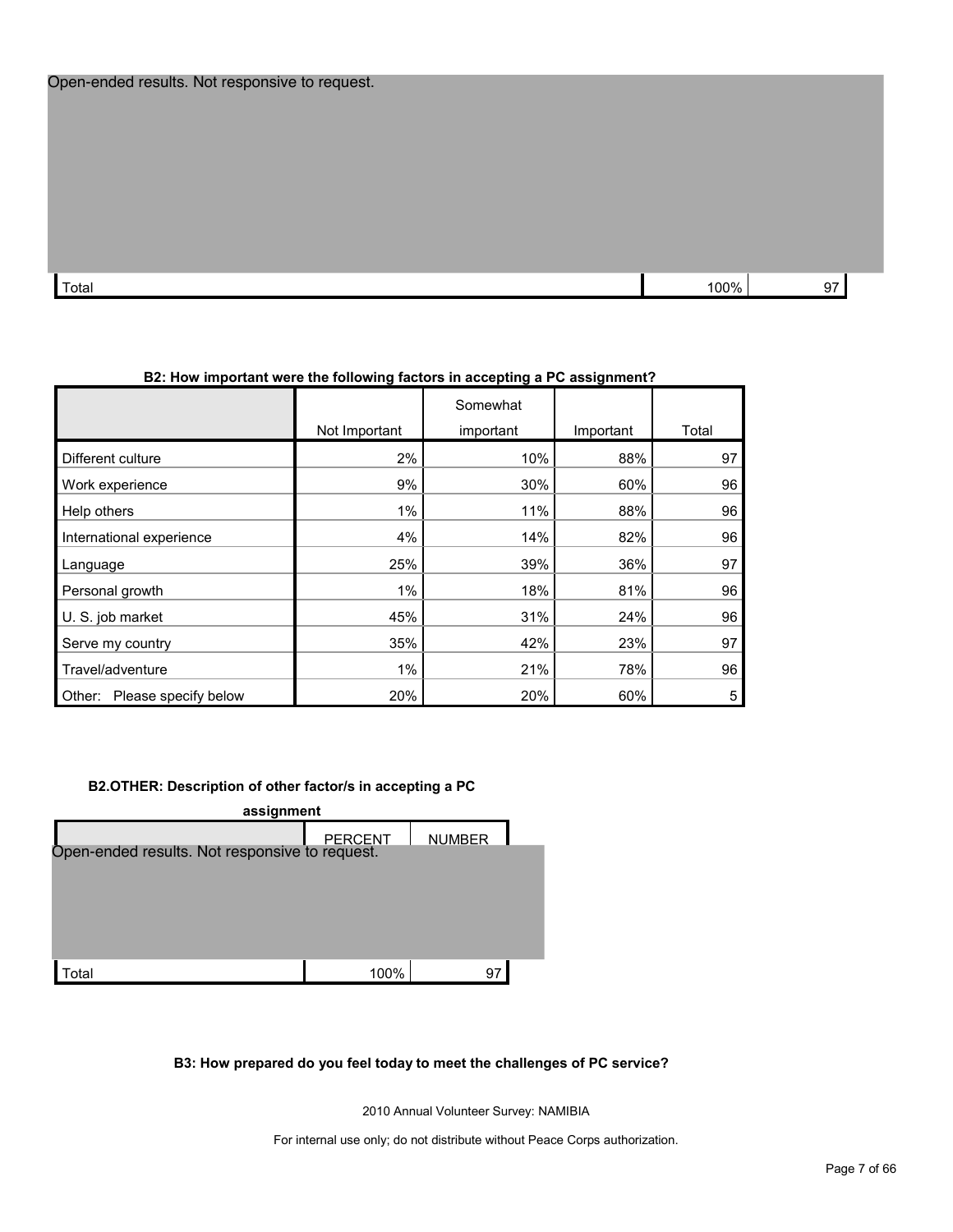|    | Not at all | Minimally | Adequatelv | ≿onsiderablv | Exceptionally | Total |
|----|------------|-----------|------------|--------------|---------------|-------|
| B3 |            | 2%        | 33%        | 52%          | 13%           | ∼~    |

# <span id="page-7-0"></span>**C. Your Peace Corps Assignment**

This section reports Volunteers' work on their primary assignment and their secondary activities. The term "primary assignment" refers to the Volunteers' assignment which is part of an overall project plan designed by the host country partners and in-country Peace Corps staff.

| o i. William best describes the locus of your primary assignment/work: |         |        |
|------------------------------------------------------------------------|---------|--------|
|                                                                        | Percent | Number |
| Math/science teaching                                                  | 21%     | 20     |
| English teaching                                                       | 21%     | 20     |
| <b>HIV/AIDS</b>                                                        | 16%     | 15     |
| Youth development                                                      | 12%     | 11     |
| <b>Health extension</b>                                                | 10%     | 9      |
| Information & communications technology (ICT)                          | 5%      | 5      |
| Other: Please specify                                                  | 4%      | 4      |
| Other education                                                        | 3%      | 3      |
| NGO development                                                        | 3%      | 3      |
| Community development                                                  | 3%      | 3      |
| Environmental education                                                | 1%      | 1      |
| Business education/advising                                            |         |        |
| Urban & regional planning/municipal development                        |         |        |
| Water sanitation                                                       |         |        |
| Forestry/parks                                                         |         |        |
| Teacher training                                                       |         |        |
| Agroforestry                                                           |         |        |
| Agriculture/fish/livestock                                             |         |        |
| Total                                                                  | 100%    | 94     |

**C1: Which best describes the focus of your primary assignment/work?**

**C1.OTHER: Description of "other" primary assignment/work focus**

|                                                | PERCENT | <b>NUMBER</b> |  |
|------------------------------------------------|---------|---------------|--|
| Open-ended results. Not responsive to request. |         |               |  |
|                                                |         |               |  |

2010 Annual Volunteer Survey: NAMIBIA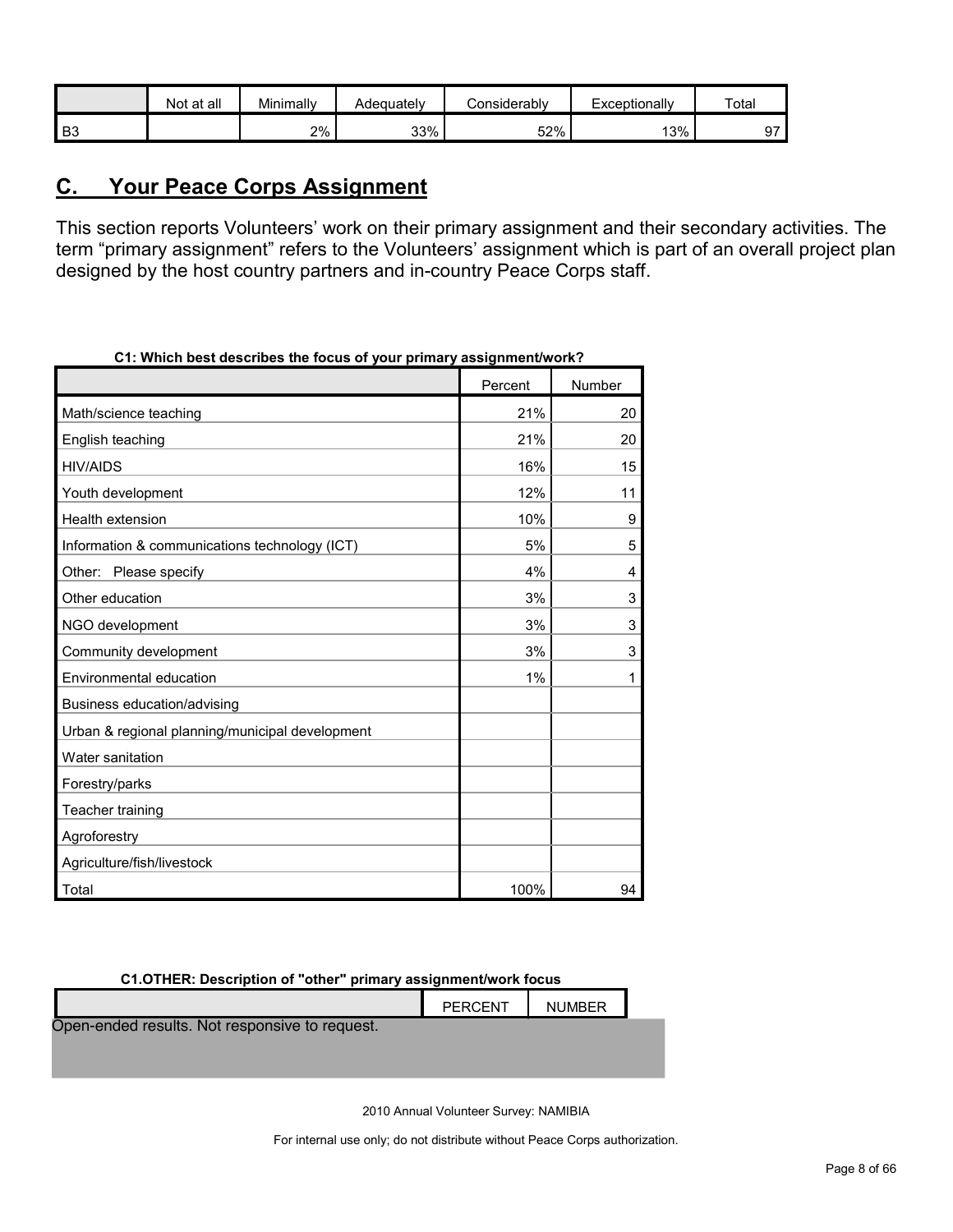| Open-ended results. Not responsive to request. |      |    |
|------------------------------------------------|------|----|
|                                                |      |    |
| Total                                          | 100% | 97 |

#### **C2: Are you a Masters International**

| student?          |      |    |  |  |  |  |
|-------------------|------|----|--|--|--|--|
| Number<br>Percent |      |    |  |  |  |  |
| No                | 96%  | 93 |  |  |  |  |
| Yes               | 4%   |    |  |  |  |  |
| Total             | 100% |    |  |  |  |  |

| oo. which or the following activities does your primary assignment work include: |               |               |                   |
|----------------------------------------------------------------------------------|---------------|---------------|-------------------|
|                                                                                  |               | % Involved in | <b>Total PCVs</b> |
|                                                                                  | PCV Responses | Activity      | Responding        |
| <b>HIV/AIDS</b>                                                                  | 65            | 67%           |                   |
| Working with youth                                                               | 62            | 64%           |                   |
| English teaching                                                                 | 42            | 43%           |                   |
| Girls' education                                                                 | 36            | 37%           |                   |
| Literacy                                                                         | 31            | 32%           |                   |
| Working with special groups (e.g., disabled, elderly,                            | 30            | 31%           |                   |
| ethnic minorities, orphans)                                                      |               |               |                   |
| Library development                                                              | 23            | 24%           |                   |
| Information and communications technology (ICT)                                  | 21            | 22%           |                   |
| Income generation                                                                | 20            | 21%           |                   |
| Arts                                                                             | 15            | 15%           |                   |
| Nutrition education                                                              | 15            | 15%           |                   |
| Sports/fitness                                                                   | 15            | 15%           |                   |
| Working with NGO(s)                                                              | 14            | 14%           |                   |
| Other: Please specify                                                            | 14            | 14%           |                   |
| World Wise Schools/ Correspondence Match                                         | 13            | 13%           |                   |
| Child survival                                                                   | 8             | 8%            |                   |
| Water and sanitation                                                             | 8             | 8%            |                   |
| Environment work                                                                 | 7             | 7%            |                   |
| Mobilize host country nationals (HCNs) to volunteer                              | 6             | 6%            |                   |

#### **C3: Which of the following activities does your primary assignment/work include?**

2010 Annual Volunteer Survey: NAMIBIA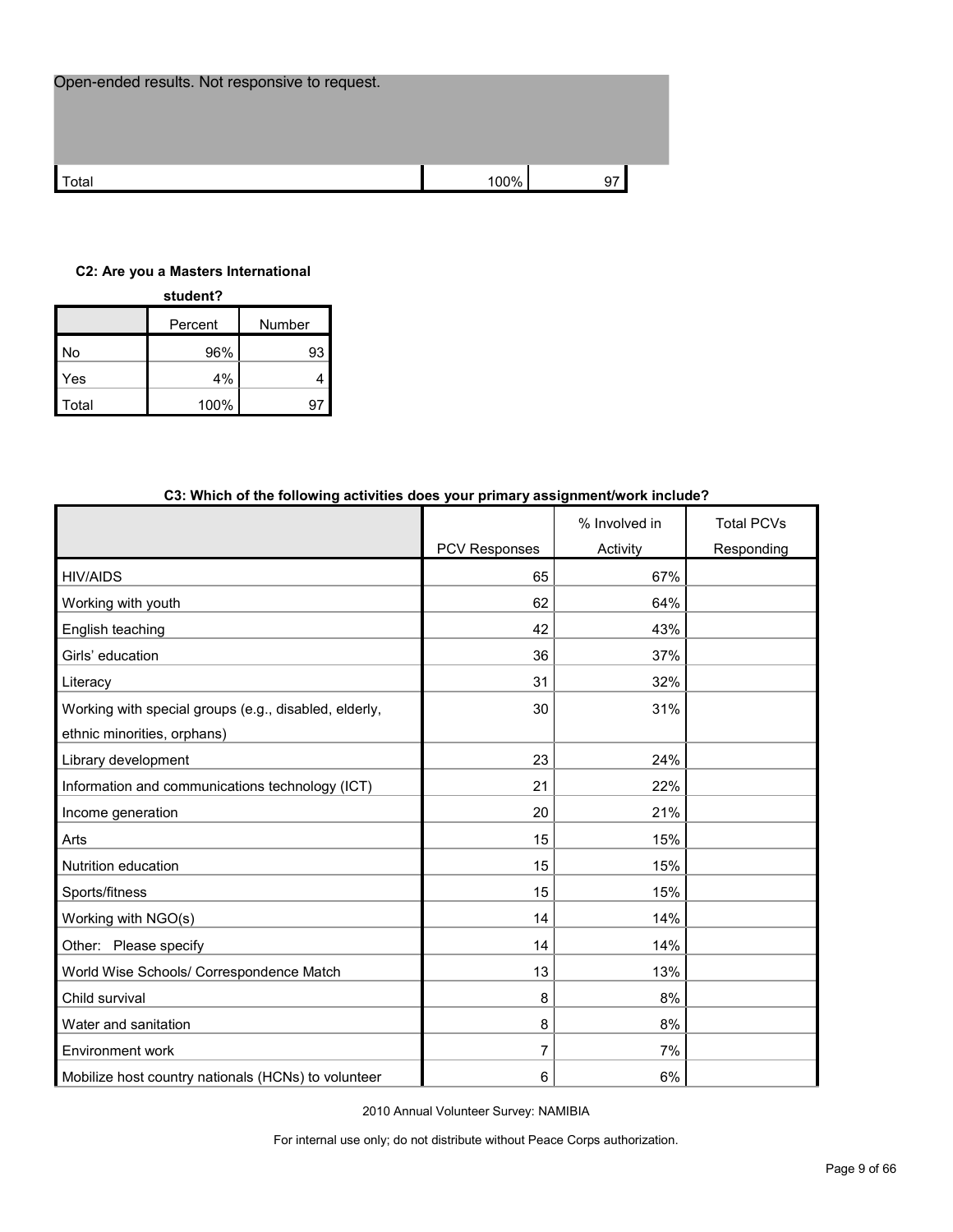| Community food security (production/marketing) | 5 | 5% |    |
|------------------------------------------------|---|----|----|
| Household food security                        | 5 | 5% |    |
| Natural resources management                   | 5 | 5% |    |
| Rural development                              |   | 5% |    |
| Biodiversity conservation                      |   | 4% |    |
| Business advertising                           |   | 4% |    |
| Microenterprise development                    |   | 4% |    |
| Urban development/municipal development        |   | 3% |    |
| WID/GAD                                        |   | 3% |    |
| <b>Total</b>                                   |   |    | 97 |

Percents may total to more than 100% since Volunteers were asked to "Mark all that apply."

# **C3.OTHER: Description of other primary assignment/work activities** PERCENT | NUMBER Total 100% 97 Open-ended results. Not responsive to request.

#### **C4: Hours Spent on Primary Assignment During Average Work Week**

|           | None | $1-10$ hrs | 1-20 hrs<br>44 | 21-30 hrs | 31-40 hrs | More than 40 hrs | Tota <sub>i</sub> |
|-----------|------|------------|----------------|-----------|-----------|------------------|-------------------|
| C4Hrs6grp | 2%   | 8%         | 9%             | 25%       | 39%       | 18%              | 93                |

2010 Annual Volunteer Survey: NAMIBIA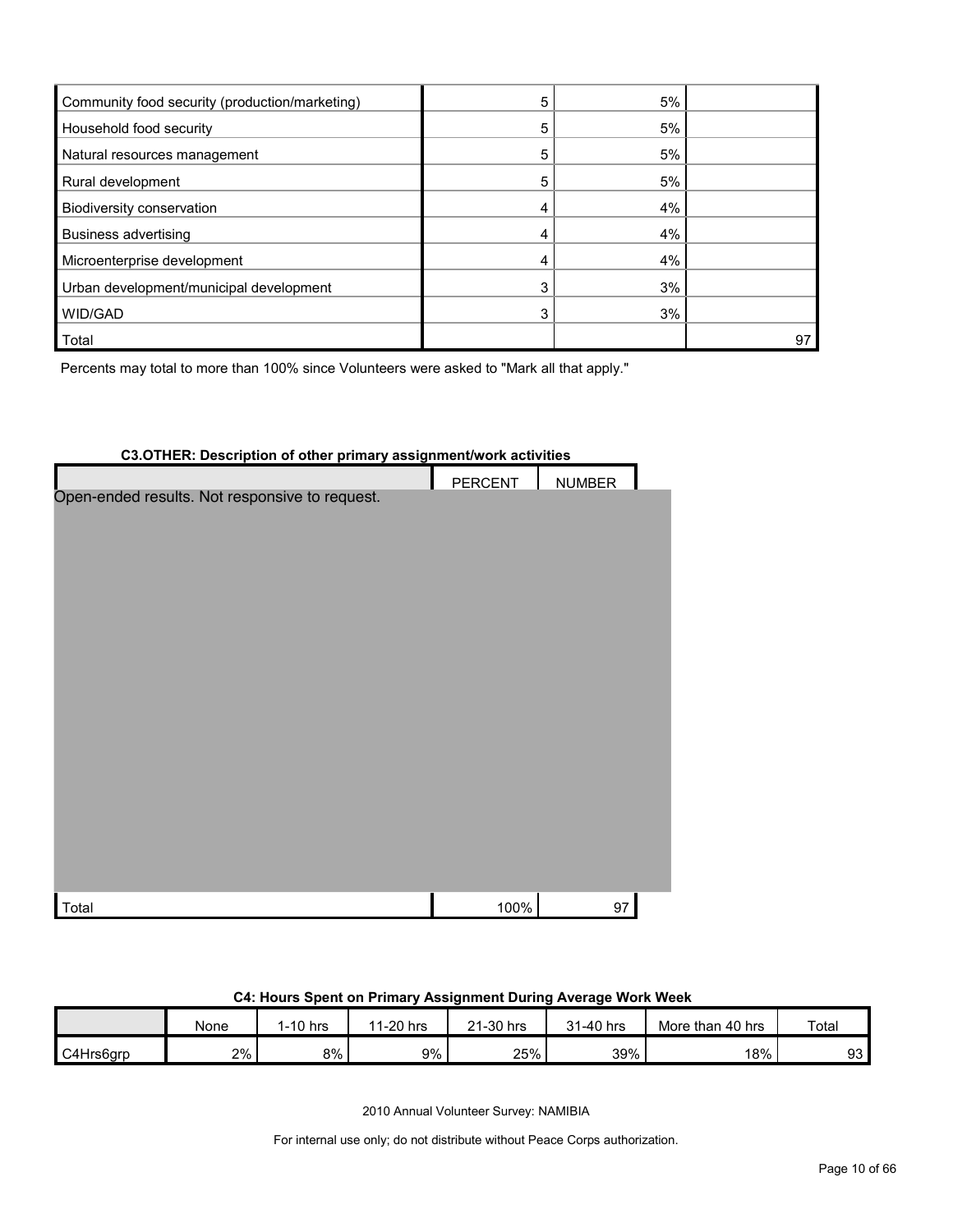|  |  |  |  | C4: How many hours do you spend on your primary assignment during an average work week? |
|--|--|--|--|-----------------------------------------------------------------------------------------|
|  |  |  |  |                                                                                         |

|                | All<br>Volunteers | Average      | owest reported. | Highest reported | Did not answer |
|----------------|-------------------|--------------|-----------------|------------------|----------------|
| C <sub>4</sub> |                   | າາ າ<br>ے. ب |                 | 60               |                |

#### **C5: Which of the following do your secondary activities (other than your primary assignment work) include?**

|                                                       |                      | % Involved in | <b>Total PCVs</b> |
|-------------------------------------------------------|----------------------|---------------|-------------------|
|                                                       | <b>PCV Responses</b> | Activity      | Responding        |
| Working with youth                                    | 42                   | 50%           |                   |
| <b>HIV/AIDS</b>                                       | 37                   | 44%           |                   |
| Library development                                   | 30                   | 36%           |                   |
| Sports/fitness                                        | 29                   | 35%           |                   |
| Girls' education                                      | 28                   | 33%           |                   |
| Literacy                                              | 23                   | 27%           |                   |
| Income generation                                     | 22                   | 26%           |                   |
| Working with NGO(s)                                   | 21                   | 25%           |                   |
| Information and communications technology (ICT)       | 20                   | 24%           |                   |
| English teaching                                      | 19                   | 23%           |                   |
| Arts                                                  | 17                   | 20%           |                   |
| Nutrition education                                   | 17                   | 20%           |                   |
| Working with special groups (e.g., disabled, elderly, | 17                   | 20%           |                   |
| ethnic minorities, orphans)                           |                      |               |                   |
| <b>Business advertising</b>                           | 13                   | 15%           |                   |
| Community food security (production/marketing)        | 11                   | 13%           |                   |
| Rural development                                     | 11                   | 13%           |                   |
| Other: Please specify                                 | 10                   | 12%           |                   |
| Household food security                               | 8                    | 10%           |                   |
| Water and sanitation                                  | 8                    | 10%           |                   |
| World Wise Schools/ Correspondence Match              | 8                    | 10%           |                   |
| WID/GAD                                               | 7                    | 8%            |                   |
| Child survival                                        | 6                    | 7%            |                   |
| Mobilize host country nationals (HCNs) to volunteer   | 6                    | 7%            |                   |
| Urban development/municipal development               | 5                    | 6%            |                   |
| Environment work                                      | 4                    | 5%            |                   |
| Microenterprise development                           | $\overline{2}$       | 2%            |                   |

2010 Annual Volunteer Survey: NAMIBIA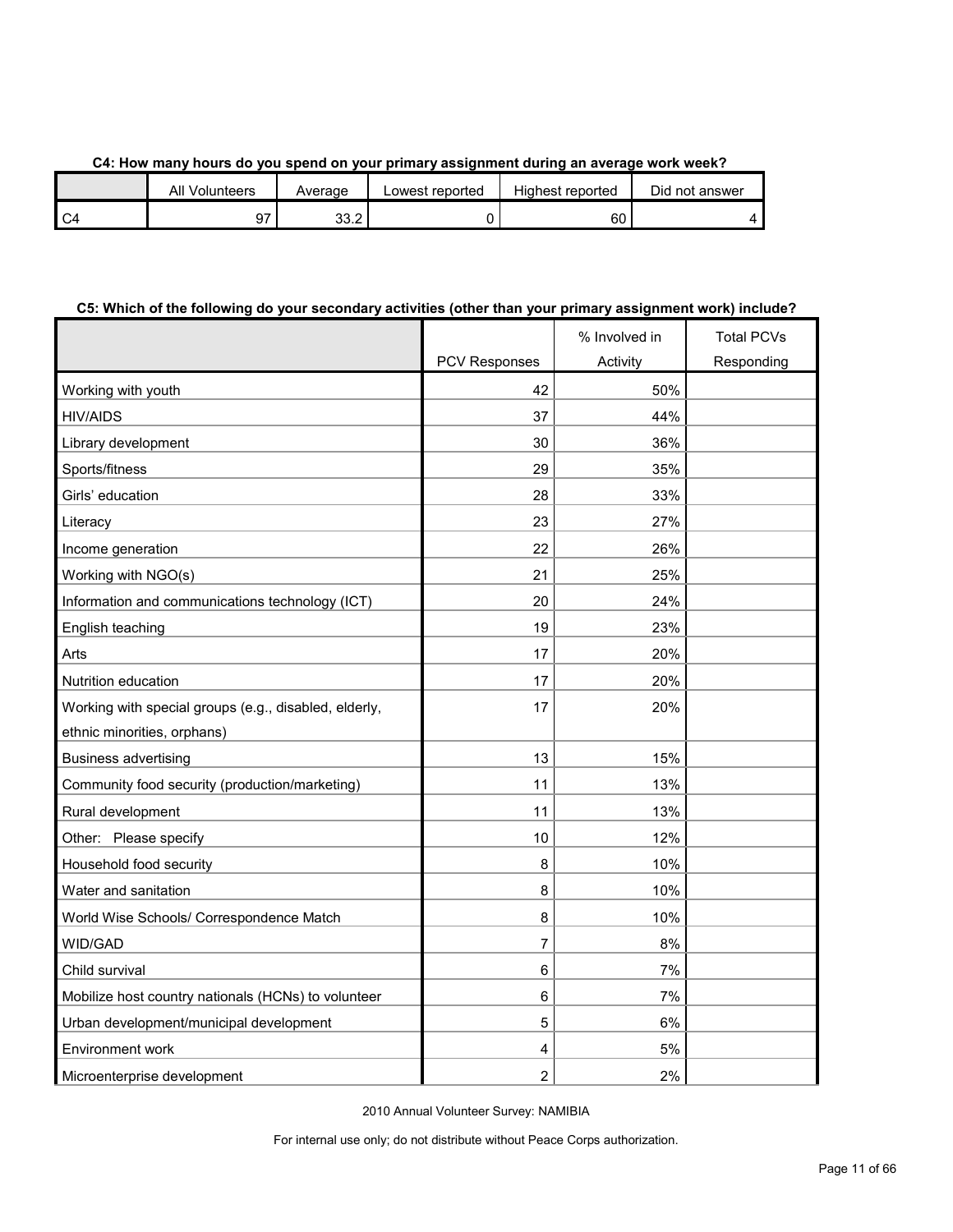| Biodiversity conservation    | $1\%$ |    |
|------------------------------|-------|----|
| Natural resources management | 1%    |    |
| Total                        |       | 84 |

Percents may total to more than 100% since Volunteers were asked to "Mark all that apply."

# **C5.OTHER: Description of other secondary activities** Column N % Count  $\sf Total$  100% 97  $\sf 97$ Open-ended results. Not responsive to request.

#### **C5: No Secondary Activities**

|                         | Percent | Number |
|-------------------------|---------|--------|
| I NA                    | 87%     | 84     |
| No secondary activities | 13%     | 13     |
| otal`                   | 100%    |        |

#### **C6: Hours Spent on Secondary Activities During Average Work Week**

|           | None | $1-10$ hrs | 1-20 hrs<br>- 4 | 1-30 hrs<br>$\sim$<br>▵ | 1-40 hrs<br>04 | More than 40 hrs | Total |
|-----------|------|------------|-----------------|-------------------------|----------------|------------------|-------|
| C6Hrs6grp | 1%   | 67%        | $7\%$           | 9%                      | 6%             |                  | 89    |

**C6. How many hours do you spend on secondary activities during an average work week?**

2010 Annual Volunteer Survey: NAMIBIA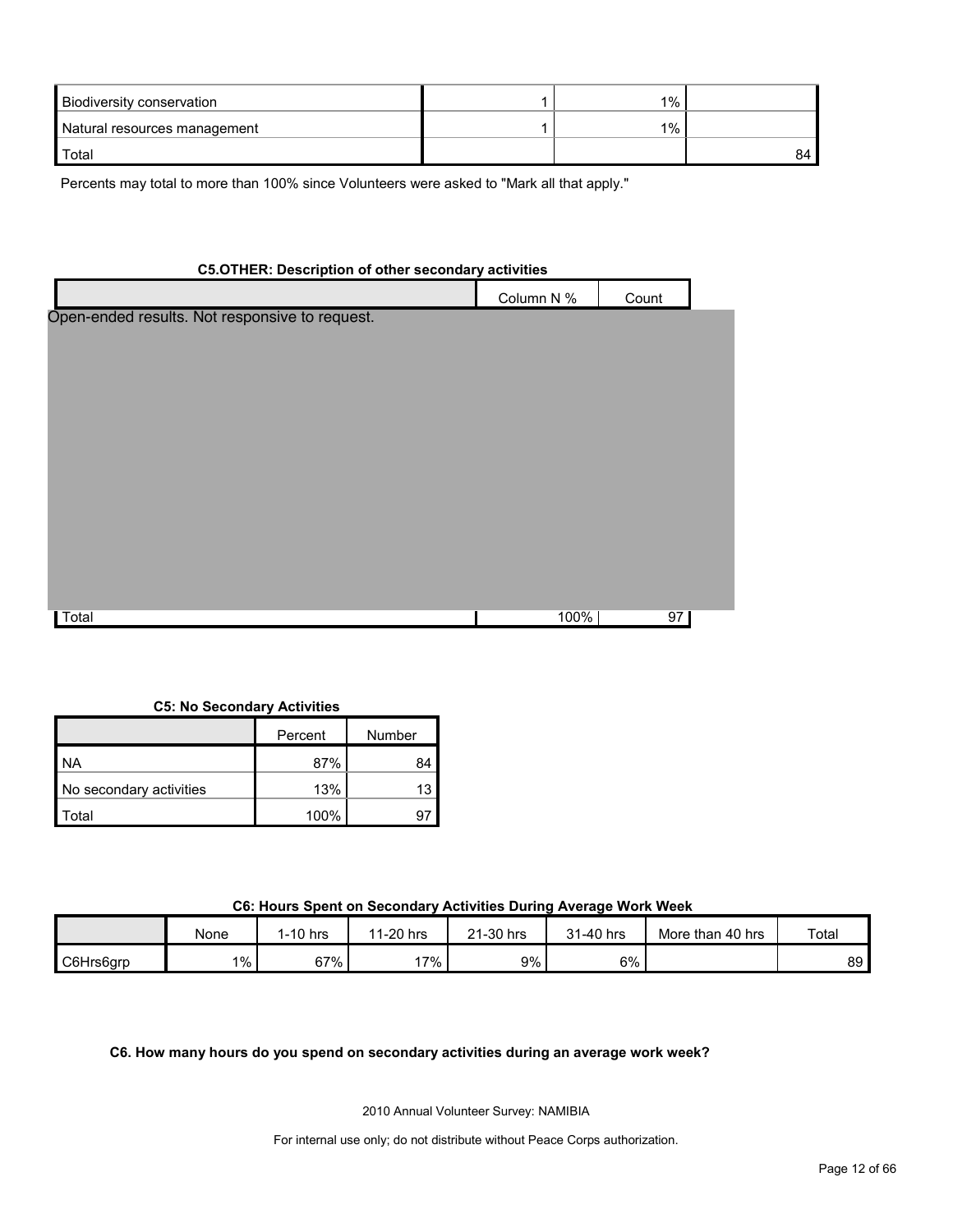|    | All<br>Volunteers | Average     | Lowest reported | Highest reported | Did not answer |
|----|-------------------|-------------|-----------------|------------------|----------------|
| C6 | ~-                | 10<br>$- -$ |                 | 40               |                |

| C7: How personally satisfying is your--? |  |
|------------------------------------------|--|
|------------------------------------------|--|

|                              | Not at all | Minimally | Adequately | Considerablv | Exceptionally | Total |
|------------------------------|------------|-----------|------------|--------------|---------------|-------|
| Primary assignment           | 6%         | 22%       | 32%        | 26%          | 14%           | 96    |
| Secondary project activities | 3%         | 15%       | 27%        | 33%          | 22%           | 88    |

NOTE: See the Open-Ended Responses report for Volunteer comments (C8) about their satisfaction with the work they do

# <span id="page-12-0"></span>**D. Training for Your Peace Corps Assignment**

This section reports Volunteers' assessment of the effectiveness of Pre-Service Training (PST) and In-Service Training at post. In-Service Training (IST) includes: Reconnect, Technical IST, Mid-Service and Close of Service Conferences, project management/leadership conferences, and other post-sponsored training sessions.

| D1: How many weeks of PST did you have before you were sworn in? |
|------------------------------------------------------------------|
|------------------------------------------------------------------|

|                   | Less than 8 |         |         |          |       |          | More than 12 |       |
|-------------------|-------------|---------|---------|----------|-------|----------|--------------|-------|
|                   | weeks       | 8 weeks | 9 weeks | 10 weeks | weeks | 12 weeks | weeks        | Total |
| D <sub>1GRP</sub> | 2%          | 73%     | 14%     | 6%       | $1\%$ | $1\%$    | 2%           | 86    |

| D2: How effective was your Pre-Service Training (PST) in preparing you to-- |  |  |
|-----------------------------------------------------------------------------|--|--|
|                                                                             |  |  |

|                                                     | Not effective | Poor | Adequate | Effective | Very effective |
|-----------------------------------------------------|---------------|------|----------|-----------|----------------|
| Manage cultural differences                         | 2%            | 7%   | 32%      | 38%       | 21%            |
| Deal with adjustment issues                         | 2%            | 6%   | 34%      | 42%       | 15%            |
| Work with counterparts/community partners           | 4%            | 21%  | 47%      | 21%       | 4%             |
| Use language needed in work and social interactions | 3%            | 10%  | 36%      | 33%       | 15%            |
| Perform technical aspects of your work              | 7%            | 40%  | 29%      | 18%       | 4%             |
| Work on your project goals and objectives           | 4%            | 23%  | 43%      | 28%       |                |
| Conduct a participatory community needs             | 7%            | 30%  | 43%      | 19%       | $1\%$          |
| assessment (e.g., PACA)                             |               |      |          |           |                |
| Monitor your project goals and outcomes             | 4%            | 36%  | 39%      | 19%       |                |
| Maintain your physical health                       | 3%            | 6%   | 35%      | 33%       | 21%            |
| Maintain your mental/emotional health               | 3%            | 3%   | 36%      | 39%       | 17%            |

2010 Annual Volunteer Survey: NAMIBIA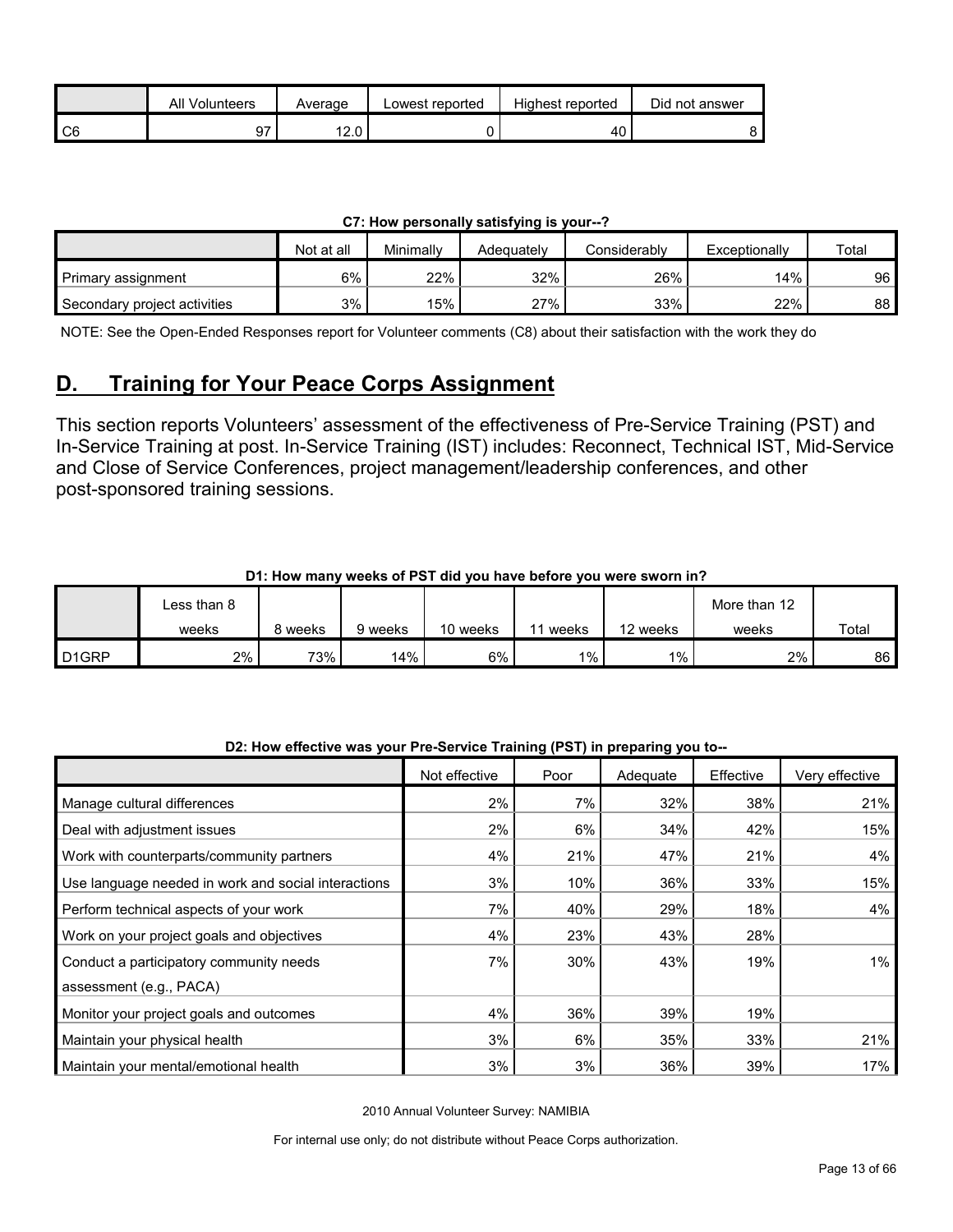|                                                     | Not effective | Poor | Adequate | Effective | Very effective |
|-----------------------------------------------------|---------------|------|----------|-----------|----------------|
| Manage cultural differences                         | 2%            | 7%   | 32%      | 38%       | 21%            |
| Deal with adjustment issues                         | 2%            | 6%   | 34%      | 42%       | 15%            |
| Work with counterparts/community partners           | 4%            | 21%  | 47%      | 21%       | 4%             |
| Use language needed in work and social interactions | 3%            | 10%  | 36%      | 33%       | 15%            |
| Perform technical aspects of your work              | 7%            | 40%  | 29%      | 18%       | 4%             |
| Work on your project goals and objectives           | 4%            | 23%  | 43%      | 28%       |                |
| Conduct a participatory community needs             | 7%            | 30%  | 43%      | 19%       | 1%             |
| assessment (e.g., PACA)                             |               |      |          |           |                |
| Monitor your project goals and outcomes             | 4%            | 36%  | 39%      | 19%       |                |
| Maintain your physical health                       | 3%            | 6%   | 35%      | 33%       | 21%            |
| Maintain your mental/emotional health               | 3%            | 3%   | 36%      | 39%       | 17%            |
| Maintain your personal safety and security          | 1%            | 2%   | 25%      | 46%       | 24%            |

**D2: How effective was your Pre-Service Training (PST) in preparing you to--**

#### **D2: How effective was your Pre-Service Training (PST) in preparing you to--**

|                                                     | NA/No training | Total |
|-----------------------------------------------------|----------------|-------|
| Manage cultural differences                         |                | 96    |
| Deal with adjustment issues                         | 1%             | 96    |
| Work with counterparts/community partners           | 3%             | 96    |
| Use language needed in work and social interactions | 2%             | 96    |
| Perform technical aspects of your work              | 2%             | 96    |
| Work on your project goals and objectives           | 2%             | 96    |
| Conduct a participatory community needs assessment  |                | 96    |
| (e.g., PACA)                                        |                |       |
| Monitor your project goals and outcomes             | 2%             | 95    |
| Maintain your physical health                       | 2%             | 95    |
| Maintain your mental/emotional health               | 2%             | 96    |
| Maintain your personal safety and security          | $1\%$          | 95    |

#### **D2: How effective was your Pre-Service Training (PST) in preparing you to-- (excluding "NA/No training" responses)**

|                                           | Not effective | Poor | Adequate | Effective | Very effective | Total |
|-------------------------------------------|---------------|------|----------|-----------|----------------|-------|
| Manage cultural differences               | 2%            | 7%   | 32%      | 38%       | 21%            | 96    |
| Deal with adjustment issues               | 2%            | 6%   | 35%      | 42%       | 15%            | 95    |
| Work with counterparts/community partners | 4%            | 22%  | 48%      | 22%       | 4%             | 93    |

2010 Annual Volunteer Survey: NAMIBIA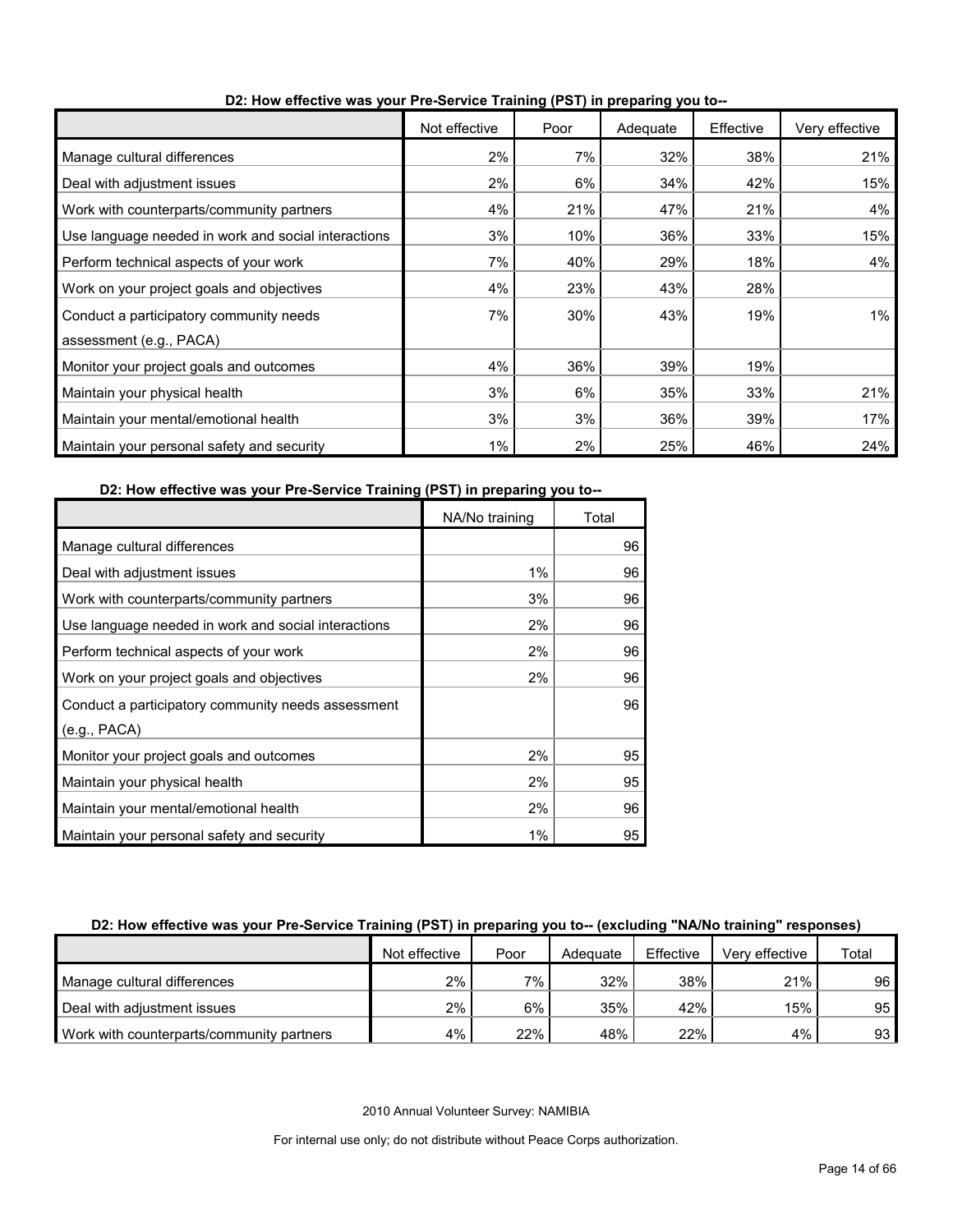| Use language needed in work and social     | 3%    | 11% | 37% | 34% | 15%   | 94 |
|--------------------------------------------|-------|-----|-----|-----|-------|----|
| interactions                               |       |     |     |     |       |    |
| Perform technical aspects of your work     | 7%    | 40% | 30% | 18% | 4%    | 94 |
| Work on your project goals and objectives  | 4%    | 23% | 44% | 29% |       | 94 |
| Conduct a participatory community needs    | 7%    | 30% | 43% | 19% | $1\%$ | 96 |
| assessment (e.g., PACA)                    |       |     |     |     |       |    |
| Monitor your project goals and outcomes    | 4%    | 37% | 40% | 19% |       | 93 |
| Maintain your physical health              | 3%    | 6%  | 35% | 33% | 22%   | 93 |
| Maintain your mental/emotional health      | 3%    | 3%  | 37% | 39% | 17%   | 94 |
| Maintain your personal safety and security | $1\%$ | 2%  | 26% | 47% | 24%   | 94 |

**D3: How many days of PC-sponsored training have you had since you were sworn in?**

|       | None | -5 davs | $6-10$ days | 1-15 davs<br>11 | 16-20 days | 21-39 days | 40+<br>∙davs | Total |
|-------|------|---------|-------------|-----------------|------------|------------|--------------|-------|
| D3GRP | 20%  | 5%      | 6%          | 29%             | 21%        | 13%        | 5%           | 95    |

|                                                     | Not effective | Poor | Adequate | Effective | Very effective |
|-----------------------------------------------------|---------------|------|----------|-----------|----------------|
| Manage cultural differences                         |               | 4%   | 32%      | 37%       | 5%             |
| Deal with adjustment issues                         |               | 6%   | 34%      | 29%       | 6%             |
| Build and strengthen working relationships with     |               | 4%   | 30%      | 32%       | 14%            |
| counterparts/community partners                     |               |      |          |           |                |
| Use language needed in work and social interactions | 5%            | 21%  | 23%      | 9%        | 2%             |
| Perform technical aspects of your work              | 2%            | 10%  | 31%      | 25%       | 8%             |
| Work on your project goals and objectives           |               | 6%   | 30%      | 33%       | 9%             |
| Conduct a participatory community needs             | $1\%$         | 20%  | 26%      | 14%       | 2%             |
| assessment (e.g., PACA)                             |               |      |          |           |                |
| Monitor project goals and outcomes                  | 1%            | 11%  | 38%      | 27%       | 3%             |
| Maintain your physical health                       | 2%            | 6%   | 33%      | 21%       | 5%             |
| Maintain your mental/emotional health               | $1\%$         | 3%   | 33%      | 27%       | 7%             |
| Maintain your personal safety and security          |               | 4%   | 25%      | 35%       | 10%            |

**D4: How effective was your In-Service Training (IST) in preparing you to--**

#### **D4: How effective was your In-Service Training (IST) in preparing you to--**

|                             | NA/No training | ⊤otal |
|-----------------------------|----------------|-------|
| Manage cultural differences | 22%            | 95    |
| Deal with adjustment issues | 24%            | 96    |

2010 Annual Volunteer Survey: NAMIBIA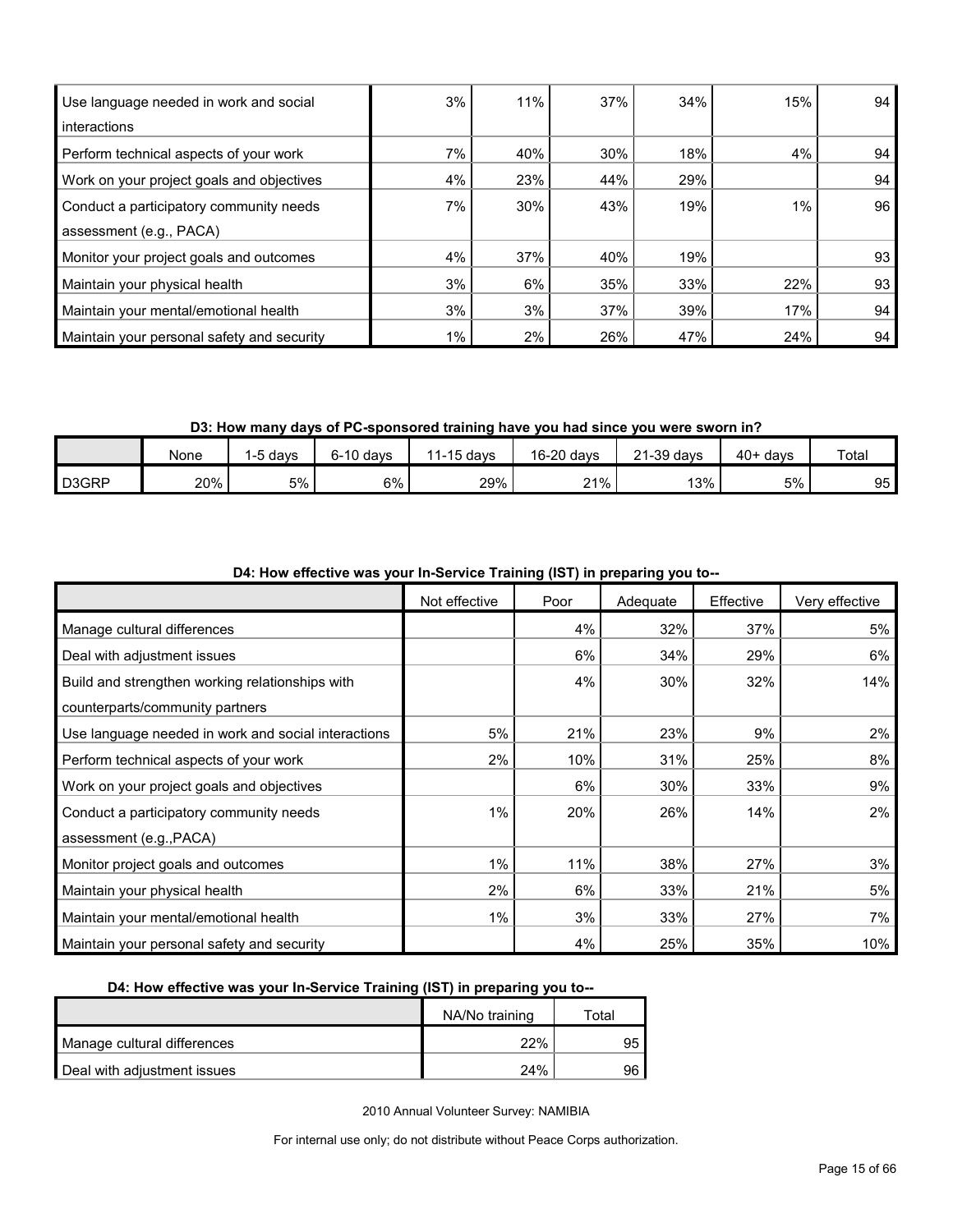| Build and strengthen working relationships with     | 20% | 96 |
|-----------------------------------------------------|-----|----|
| counterparts/community partners                     |     |    |
| Use language needed in work and social interactions | 40% | 96 |
| Perform technical aspects of your work              | 23% | 96 |
| Work on your project goals and objectives           | 21% | 96 |
| Conduct a participatory community needs assessment  | 38% | 96 |
| (e.g., PACA)                                        |     |    |
| Monitor project goals and outcomes                  | 20% | 94 |
| Maintain your physical health                       | 32% | 96 |
| Maintain your mental/emotional health               | 28% | 96 |
| Maintain your personal safety and security          | 25% | 96 |

#### **D4: How effective was your In-Service Training (IST) in preparing you to-- (excluding "NA/No training" responses)**

|                                                 | Not effective | Poor | Adequate | Effective | Very effective | Total |
|-------------------------------------------------|---------------|------|----------|-----------|----------------|-------|
| Manage cultural differences                     |               | 5%   | 41%      | 47%       | 7%             | 74    |
| Deal with adjustment issues                     |               | 8%   | 45%      | 38%       | 8%             | 73    |
| Build and strengthen working relationships with |               | 5%   | 38%      | 40%       | 17%            | 77    |
| counterparts/community partners                 |               |      |          |           |                |       |
| Use language needed in work and social          | 9%            | 34%  | 38%      | 16%       | 3%             | 58    |
| interactions                                    |               |      |          |           |                |       |
| Perform technical aspects of your work          | 3%            | 14%  | 41%      | 32%       | 11%            | 74    |
| Work on your project goals and objectives       |               | 8%   | 38%      | 42%       | 12%            | 76    |
| Conduct a participatory community needs         | 2%            | 32%  | 42%      | 22%       | 3%             | 60    |
| assessment (e.g., PACA)                         |               |      |          |           |                |       |
| Monitor project goals and outcomes              | 1%            | 13%  | 48%      | 33%       | 4%             | 75    |
| Maintain your physical health                   | 3%            | 9%   | 49%      | 31%       | 8%             | 65    |
| Maintain your mental/emotional health           | 1%            | 4%   | 46%      | 38%       | 10%            | 69    |
| Maintain your personal safety and security      |               | 6%   | 33%      | 47%       | 14%            | 72    |

#### **D5: Please list other types of training you have had that were sponsored by someone other than PC**

Percent Number

Open-ended results. Not responsive to request.

2010 Annual Volunteer Survey: NAMIBIA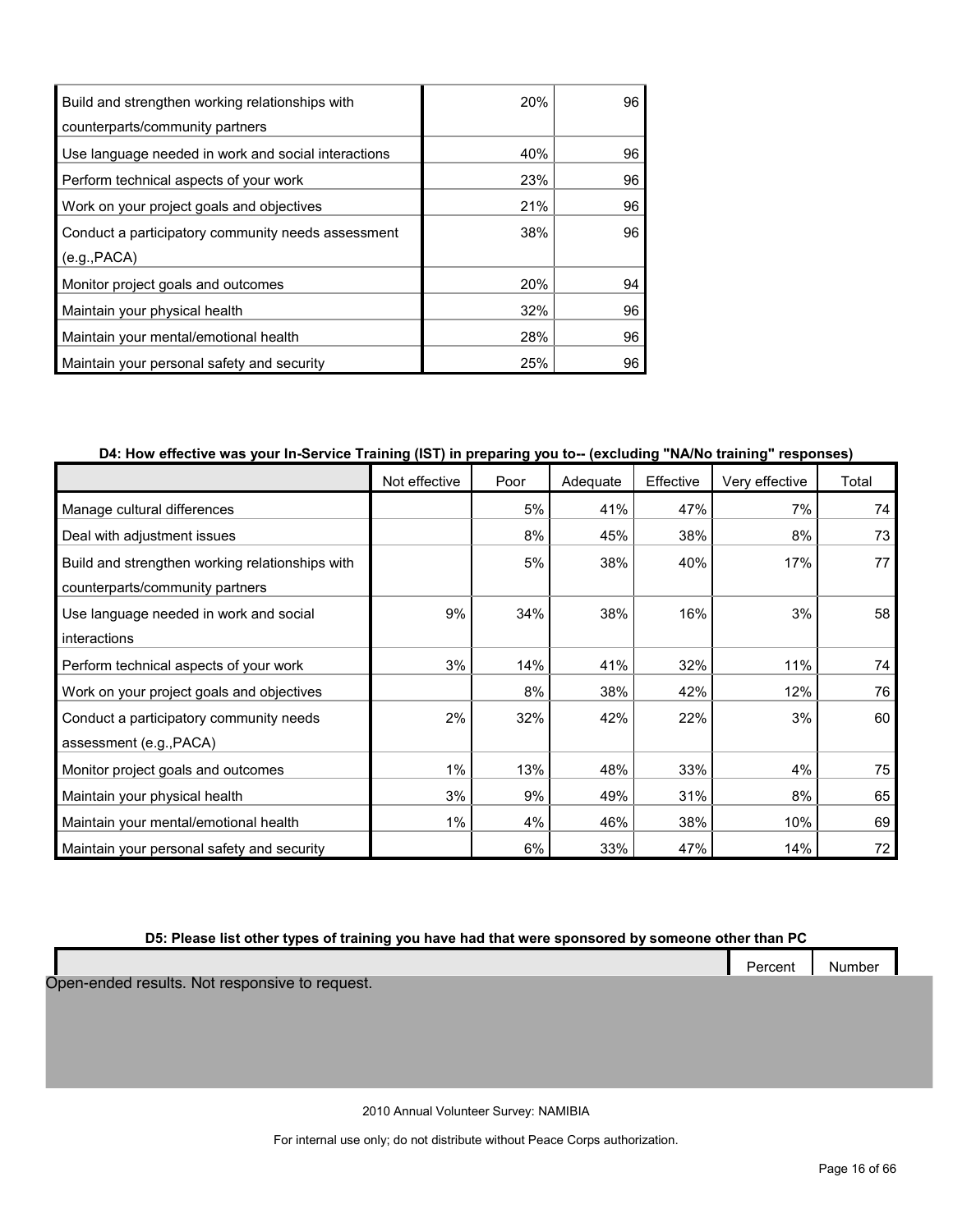#### Open-ended results. Not responsive to request.

2010 Annual Volunteer Survey: NAMIBIA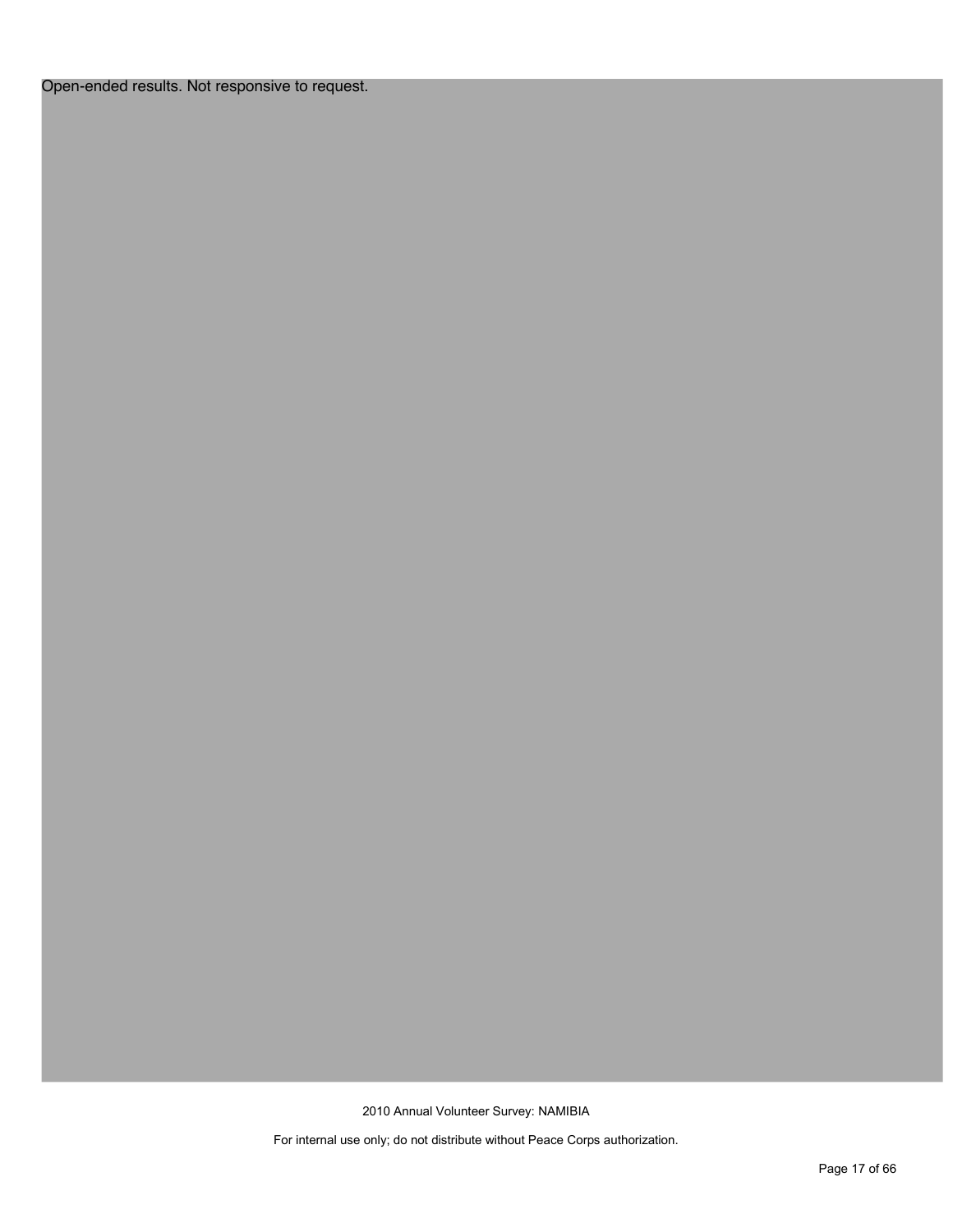Total 100% 97

#### **D6: How well can you communicate in the language used by most local people in your**

**community?**

|                | Not at all | Poorly | Adequatelv | Well | Verv well | $\tau$ otal |
|----------------|------------|--------|------------|------|-----------|-------------|
| $\mathsf{ID6}$ | 8%         | 38%    | 40%        | 8%   | 5%        | 97          |

|                   |            | .      | .          | $\cdots$ |           |       |
|-------------------|------------|--------|------------|----------|-----------|-------|
|                   | Not at all | Poorly | Adequately | Well     | Very well | Total |
| 6 months or less  | 10%        | 41%    | 45%        | 3%       |           | 29    |
| 7 to 12 months    | 7%         | 30%    | 37%        | 13%      | 13%       | 30    |
| 13 to 20 months   | 17%        | 28%    | 39%        | 17%      |           | 18    |
| 21 to 27 months   |            | 57%    | 36%        |          | 7%        | 14    |
| 28 months or more |            | 50%    | 50%        |          |           | 6     |
| Total             | 8%         | 38%    | 40%        | 8%       | 5%        | 97    |
|                   |            |        |            |          |           |       |

#### **Local language proficiency (D6) by Time in Country (A2)**

# <span id="page-17-0"></span>**E. Volunteer Assignment Goals and Impact**

2010 Annual Volunteer Survey: NAMIBIA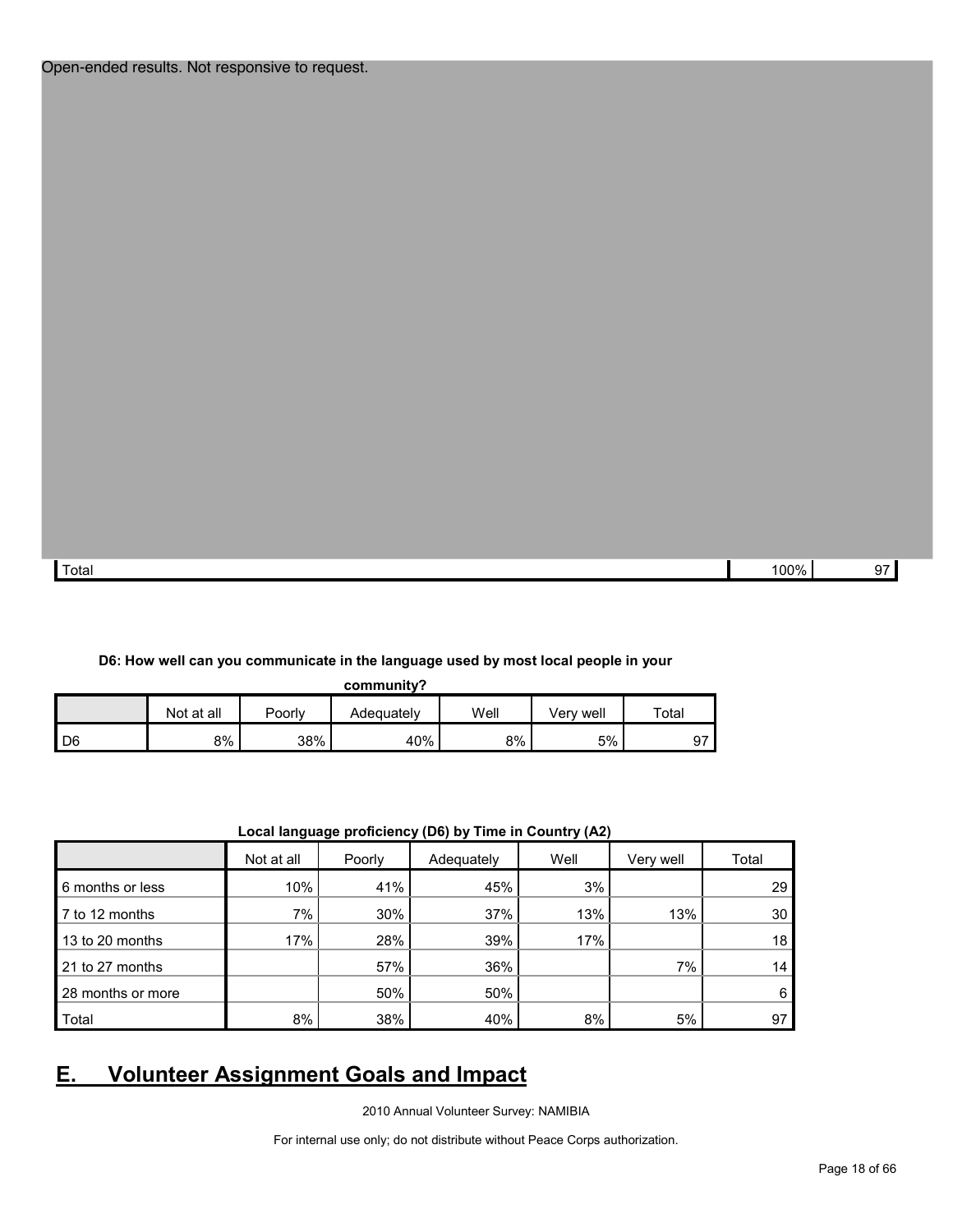This section reports Volunteers' self-assessments of their impact on the individuals and organizations in the communities in which they serve. The results address the extent to which Volunteers' work and other community interaction have achieved the following three goals:

Goal 1: To help the people of interested countries in meeting their need for trained men and women by transferring skills to, and building capacity of, host country partners

Goal 2: To help promote a better understanding of Americans on the part of the peoples served

Goal 3: To help Americans understand the people and cultures of other countries

|                                                    | Not at all | Minimally | Adequately | Considerably | Exceptionally |
|----------------------------------------------------|------------|-----------|------------|--------------|---------------|
| Meets the objectives of the project plan           | 2%         | 10%       | 32%        | 32%          | 20%           |
| Builds local capacity for sustainability (goal 1)  | 6%         | 29%       | 32%        | 20%          | 11%           |
| Involves local people in planning and implementing | 5%         | 19%       | 29%        | 31%          | 13%           |
| activities                                         |            |           |            |              |               |
| Complements other local development activities     | 8%         | 20%       | 41%        | 19%          | 9%            |
| Transfers skills to host country individuals and   | 3%         | 25%       | 31%        | 27%          | 13%           |
| organizations (goal 1)                             |            |           |            |              |               |
| Mobilizes host country individuals to volunteer    | 27%        | 22%       | 27%        | 12%          | 7%            |
| Helps promote a better understanding of Americans  | 2%         | 11%       | 20%        | 42%          | 23%           |
| on the part of the peoples served (goal 2)         |            |           |            |              |               |
| Helps promote a better understanding of other      | 3%         | 12%       | 27%        | 36%          | 18%           |
| peoples on the part of Americans (goal 3)          |            |           |            |              |               |

#### **E1: To what extent does your Volunteer work assignment address the following?**

#### **E1: To what extent does your Volunteer work assignment address the following?**

|                                                       | NA | Total |
|-------------------------------------------------------|----|-------|
| Meets the objectives of the project plan              | 3% | 96    |
| Builds local capacity for sustainability (goal 1)     | 2% | 97    |
| Involves local people in planning and implementing    | 3% | 96    |
| activities                                            |    |       |
| Complements other local development activities        | 3% | 97    |
| Transfers skills to host country individuals and      | 1% | 97    |
| organizations (goal 1)                                |    |       |
| Mobilizes host country individuals to volunteer       | 5% | 97    |
| Helps promote a better understanding of Americans on  | 2% | 97    |
| the part of the peoples served (goal 2)               |    |       |
| Helps promote a better understanding of other peoples | 4% | 97    |
| on the part of Americans (goal 3)                     |    |       |

2010 Annual Volunteer Survey: NAMIBIA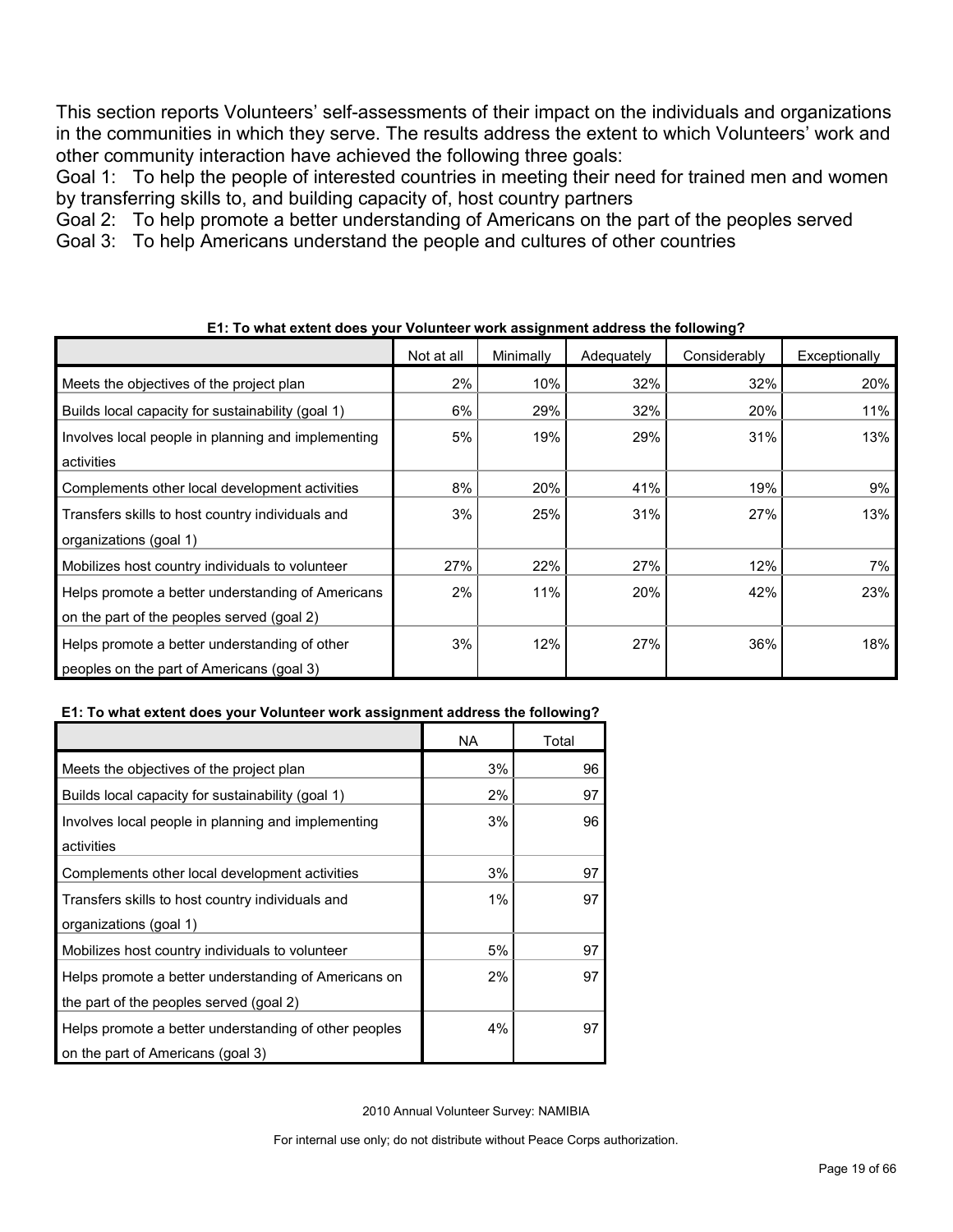|                                                       | Not at all | Minimally | Adequately | Considerably |
|-------------------------------------------------------|------------|-----------|------------|--------------|
| Meets the objectives of the project plan              | 2%         | 11%       | 33%        | 33%          |
| Builds local capacity for sustainability (goal 1)     | 6%         | 29%       | 33%        | 20%          |
| Involves local people in planning and implementing    | 5%         | 19%       | 30%        | 32%          |
| activities                                            |            |           |            |              |
| Complements other local development activities        | 9%         | 20%       | 43%        | 19%          |
| Transfers skills to host country individuals and      | 3%         | 25%       | 31%        | 27%          |
| organizations (goal 1)                                |            |           |            |              |
| Mobilizes host country individuals to volunteer       | 28%        | 23%       | 28%        | 13%          |
| Helps promote a better understanding of Americans on  | 2%         | 12%       | 20%        | 43%          |
| the part of the peoples served (goal 2)               |            |           |            |              |
| Helps promote a better understanding of other peoples | 3%         | 13%       | 28%        | 38%          |
| on the part of Americans (goal 3)                     |            |           |            |              |

**E1: To what extent does your Volunteer work assignment address the following? (excluding "NA" responses)**

#### **E1: To what extent does your Volunteer work assignment address the following?**

|                                                       | Exceptionally | Total |
|-------------------------------------------------------|---------------|-------|
| Meets the objectives of the project plan              | 20%           | 93    |
| Builds local capacity for sustainability (goal 1)     | 12%           | 95    |
| Involves local people in planning and implementing    | 13%           | 93    |
| activities                                            |               |       |
| Complements other local development activities        | 10%           | 94    |
| Transfers skills to host country individuals and      | 14%           | 96    |
| organizations (goal 1)                                |               |       |
| Mobilizes host country individuals to volunteer       | 8%            | 92    |
| Helps promote a better understanding of Americans on  | 23%           | 95    |
| the part of the peoples served (goal 2)               |               |       |
| Helps promote a better understanding of other peoples | 18%           | 93    |
| on the part of Americans (goal 3)                     |               |       |

**(excluding "NA" responses)**

#### **E2: How effective have you been in transferring knowledge and skills to help the following persons or groups build their**

**capacities?**

| Minimally<br>Exceptionally<br>. .<br>-<br>Considerably<br>Not<br>Adequately<br>at all |  |  |  |  |  |  |  |  |
|---------------------------------------------------------------------------------------|--|--|--|--|--|--|--|--|
|                                                                                       |  |  |  |  |  |  |  |  |

2010 Annual Volunteer Survey: NAMIBIA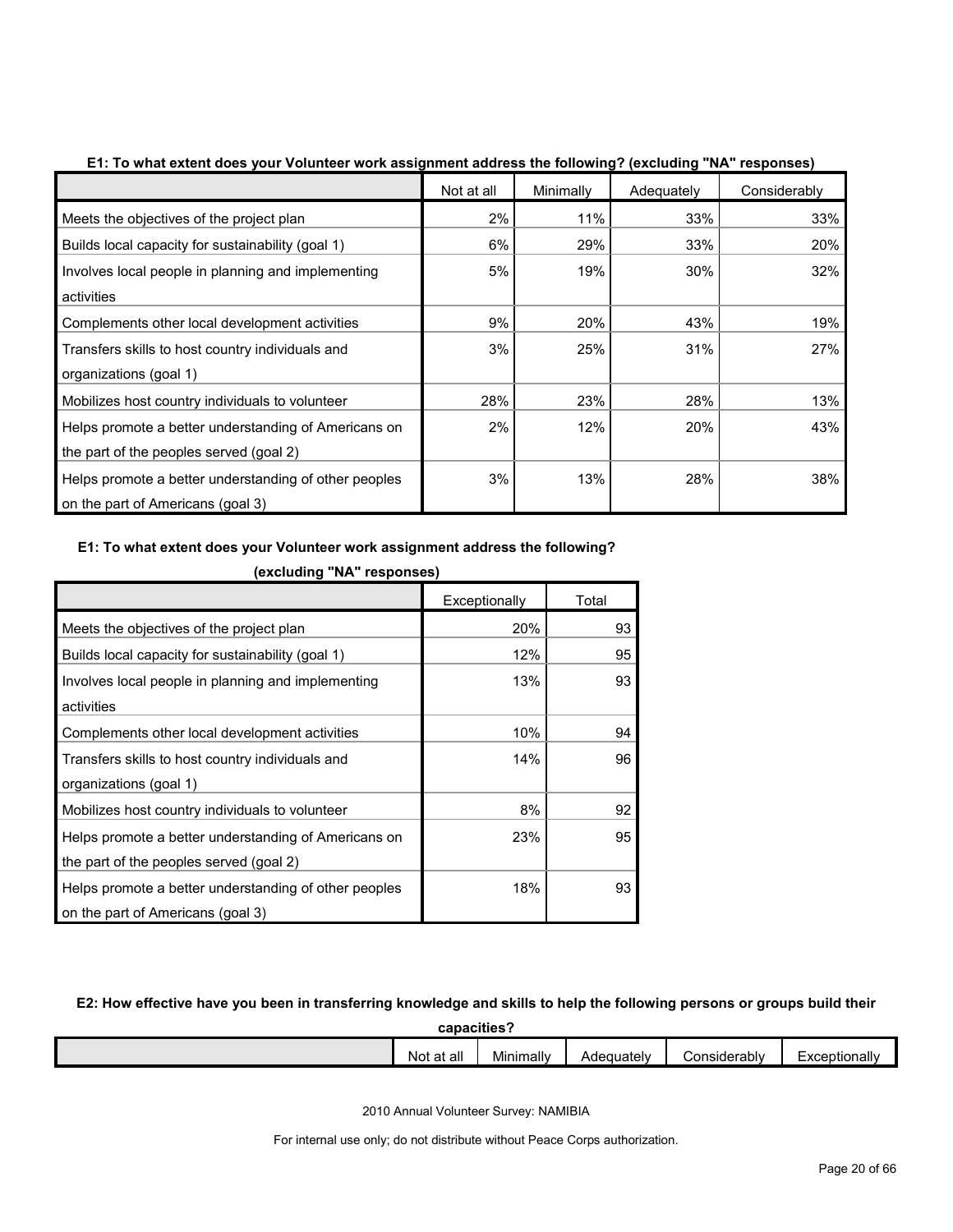| Your counterpart/community partner               | 2%    | 15% | 32% | 31% | 13%   |
|--------------------------------------------------|-------|-----|-----|-----|-------|
| An organization other than your host institution | 16%   | 19% | 28% | 15% | 8%    |
| Members of your host community                   | $4\%$ | 22% | 40% | 24% | $6\%$ |
| Other Peace Corps Volunteers                     | 6%    | 16% | 34% | 19% | 14%   |

#### **E2: How effective have you been in transferring knowledge and skills to help the**

**following persons or groups build their capacities?**

|                                                  | ΝA  | Total |
|--------------------------------------------------|-----|-------|
| Your counterpart/community partner               | 6%  | 9     |
| An organization other than your host institution | 13% | 9     |
| Members of your host community                   | 4%  | 9.    |
| <b>Other Peace Corps Volunteers</b>              | 10% | 9     |

#### **E2: How effective have you been in transferring knowledge and skills to help the following persons or groups build their capacities? (excluding "NA" responses)**

|                                                  | Not at all | Minimally | Adequately | Considerably |  |  |  |  |  |
|--------------------------------------------------|------------|-----------|------------|--------------|--|--|--|--|--|
| Your counterpart/community partner               | $2\%$      | 16%       | 34%        | $33\%$       |  |  |  |  |  |
| An organization other than your host institution | 19%        | 21%       | 32%        | 18%          |  |  |  |  |  |
| Members of your host community                   | 4%         | 23%       | 42%        | 25%          |  |  |  |  |  |
| <b>Other Peace Corps Volunteers</b>              | $7\%$      | 18%       | 38%        | 21%          |  |  |  |  |  |

#### **E2: How effective have you been in transferring knowledge and skills to help the**

#### **following persons or groups build their capacities? (excluding "NA" responses)**

|                                                  | Exceptionally | Total |
|--------------------------------------------------|---------------|-------|
| Your counterpart/community partner               | 14%           |       |
| An organization other than your host institution | 10%           |       |
| Members of your host community                   | 6%            | 93    |
| <b>Other Peace Corps Volunteers</b>              | 16%           |       |

#### **E2.TEXT: Description of others to whom you are transferring skills to help build their capacities**

|                                                | Column N % | Count |  |
|------------------------------------------------|------------|-------|--|
| Open-ended results. Not responsive to request. |            |       |  |
|                                                |            |       |  |
|                                                |            |       |  |
|                                                |            |       |  |
|                                                |            |       |  |
|                                                |            |       |  |
|                                                |            |       |  |

2010 Annual Volunteer Survey: NAMIBIA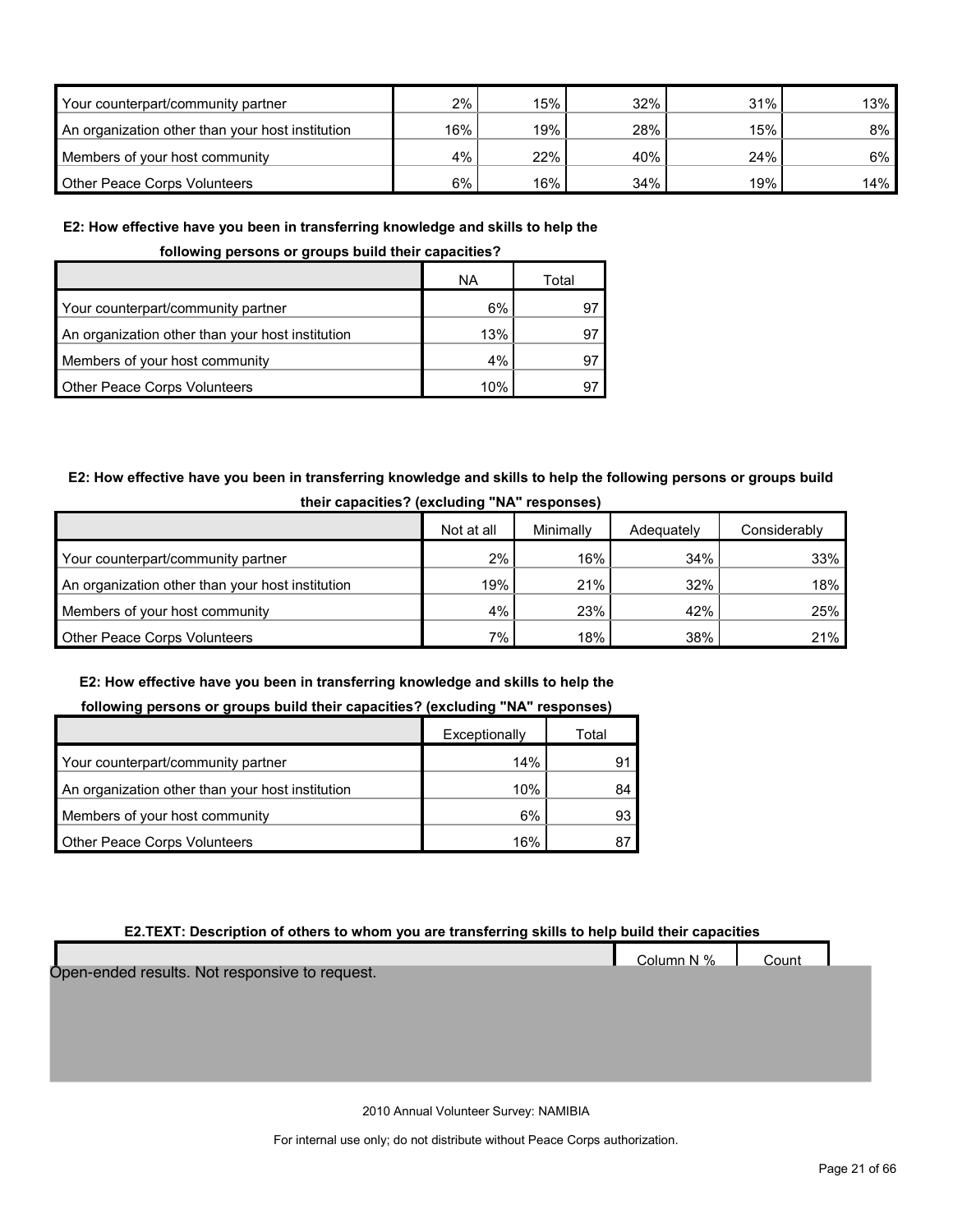| Open-ended results. Non-responsive to request. |      |    |
|------------------------------------------------|------|----|
| Total                                          | 100% | 97 |

#### **E3: Based on your contact with host country nationals, to what extent have they gained a better understanding of**

| <b>Americans?</b> |            |           |            |              |               |                   |       |  |
|-------------------|------------|-----------|------------|--------------|---------------|-------------------|-------|--|
|                   | Not at all | Minimally | Adeguatelv | Considerably | Exceptionally | Too early to tell | Total |  |
| ⊏≏<br>∼∟          |            | 8%        | 32%        | 37%          | 15%           | $7\%$             | 97    |  |

#### **E3: Based on your contact with host country nationals, to what extent have they gained a better**

**understanding of Americans? (excluding "Too early to tell" responses)**

|                | Not at all | Minimally | Adequatelv | :onsiderablv | Exceptionally | Totar |
|----------------|------------|-----------|------------|--------------|---------------|-------|
| E <sub>3</sub> |            | 9%        | 34%        | 40%          | 7%            | 90    |

#### **E4: In which of the following third goal activities have you participated during your PC service? Mark all that**

| apply.                                                |                      |              |                                 |  |  |  |  |  |  |
|-------------------------------------------------------|----------------------|--------------|---------------------------------|--|--|--|--|--|--|
|                                                       | <b>PCV Responses</b> | % Doing This | <b>Total PCVs</b><br>Responding |  |  |  |  |  |  |
| Electronic updates                                    | 91                   | 94%          |                                 |  |  |  |  |  |  |
| Personal website or blog                              | 55                   | 57%          |                                 |  |  |  |  |  |  |
| Hard copy/paper update                                | 47                   | 48%          |                                 |  |  |  |  |  |  |
| Hosting American visitors                             | 47                   | 48%          |                                 |  |  |  |  |  |  |
| Enrollment in the CWWS/CMS program                    | 28                   | 29%          |                                 |  |  |  |  |  |  |
| Pen pal program/letter exchange                       | 19                   | 20%          |                                 |  |  |  |  |  |  |
| While on home leave, spoke at a school or community   | 11                   | 11%          |                                 |  |  |  |  |  |  |
| group                                                 |                      |              |                                 |  |  |  |  |  |  |
| Podcasted/created a slide show or video posted online | 5                    | 5%           |                                 |  |  |  |  |  |  |
| Other please specify                                  | 3                    | 3%           |                                 |  |  |  |  |  |  |
| Peace Corps Week activities                           | 1                    | 1%           |                                 |  |  |  |  |  |  |
| Posted to PC Digital Library                          |                      |              |                                 |  |  |  |  |  |  |
| Total                                                 |                      |              | 97                              |  |  |  |  |  |  |

Percents may total to more than 100% since Volunteers were asked to "Mark all that apply."

2010 Annual Volunteer Survey: NAMIBIA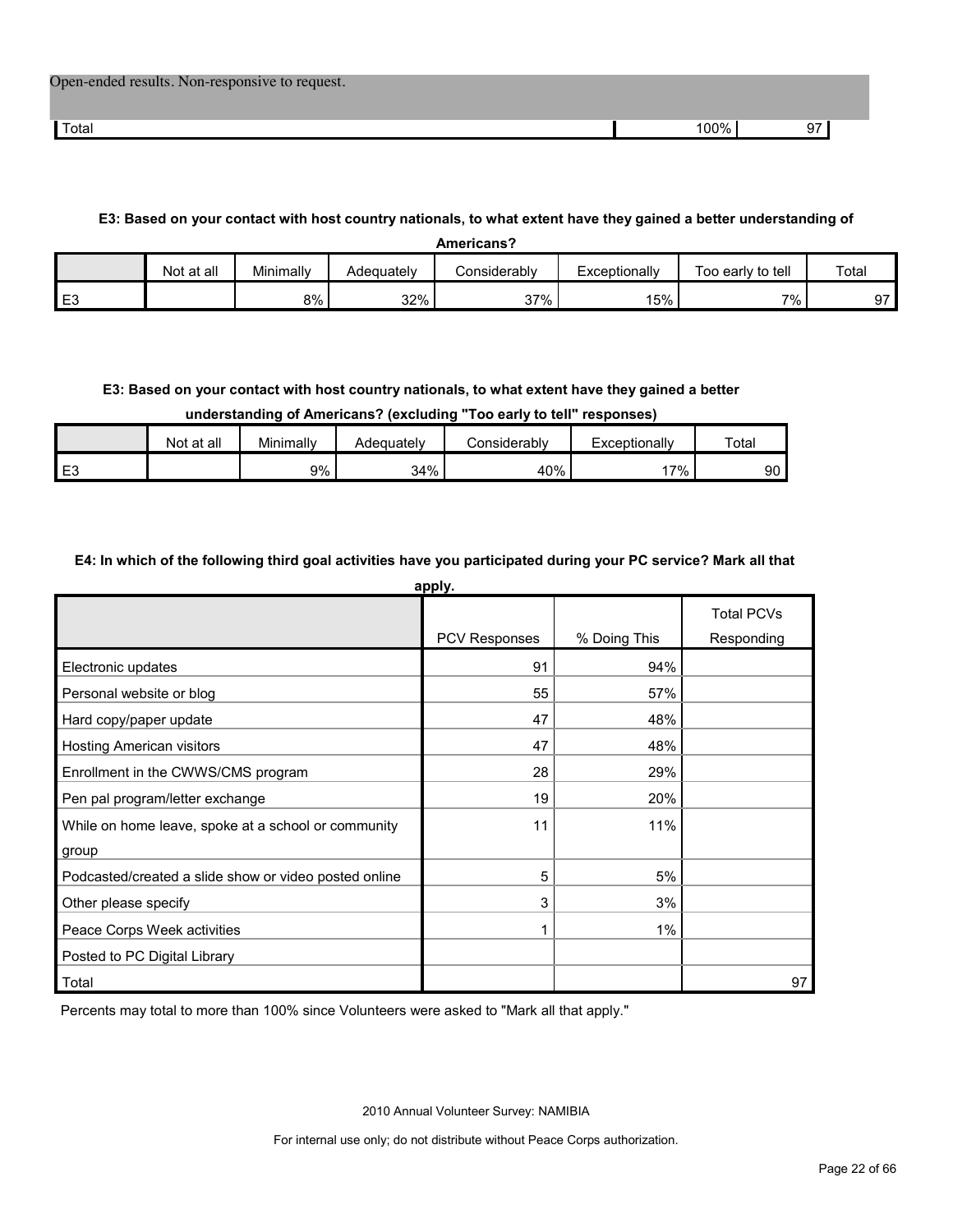#### **E4.TEXT: Description of "others" third goal activities**

|                                                | Column N % | Count |  |
|------------------------------------------------|------------|-------|--|
| Open-ended results. Not responsive to request. |            |       |  |
|                                                |            |       |  |
|                                                |            |       |  |
|                                                |            |       |  |
|                                                |            |       |  |
|                                                |            |       |  |
| Total                                          | 100%       | 97    |  |

#### **E4: When asked about third goal activities, Volunteer answered "No**

| involvement in third goal activities." |      |               |       |  |  |  |  |
|----------------------------------------|------|---------------|-------|--|--|--|--|
|                                        |      | No third goal |       |  |  |  |  |
|                                        | ΝA   | activities    | Total |  |  |  |  |
| No Goal 3 activities                   | 100% |               |       |  |  |  |  |

#### **E5: Based on your contact with Americans, to what extent have they gained a better understanding of host country**

**nationals?**

|         | Not<br>∶at all | Minimally | Adequatelv | <i>C</i> onsiderabl∨     | Exceptionally | to tell<br>Too early | Total |
|---------|----------------|-----------|------------|--------------------------|---------------|----------------------|-------|
| ⊢<br>∟ບ |                | 5%        | 26%        | $17\%$<br>4 <sub>1</sub> | 16%           | 6%                   | 96    |

**E5: Based on your contact with Americans, to what extent have they gained a better understanding of host** 

**country nationals? (excluding "Too early to tell" responses)**

|                | Not at all | Minimally | Adequatelv | ا onsiderabl∨ | Exceptionally | Total |
|----------------|------------|-----------|------------|---------------|---------------|-------|
| E <sub>5</sub> |            | 6%        | 28%        | 50%           | $7\%$ .       | 90    |

# <span id="page-22-0"></span>**F. Peace Corps Support**

This section reports Volunteers' satisfaction with in-country Peace Corps staff support and how the Volunteers communicate with the post.

|  | F1: How prepared for your arrival were the host people with whom you would be working? |  |
|--|----------------------------------------------------------------------------------------|--|
|--|----------------------------------------------------------------------------------------|--|

| all<br><b>NOT</b> | Minimally | equatelv<br>¬៶ ៸. | `onsiderablv<br>. | ·xceptionally | $\overline{\phantom{a}}$<br>∶otai |
|-------------------|-----------|-------------------|-------------------|---------------|-----------------------------------|
|                   |           |                   |                   |               |                                   |

2010 Annual Volunteer Survey: NAMIBIA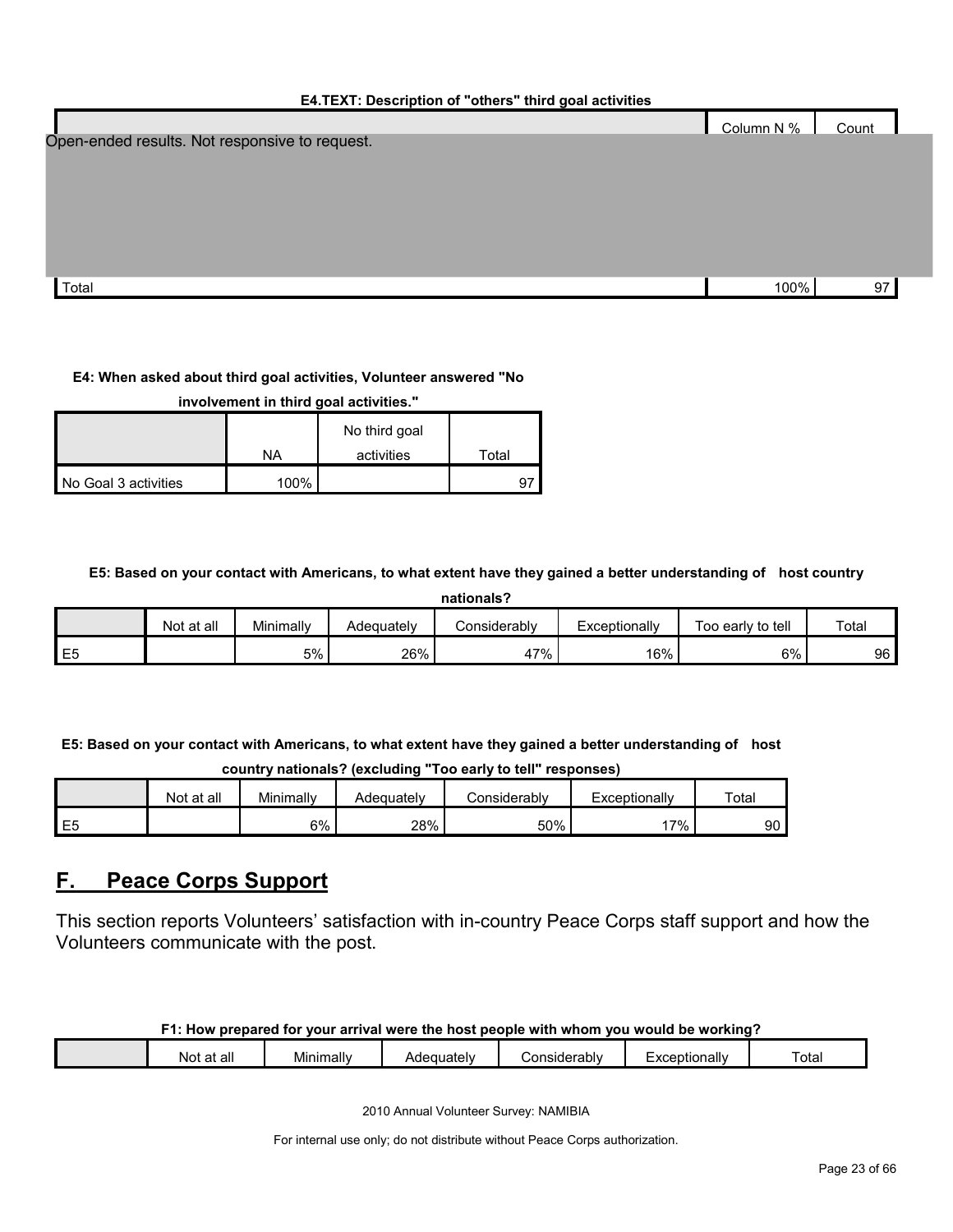**F1: How prepared for your arrival were the host people with whom you would be working?**

|          | ∶at all<br>Not | Minimally  | Adequately | Considerably | cxceptionally | Total                    |
|----------|----------------|------------|------------|--------------|---------------|--------------------------|
| <b>r</b> | 0%             | 21%<br>∠ । | 40%        | 24%          | 5%            | $\overline{\phantom{0}}$ |

#### **F2: To what extent is your CD aware of Volunteer issues and concerns through interactions with PCVs?**

|           | Not at all | Minimally | Adequately | Considerabl∨ | Exceptionally | Total |
|-----------|------------|-----------|------------|--------------|---------------|-------|
| LE2.<br>∼ | 1%         | 19%       | 45%        | 31%          | 4%            | 95    |

#### **F3: How satisfied are you with the health care you received from your PCMO(s)?**

|          | Not at all | Minimally | Adequatelv | Considerabl∨ | Exceptionally | Used<br>Not | Total |
|----------|------------|-----------|------------|--------------|---------------|-------------|-------|
| $\Gamma$ |            | 10%       | 23%        | 25%          | 38%           | 4%          | 96    |

#### **F3: How satisfied are you with the health care you received from your PCMO(s)?(excluding "Not used"**

| ۱<br>n<br>п<br>۰. |
|-------------------|
|-------------------|

|      | Not at all | Minimally | Adeauatelv | ≿onsiderablv | Exceptionallv | Total    |
|------|------------|-----------|------------|--------------|---------------|----------|
| l F3 |            | 11%       | 24%        | 26%          | 39%           | ດາ<br>ອ∠ |

|                             | Not at all | Minimally | Adequately | Considerably | Exceptionally | <b>NA</b> | Total |
|-----------------------------|------------|-----------|------------|--------------|---------------|-----------|-------|
| Administrative/logistical   | 1%         | 8%        | 42%        | 32%          | 16%           | $1\%$     | 95    |
| Cross-cultural              | 3%         | 6%        | 38%        | 34%          | 15%           | 4%        | 95    |
| Emotional                   | 5%         | 16%       | 34%        | 19%          | 20%           | 6%        | 96    |
| Feedback on my work reports | 8%         | 21%       | 33%        | 10%          | 3%            | 24%       | 96    |
| Job assignment              | 6%         | 14%       | 33%        | 31%          | 16%           | 1%        | 95    |
| Language learning           | 7%         | 10%       | 35%        | 31%          | 12%           | 4%        | 97    |
| Medical                     | $1\%$      | 13%       | 26%        | 28%          | 29%           | 3%        | 96    |
| Safety and security         | $1\%$      | 9%        | 25%        | 36%          | 27%           | $1\%$     | 96    |
| Site selection/preparation  | 8%         | 24%       | 27%        | 28%          | 11%           | $1\%$     | 96    |
| <b>Technical skills</b>     | 8%         | 26%       | 39%        | 17%          | 5%            | 4%        | 95    |

#### **F4: How satisfied are you with the following support provided by in-country PC staff?**

2010 Annual Volunteer Survey: NAMIBIA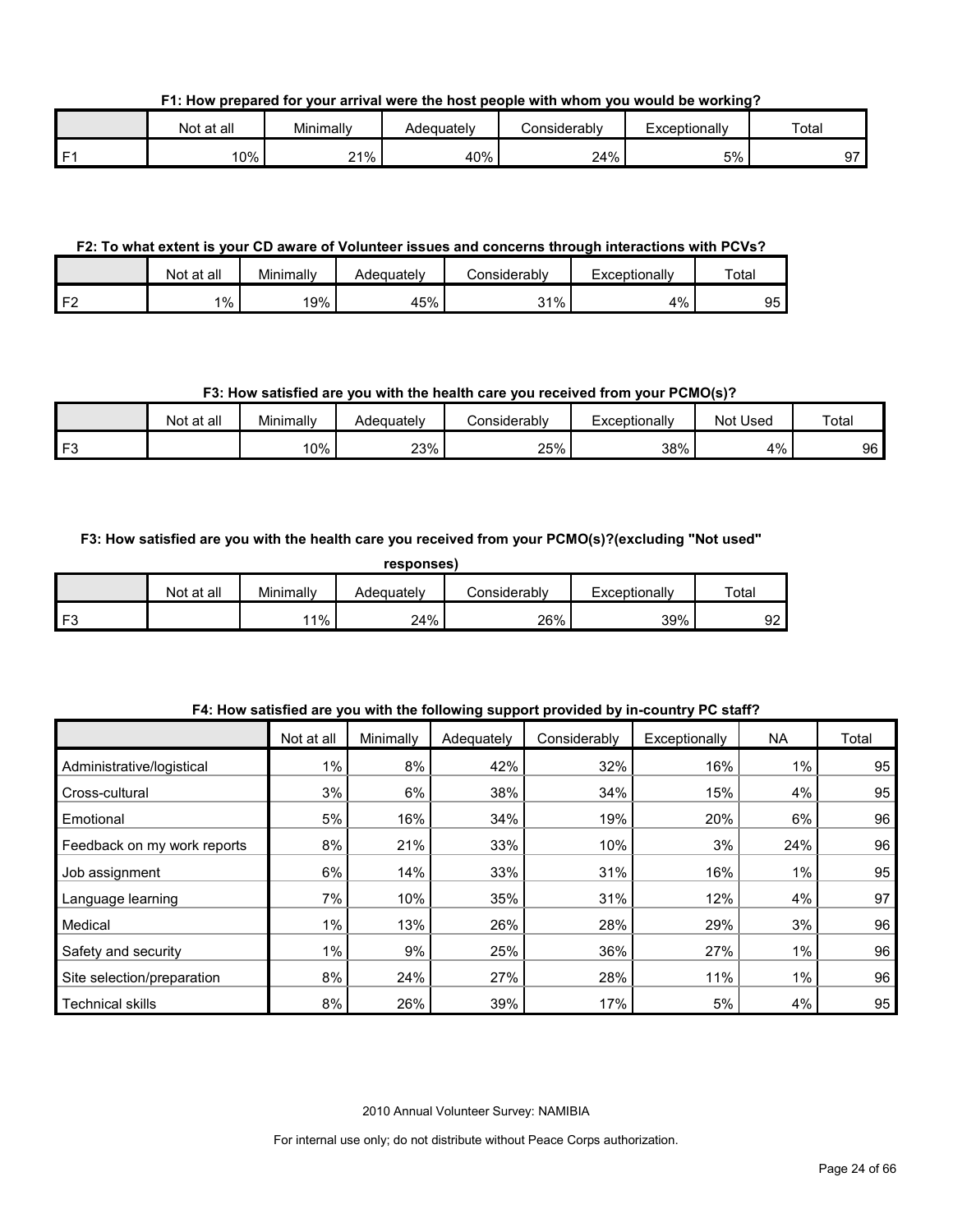|                             | Not at all | Minimally | Adequately | Considerably | Exceptionally | Total |
|-----------------------------|------------|-----------|------------|--------------|---------------|-------|
| Administrative/logistical   | 1%         | 9%        | 43%        | 32%          | 16%           | 94    |
| Cross-cultural              | 3%         | 7%        | 40%        | 35%          | 15%           | 91    |
| Emotional                   | 6%         | 17%       | 37%        | 20%          | 21%           | 90    |
| Feedback on my work reports | 11%        | 27%       | 44%        | 14%          | 4%            | 73    |
| Job assignment              | 6%         | 14%       | 33%        | 31%          | 16%           | 94    |
| Language learning           | 8%         | 11%       | 37%        | 32%          | 13%           | 93    |
| Medical                     | 1%         | 13%       | 27%        | 29%          | 30%           | 93    |
| Safety and security         | $1\%$      | 9%        | 25%        | 37%          | 27%           | 95    |
| Site selection/preparation  | 8%         | 24%       | 27%        | 28%          | 12%           | 95    |
| <b>Technical skills</b>     | 9%         | 27%       | 41%        | 18%          | 5%            | 91    |

**F4: How satisfied are you with the following support provided by in-country PC staff? (excluding "NA" responses)**

**F5: What level of PC support have you received to help cope with stress from issues such as HIV/AIDS, food insecurity, etc. in your community? (Including PCVs w/no need for support)**

|                 |            |                 | Adequate | Considerable | Exceptional | NA.<br>' I have no |       |
|-----------------|------------|-----------------|----------|--------------|-------------|--------------------|-------|
|                 | No support | Minimal support | support  | support      | support     | need for support   | Total |
| IF <sub>5</sub> | 5%         | 7%              | 33%      | 14%          | 7%          | 24%                | 96    |

# **F5: What level of PC support have you received to help cope with stress from issues such as HIV/AIDS, food insecurity,**

|  | etc. in your community? (excluding "NA/No need for support" responses) |  |  |  |  |
|--|------------------------------------------------------------------------|--|--|--|--|
|--|------------------------------------------------------------------------|--|--|--|--|

|            |                 |                  | Considerable | Exceptional |       |
|------------|-----------------|------------------|--------------|-------------|-------|
| No support | Minimal support | Adequate support | support      | support     | Total |
| 7%.        | 22%             | 44%              | 18%          | 10%         | 73.   |

#### **F6a: How would you rate your interaction with the Country Director (CD)**

|                          | Inadeguate | Adequate | Total |  |  |
|--------------------------|------------|----------|-------|--|--|
| <b>CD Responsiveness</b> | 14%        | 86%      | 95    |  |  |
| CD Informative content   | 6%         | 94%      | 94    |  |  |
| CD Comfort level         | 27%        | 73%      | 95    |  |  |
| CD Site visits           | 50%        | 50%      | 88    |  |  |

2010 Annual Volunteer Survey: NAMIBIA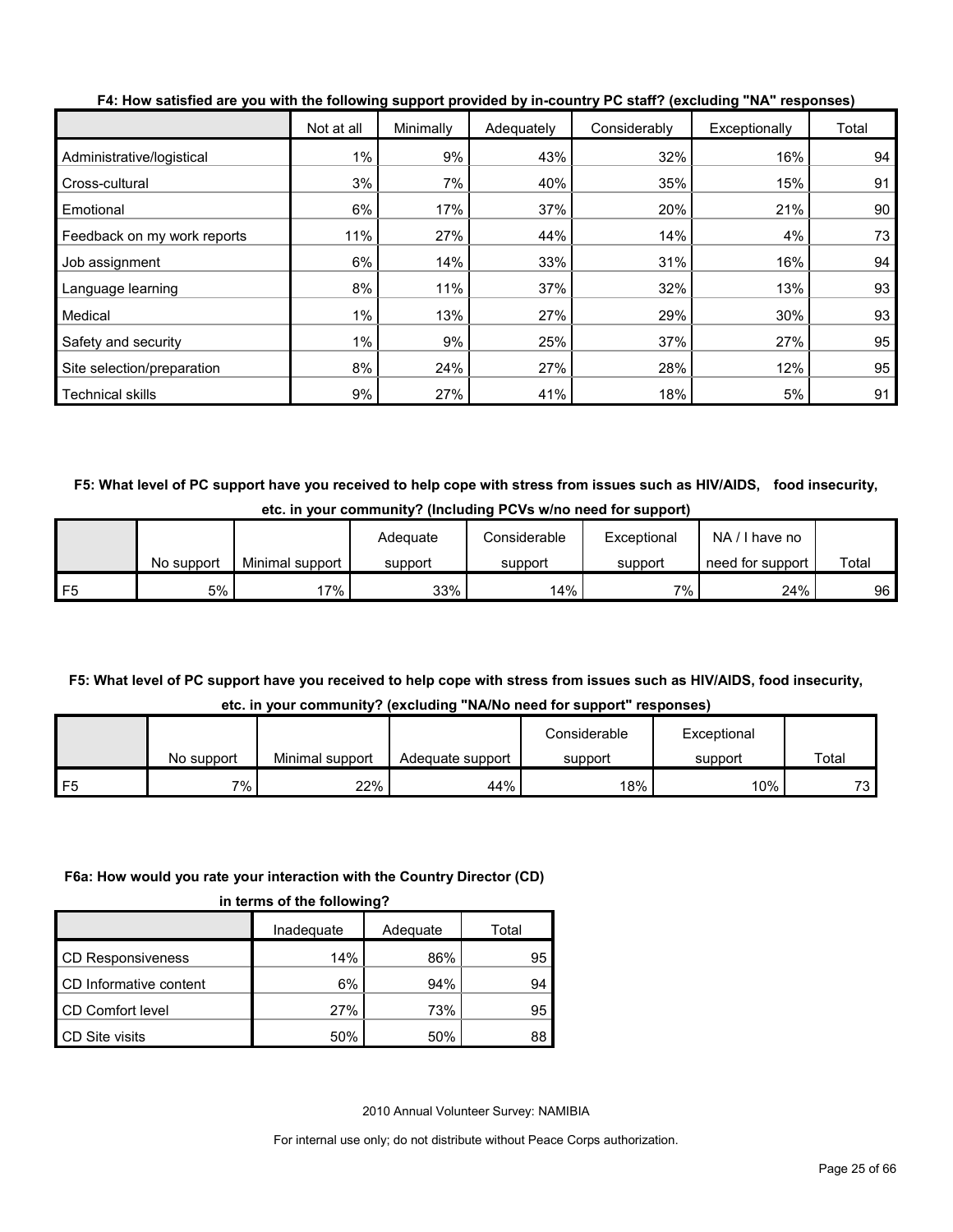|                                | Inadequate | Adequate | Total |
|--------------------------------|------------|----------|-------|
| <b>PTO Responsiveness</b>      | 9%         | 91%      | 86    |
| <b>PTO</b> Informative content | 13%        | 87%      | 85    |
| <b>PTO Comfort level</b>       | 17%        | 83%      | 87    |
| <b>PTO Site visits</b>         | 49%        | 51%      | 81    |

#### **F6b: How would you rate your interaction with the PTO in terms of --?**

#### **F6c: How would you rate your interaction with the APCD/Program Manager in**

**terms of --?**

|                               | Inadequate | Adequate | Total |
|-------------------------------|------------|----------|-------|
| <b>APCD/PM Responsiveness</b> | 11%        | 89%      | 96    |
| APCD/PM Informative content   | 9%         | 91%      | 95    |
| <b>APCD/PM Comfort level</b>  | 18%        | 82%      | 97    |
| <b>APCD/PM Site visits</b>    | 25%        | 75%      | 92    |

#### **F6d: How would you rate your interaction with the PCMO in terms of --?**

|                                 | Inadequate | Adequate | Total |
|---------------------------------|------------|----------|-------|
| <b>PCMO Responsiveness</b>      | 14%        | 86%      | 93    |
| <b>PCMO</b> Informative content | 8%         | 92%      | 93    |
| <b>PCMO Comfort level</b>       | 17%        | 83%      | 94    |
| PCMO Site visits                | 45%        | 55%      | 83    |

#### **F6e: How would you rate your interaction with the Safety and Security**

**Coordinator (SSC) in terms of --?**

|                           | Inadequate | Adequate | Total |  |  |
|---------------------------|------------|----------|-------|--|--|
| <b>SSC Responsiveness</b> | 8%         | 92%      | 93    |  |  |
| SSC Informative content   | 6%         | 94%      | 95    |  |  |
| <b>SSC Comfort level</b>  | 5%         | 95%      | 94    |  |  |
| SSC Site visits           | 43%        | 57%      | 86    |  |  |

2010 Annual Volunteer Survey: NAMIBIA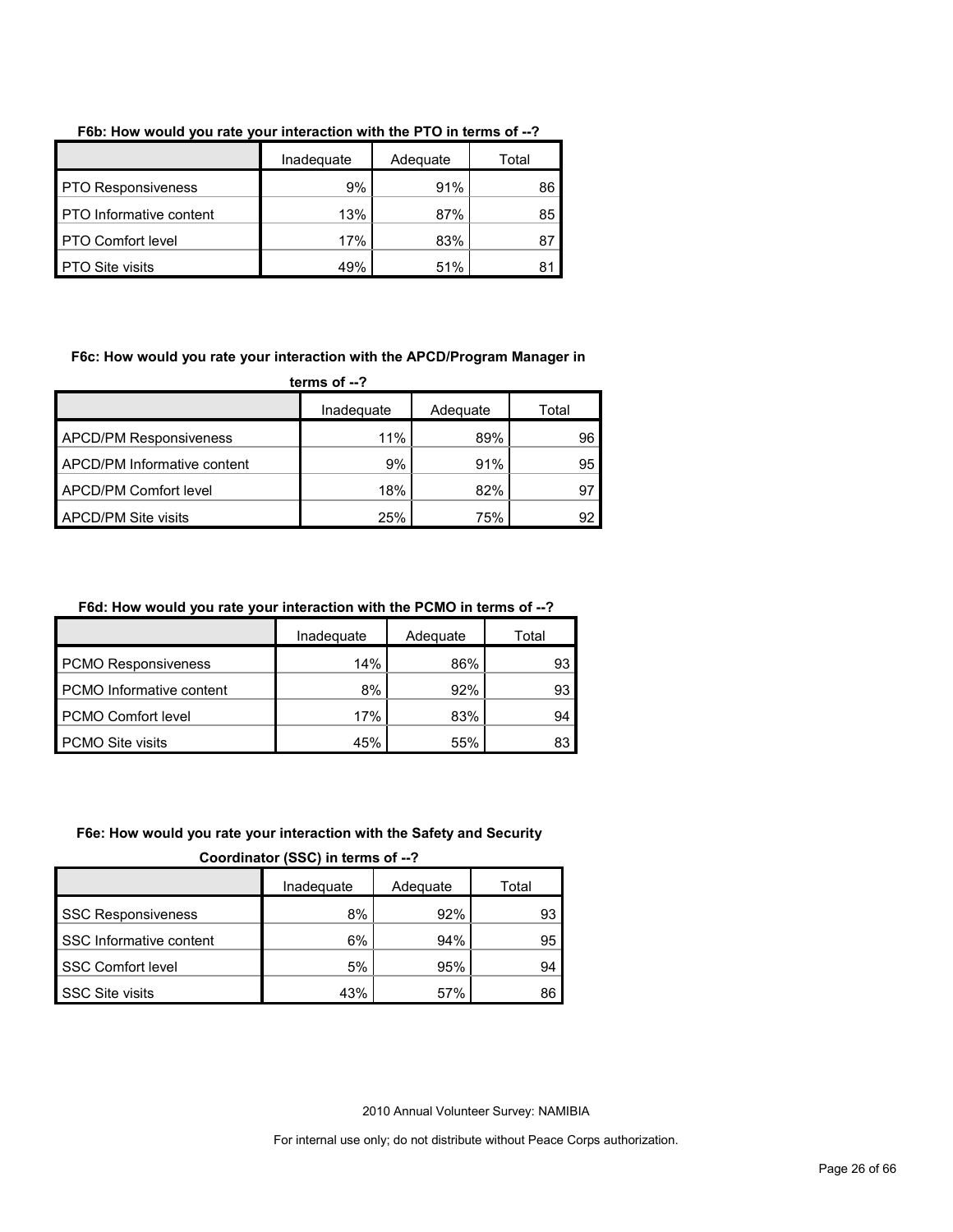#### **F6f: How would you rate your interaction with the Training Manager in terms**

| of $-2$                      |            |          |       |  |  |
|------------------------------|------------|----------|-------|--|--|
|                              | Inadequate | Adequate | Total |  |  |
| <b>TrMngr Responsiveness</b> | 7%         | 93%      | 94    |  |  |
| TrMngr Informative content   | 6%         | 94%      | 94    |  |  |
| <b>TrMngr Comfort level</b>  | 14%        | 86%      | 94    |  |  |
| <b>TrMngr Site visits</b>    | 40%        | 60%      | 84    |  |  |

#### **F6g: How would you rate your interaction with administrative staff in terms**

| of --?                      |            |          |       |  |  |
|-----------------------------|------------|----------|-------|--|--|
|                             | Inadequate | Adequate | Total |  |  |
| <b>Admin Responsiveness</b> | 10%        | $90\%$   | 93    |  |  |
| Admin Informative content   | 3%         | 97%      | 93    |  |  |
| Admin Comfort level         | 28%        | 72%      | 94    |  |  |
| Admin Site visits           | 41%        | 59%      | 85    |  |  |

#### **F7: What is the best method for you to communicate with your Peace**

| <b>Corps office?</b>               |         |        |
|------------------------------------|---------|--------|
|                                    | Percent | Number |
| Cell phone                         | 49%     | 48     |
| Text messaging (SMS)               | 29%     | 28     |
| Email                              | 19%     | 18     |
| Telephone not at residence or work | 1%      |        |
| Telephone at residence or work     | 1%      |        |
| In-person visits                   | 1%      |        |
| Other: Please specify below        |         |        |
| Letters/postal service             |         |        |
| Fax                                |         |        |
| Total                              | 100%    | 97     |

#### **F7.OTHER: Description of "other" best**

**method to communicate with post**

| <b>PFRCFNT</b> | <b>NUMBER</b> |  |
|----------------|---------------|--|

2010 Annual Volunteer Survey: NAMIBIA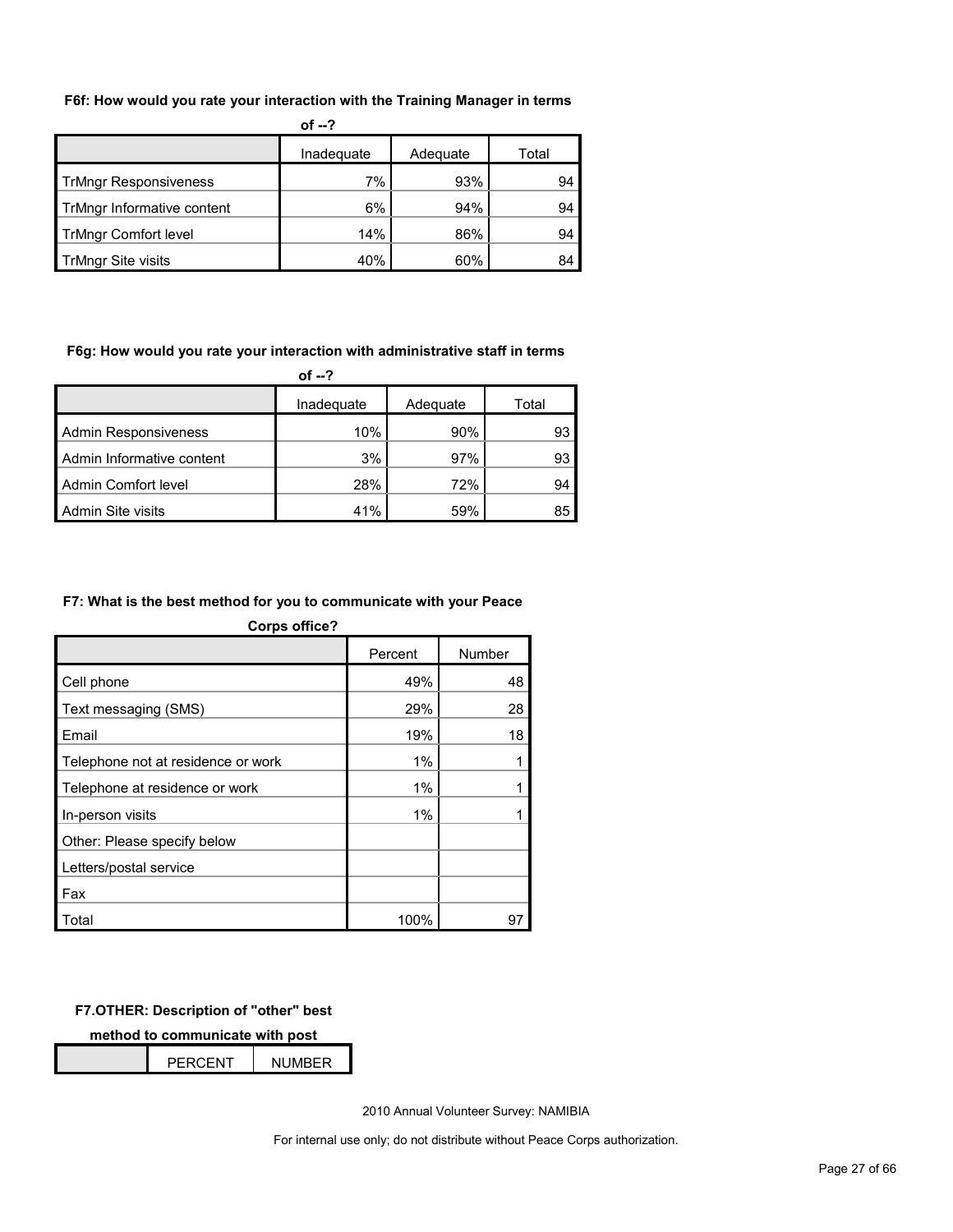|              | 100% |  |
|--------------|------|--|
| <b>Total</b> | 100% |  |

**F8: In general, how do you rate the effectiveness of your communication resources for contacting your** 

**PC staff in-country?**

|                | effective<br>Not | Poor  | Adequate | Effective | Verv effective | $\tau$ otai      |
|----------------|------------------|-------|----------|-----------|----------------|------------------|
| F <sub>8</sub> |                  | $1\%$ | 21%      | 52%       | 27%            | $\sim$ $-$<br>৬. |

# <span id="page-27-0"></span>**G. Your Safety and Security**

This section reports on how safe Volunteers feel. Volunteers' experiences with various types of insensitive remarks or behaviors, harassment or discrimination, and crime are summarized, as well as whether harassment and crime events were reported to Peace Corps.

#### **G1: How safe do you feel...?**

|                                    | Not at All Safe | Often Unsafe | Adequately Safe | Usually Safe | Very Safe | Total |
|------------------------------------|-----------------|--------------|-----------------|--------------|-----------|-------|
| Where you live                     |                 |              | 8%              | 30%          | 61%       | 96    |
| Where you work                     |                 |              | 5%              | 27%          | 68%       | 96    |
| When you travel in-country         |                 | 6%           | 35%             | 47%          | 11%       | 97    |
| City where main Peace Corps office | $1\%$           | 12%          | 46%             | 36%          | 4%        | 97    |
| is located                         |                 |              |                 |              |           |       |

**G2: Have you encountered insensitive comments or behavior toward you based on your race, ethnicity, age, gender, or sexual orientation from any of the following sources?**

|                         | Yes   | No  | ΝA  | Total |
|-------------------------|-------|-----|-----|-------|
| Host/home stay family   | 15%   | 81% | 3%  | 97    |
| Community members       | 68%   | 32% |     | 97    |
| <b>Other Volunteers</b> | $1\%$ | 99% |     | 97    |
| PC in-country staff     | 4%    | 96% |     | 97    |
| Other                   | 7%    | 28% | 65% |       |

2010 Annual Volunteer Survey: NAMIBIA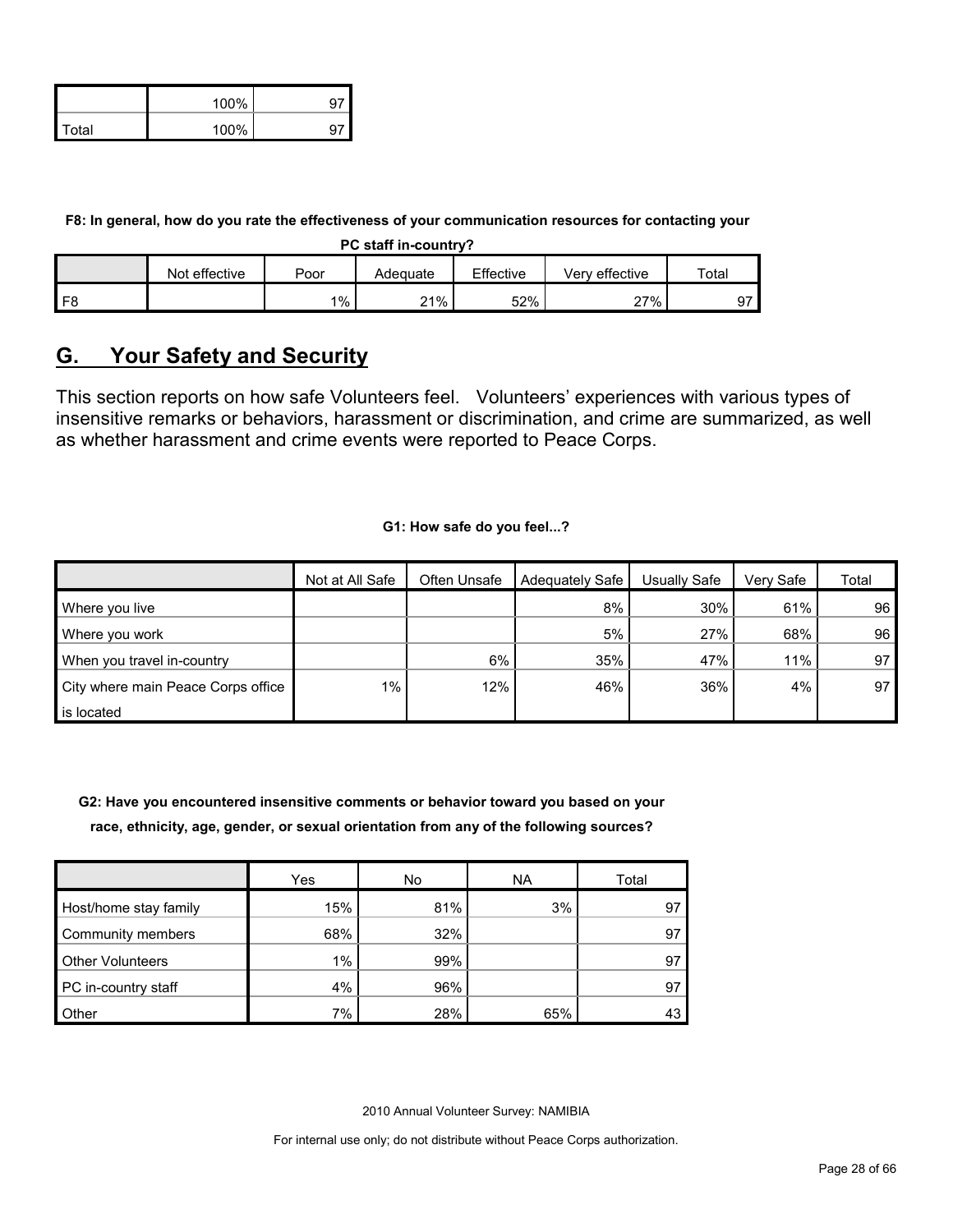**G2: Have you encountered insensitive comments or behavior toward you** 

**based on your race, ethnicity, age, gender, or sexual orientation from any of** 

|                         | Yes | No  | Total |
|-------------------------|-----|-----|-------|
| Host/home stay family   | 16% | 84% | 94    |
| Community members       | 68% | 32% |       |
| <b>Other Volunteers</b> | 1%  | 99% |       |
| PC in-country staff     | 4%  | 96% |       |
| Other                   | 20% | 80% | 15    |

#### **the following sources? (excluding "NA" responses)**

#### **G2.OTHER: Description of "other" sources of insensitive comments/behavior**

|                                                | <b>PERCENT</b> | <b>NUMBER</b> |
|------------------------------------------------|----------------|---------------|
| Open-ended results. Not responsive to request. |                |               |
|                                                |                |               |
|                                                |                |               |
|                                                |                |               |
|                                                |                |               |
| Total                                          | 100%           | 97            |

NOTE: See Open-Ended Responses Report for comments Volunteers wrote in response to Question G3 to explain their harassment/discrimination answers.

#### **G3: Please indicate the number of times you experienced the following types of discrimination/harassment: PERCENTAGES**

|                              | None | Once  | 2-5 times | 6-10 times | 11-25 times | 26+ times | Total |
|------------------------------|------|-------|-----------|------------|-------------|-----------|-------|
| Age H/D                      | 89%  | 4%    | 4%        | 1%         | 1%          | $1\%$     | 83    |
| Anti-American H/D            | 60%  | 11%   | 24%       | 2%         | $1\%$       | $1\%$     | 82    |
| Disability H/D               | 99%  | 1%    |           |            |             |           | 81    |
| Gender H/D                   | 71%  | 5%    | 8%        | 5%         | 2%          | 8%        | 83    |
| Racial/color H/D             | 51%  | 3%    | 16%       | 11%        | 8%          | 10%       | 88    |
| Religious H/D                | 87%  | 6%    | 5%        |            | $1\%$       | $1\%$     | 82    |
| Sexual orientation H/D       | 99%  | $1\%$ |           |            |             |           | 81    |
| Sexual harassment (physical) | 85%  | 9%    | 4%        | 1%         | 1%          |           | 81    |
| Sexual harassment (verbal)   | 49%  | 6%    | 12%       | 7%         | 4%          | 23%       | 84    |

2010 Annual Volunteer Survey: NAMIBIA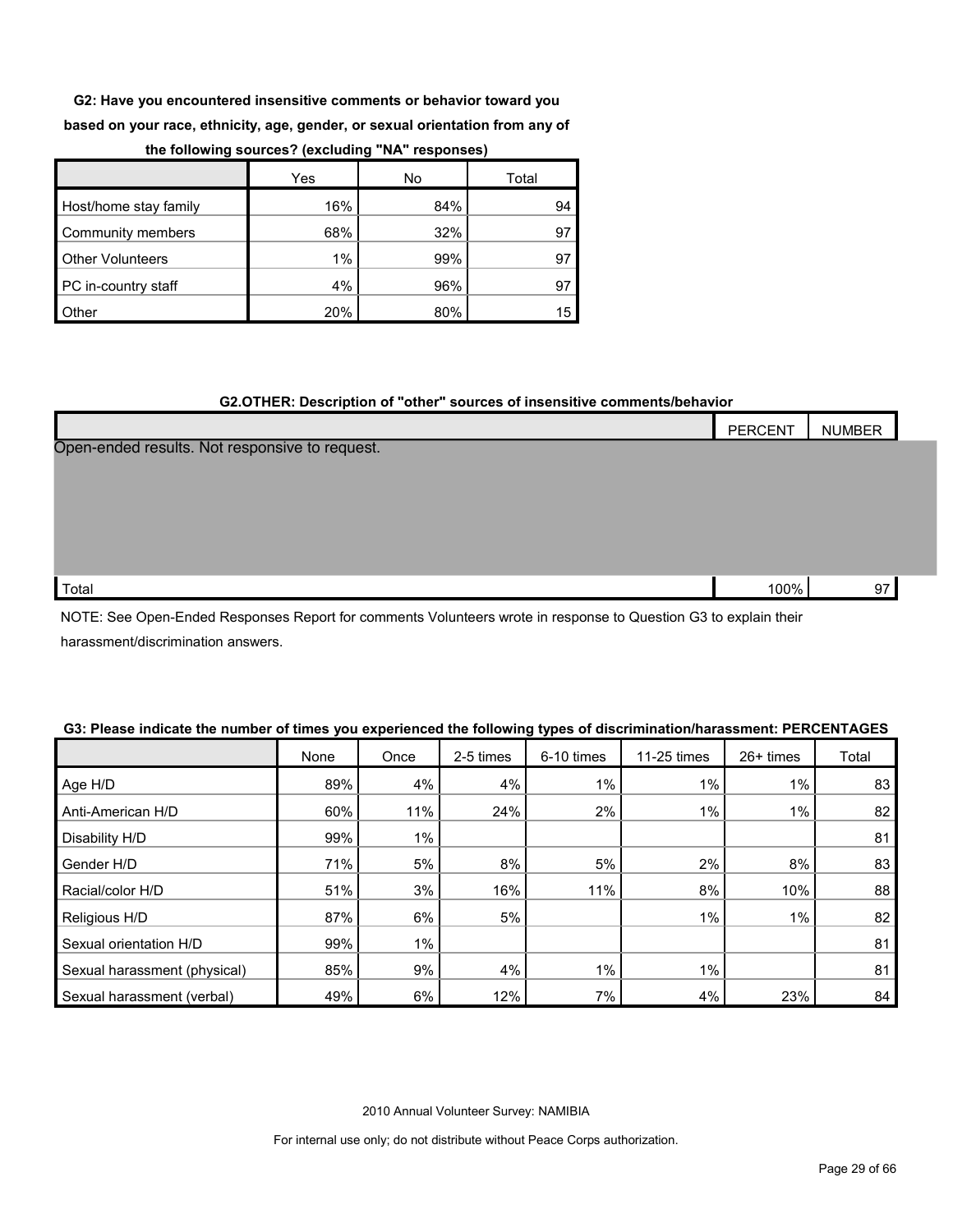|                              | None | Once | 2-5 times | 6-10 times | 11-25 times | 26+ times | Total |
|------------------------------|------|------|-----------|------------|-------------|-----------|-------|
| Age H/D                      | 74   |      |           |            |             |           | 83    |
| Anti-American H/D            | 49   | 9    | 20        |            |             |           | 82    |
| Disability H/D               | 80   |      |           |            |             |           | 81    |
| Gender H/D                   | 59   |      |           |            | ົ           |           | 83    |
| Racial/color H/D             | 45   |      | 14        | 10         |             | 9         | 88    |
| Religious H/D                | 71   | 5    |           |            |             |           | 82    |
| Sexual orientation H/D       | 80   |      |           |            |             |           | 81    |
| Sexual harassment (physical) | 69   |      | 3         |            |             |           | 81    |
| Sexual harassment (verbal)   | 41   |      | 10        |            | 3           | 19        | 84    |

**G3: Please indicate the number of times you experienced the following types of discrimination/harassment: NUMBERS**

#### **G3: Volunteers experiencing AGE discrimination/harassment: Events by Number of Reports to PC**

|         |             |            | Reported Age H/D |           |            |             |           |       |  |  |
|---------|-------------|------------|------------------|-----------|------------|-------------|-----------|-------|--|--|
|         |             | Never      | Once             | 2-5 times | 6-10 times | 11-25 times | 26+ times | Total |  |  |
| Age H/D | Once        | $\epsilon$ |                  |           |            |             |           | 2     |  |  |
|         | 2-5 times   |            |                  |           |            |             |           | 2     |  |  |
|         | 6-10 times  |            |                  |           |            |             |           |       |  |  |
|         | 11-25 times |            |                  |           |            |             |           |       |  |  |
|         | 26+ times   |            |                  |           |            |             |           |       |  |  |
|         | Total       |            |                  |           |            |             |           |       |  |  |

NOTE: Some PCVs provided the number of events without answering how many times they reported the event/s.

#### **G3: Volunteers experiencing AGE discrimination/harassment: Events by Person Responsible**

|         |             |             | Someone you | Counterpart,<br>supervisor, | Peace Corps |                   |
|---------|-------------|-------------|-------------|-----------------------------|-------------|-------------------|
|         |             | Stranger    | know        | co-worker                   | Volunteer   | Peace Corps staff |
|         |             | Responsible | Responsible | Responsible                 | Responsible | Responsible       |
| Age H/D | Once        |             |             |                             |             |                   |
|         | 2-5 times   |             |             |                             |             |                   |
|         | 6-10 times  |             |             |                             |             |                   |
|         | 11-25 times |             |             |                             |             |                   |
|         | $26+$ times |             |             |                             |             |                   |
|         | Total PCVs  |             |             |                             |             |                   |

2010 Annual Volunteer Survey: NAMIBIA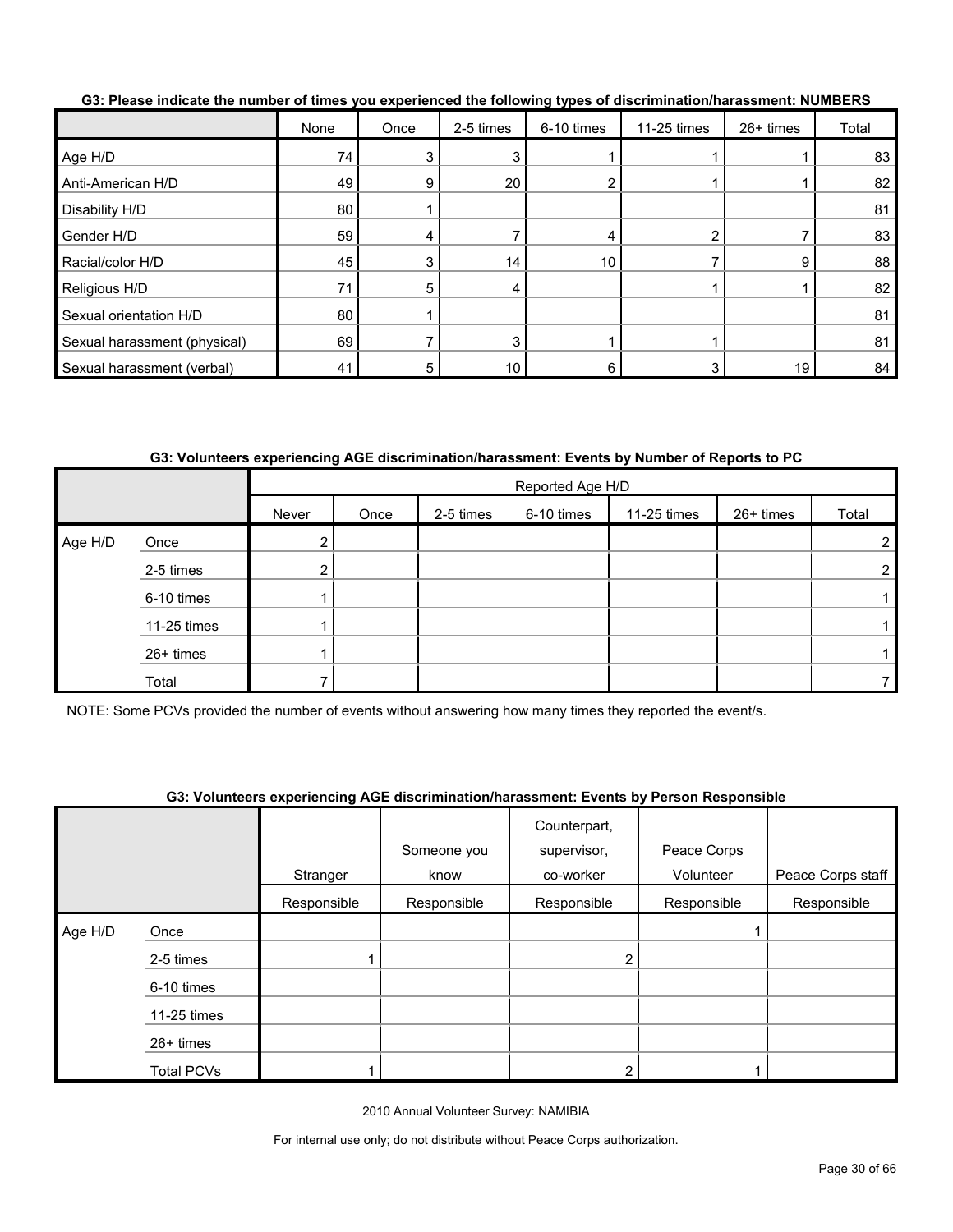#### **G3: Volunteers experiencing AGE discrimination/harassment: Events by Person Responsible**

|         |             | Stranger    | Someone you<br>know | Counterpart,<br>supervisor,<br>co-worker | Peace Corps<br>Volunteer | Peace Corps staff |
|---------|-------------|-------------|---------------------|------------------------------------------|--------------------------|-------------------|
|         |             | Responsible | Responsible         | Responsible                              | Responsible              | Responsible       |
| Age H/D | Once        |             |                     |                                          |                          |                   |
|         | 2-5 times   |             |                     |                                          |                          |                   |
|         | 6-10 times  |             |                     |                                          |                          |                   |
|         | 11-25 times |             |                     |                                          |                          |                   |
|         | 26+ times   |             |                     |                                          |                          |                   |
|         | Total PCVs  |             |                     |                                          |                          |                   |

NOTE: Some PCVs provided the number of events without answering who was responsible.

#### **G3: Volunteers experiencing AGE discrimination/harassment:**

|         |                                                                                    | Host country family<br>member<br>Responsible | Other<br>Responsible |
|---------|------------------------------------------------------------------------------------|----------------------------------------------|----------------------|
| Age H/D | Once<br>2-5 times<br>6-10 times<br>11-25 times<br>$26+$ times<br><b>Total PCVs</b> |                                              |                      |

#### **Events by Person Responsible**

NOTE: Some PCVs provided the number of events without answering who was responsible.

#### **G3: Volunteers experiencing ANTI-AMERICAN discrimination/harassment: Events by Number of Reports to PC**

|                   |             |       | Reported Anti-American H/D |           |            |             |             |                |
|-------------------|-------------|-------|----------------------------|-----------|------------|-------------|-------------|----------------|
|                   |             | Never | Once                       | 2-5 times | 6-10 times | 11-25 times | $26+$ times | Total          |
| Anti-American H/D | Once        | 8     |                            |           |            |             |             | 8              |
|                   | 2-5 times   | 18    |                            |           |            |             |             | 18             |
|                   | 6-10 times  | ◠     |                            |           |            |             |             | $\overline{2}$ |
|                   | 11-25 times |       |                            |           |            |             |             |                |
|                   | 26+ times   |       |                            |           |            |             |             |                |

2010 Annual Volunteer Survey: NAMIBIA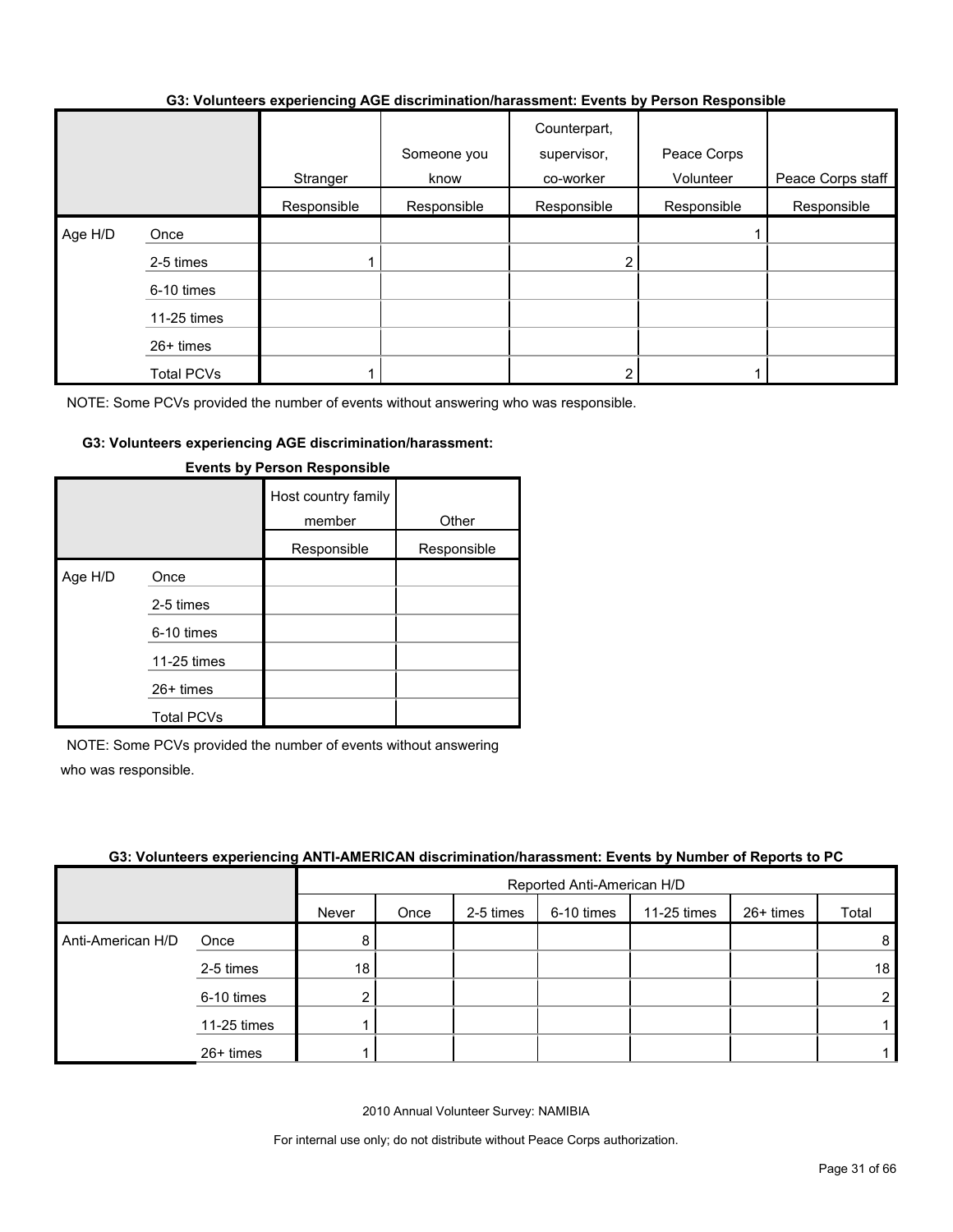| $\overline{\phantom{0}}$<br>Total | n n |  |  | $\sim$ |
|-----------------------------------|-----|--|--|--------|
|                                   |     |  |  |        |

NOTE: Some PCVs provided the number of events without answering how many times they reported the event/s.

#### **G3: Volunteers experiencing ANTI-AMERICAN discrimination/harassment: Events by Person Responsible**

|                   |                   | Stranger    | Someone you<br>know | Counterpart,<br>supervisor,<br>co-worker | Peace Corps<br>Volunteer | Peace Corps<br>staff |
|-------------------|-------------------|-------------|---------------------|------------------------------------------|--------------------------|----------------------|
|                   |                   | Responsible | Responsible         | Responsible                              | Responsible              | Responsible          |
| Anti-American H/D | Once              |             |                     |                                          |                          |                      |
|                   | 2-5 times         |             | 3                   |                                          |                          |                      |
|                   | 6-10 times        | ົ           |                     |                                          |                          |                      |
|                   | 11-25 times       |             |                     |                                          |                          |                      |
|                   | $26+$ times       |             |                     |                                          |                          |                      |
|                   | <b>Total PCVs</b> | 10          |                     |                                          |                          |                      |

NOTE: Some PCVs provided the number of events without answering who was responsible.

#### **G3: Volunteers experiencing ANTI-AMERICAN discrimination/harassment:**

**Events by Person Responsible**

|                   |                   | Host country family<br>member | Other       |
|-------------------|-------------------|-------------------------------|-------------|
|                   |                   | Responsible                   | Responsible |
| Anti-American H/D | Once              |                               |             |
|                   | 2-5 times         |                               |             |
|                   | 6-10 times        |                               |             |
|                   | 11-25 times       |                               |             |
|                   | $26+$ times       |                               |             |
|                   | <b>Total PCVs</b> | າ                             |             |

NOTE: Some PCVs provided the number of events without answering who was responsible.

#### **G3: Volunteers experiencing DISABILITY discrimination/harassment: Events by Number of Reports to PC**

|                |      |       |      |           | Reported Disability H/D |             |           |       |
|----------------|------|-------|------|-----------|-------------------------|-------------|-----------|-------|
|                |      | Never | Once | 2-5 times | 6-10 times              | 11-25 times | 26+ times | Total |
| Disability H/D | Once |       |      |           |                         |             |           |       |

2010 Annual Volunteer Survey: NAMIBIA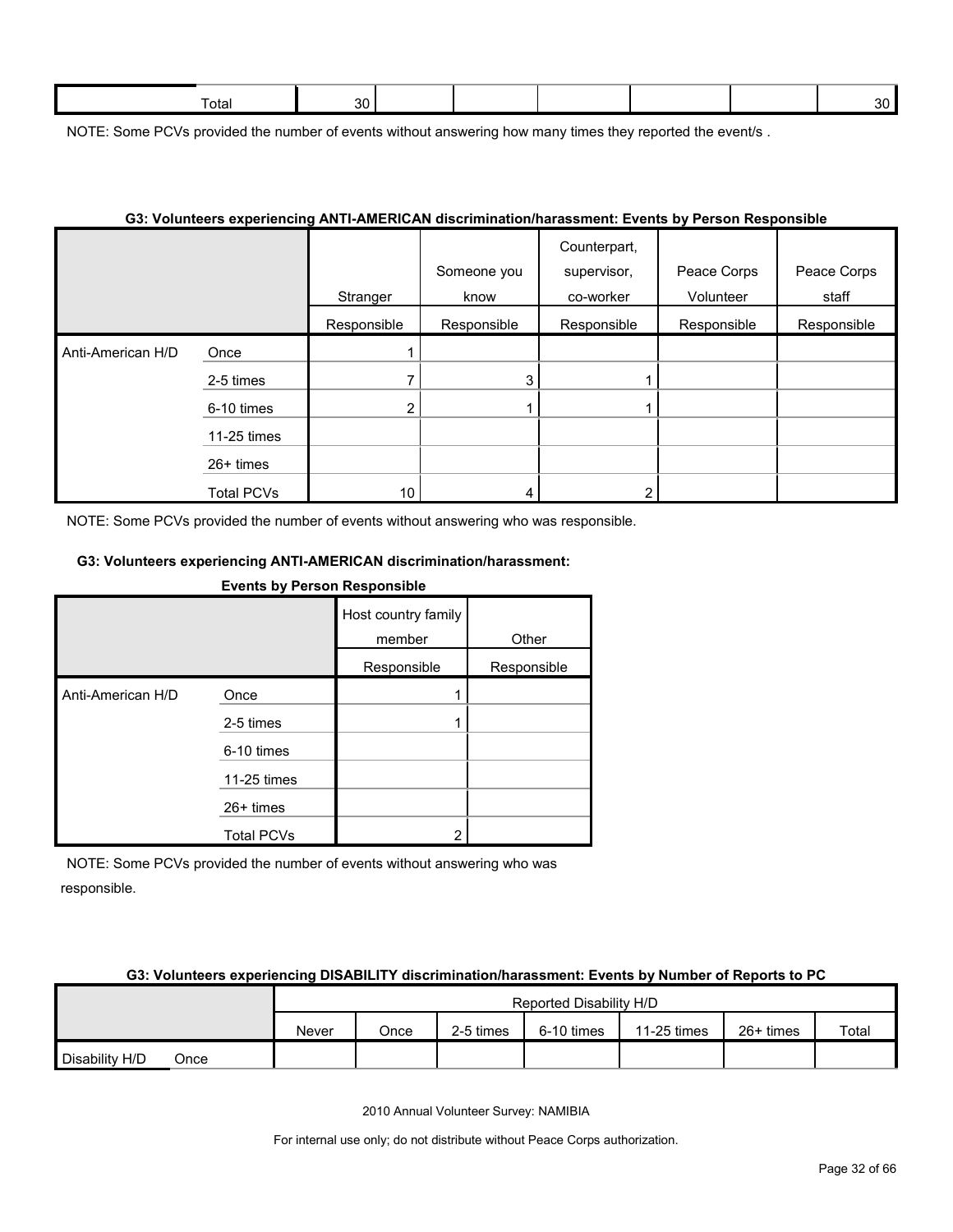| 2-5 times   |  |  |  |  |
|-------------|--|--|--|--|
| 6-10 times  |  |  |  |  |
| 11-25 times |  |  |  |  |
| 26+ times   |  |  |  |  |
| Total       |  |  |  |  |

NOTE: Some PCVs provided the number of events without answering how many times they reported the event/s.

#### **G3: Volunteers experiencing DISABILITY discrimination/harassment: Events by Person Responsible**

|                |                   | Stranger    | Someone you<br>know | Counterpart,<br>supervisor,<br>co-worker | Peace Corps<br>Volunteer | Peace Corps staff |
|----------------|-------------------|-------------|---------------------|------------------------------------------|--------------------------|-------------------|
|                |                   | Responsible | Responsible         | Responsible                              | Responsible              | Responsible       |
| Disability H/D | Once              |             |                     |                                          |                          |                   |
|                | 2-5 times         |             |                     |                                          |                          |                   |
|                | 6-10 times        |             |                     |                                          |                          |                   |
|                | 11-25 times       |             |                     |                                          |                          |                   |
|                | $26+$ times       |             |                     |                                          |                          |                   |
|                | <b>Total PCVs</b> |             |                     |                                          |                          |                   |

NOTE: Some PCVs provided the number of events without answering who was responsible.

#### **G3: Volunteers experiencing DISABILITY discrimination/harassment:**

#### **Events by Person Responsible**

|                |                   | Host country family<br>member | Other       |
|----------------|-------------------|-------------------------------|-------------|
|                |                   | Responsible                   | Responsible |
| Disability H/D | Once              |                               |             |
|                | 2-5 times         |                               |             |
|                | 6-10 times        |                               |             |
|                | 11-25 times       |                               |             |
|                | $26+$ times       |                               |             |
|                | <b>Total PCVs</b> |                               |             |

NOTE: Some PCVs provided the number of events without answering who was responsible.

2010 Annual Volunteer Survey: NAMIBIA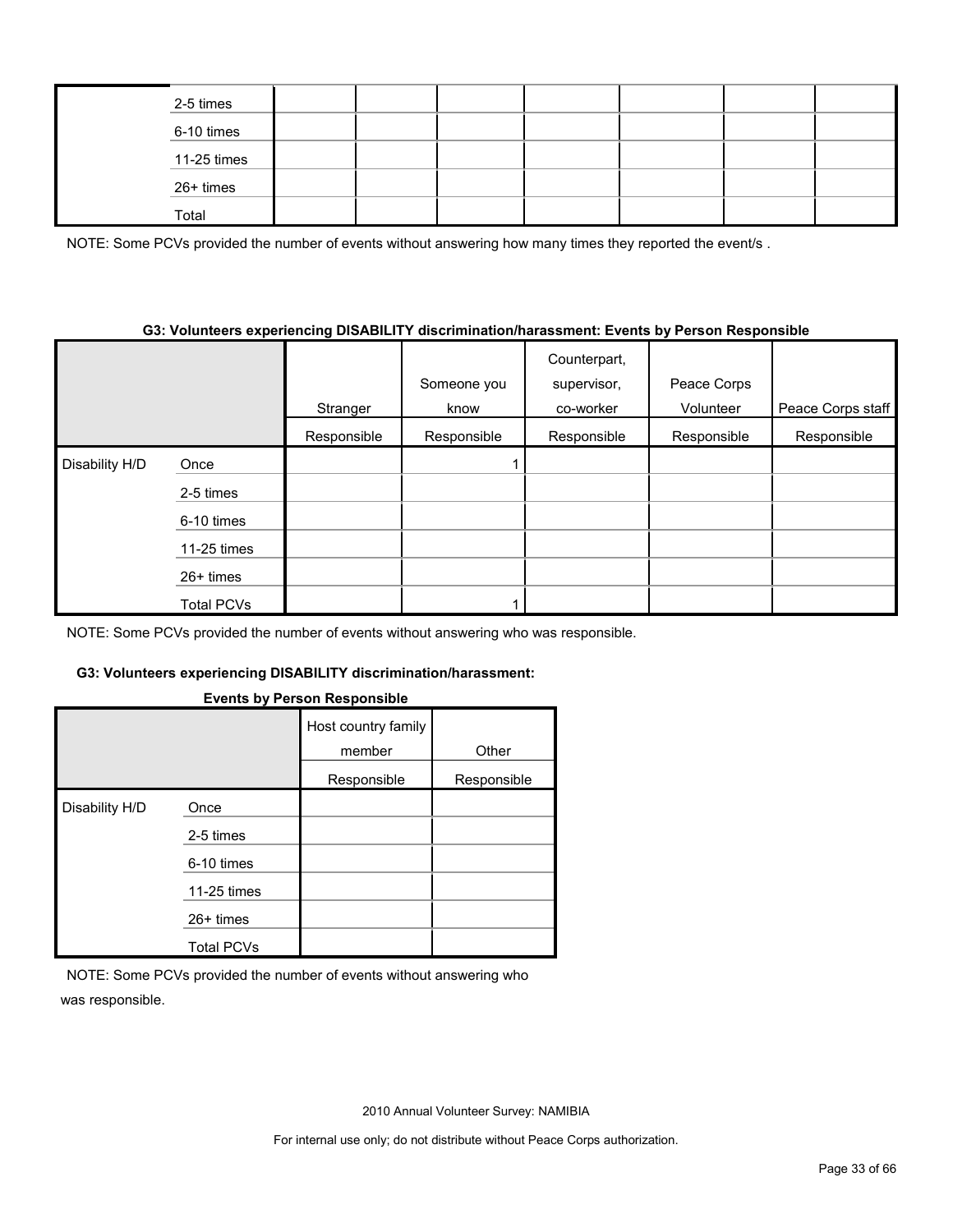|            |             |       | Reported Gender H/D |           |            |             |           |       |  |
|------------|-------------|-------|---------------------|-----------|------------|-------------|-----------|-------|--|
|            |             | Never | Once                | 2-5 times | 6-10 times | 11-25 times | 26+ times | Total |  |
| Gender H/D | Once        | 3     |                     |           |            |             |           | 3     |  |
|            | 2-5 times   | 5     |                     |           |            |             |           | 5     |  |
|            | 6-10 times  | 3     |                     |           |            |             |           | 3     |  |
|            | 11-25 times | ς     |                     |           |            |             |           | 2     |  |
|            | 26+ times   |       |                     |           |            |             |           |       |  |
|            | Total       | 20    |                     |           |            |             |           | 20    |  |

#### **G3: Volunteers experiencing GENDER discrimination/harassment: Events by Number of Reports to PC**

NOTE: Some PCVs provided the number of events without answering how many times they reported the event/s.

#### **G3: Volunteers experiencing GENDER discrimination/harassment: Events by Person Responsible**

|            |                   | Stranger    | Someone you<br>know | Counterpart,<br>supervisor,<br>co-worker | Peace Corps<br>Volunteer | Peace Corps staff |
|------------|-------------------|-------------|---------------------|------------------------------------------|--------------------------|-------------------|
|            |                   | Responsible | Responsible         | Responsible                              | Responsible              | Responsible       |
| Gender H/D | Once              |             |                     |                                          |                          |                   |
|            | 2-5 times         |             |                     |                                          |                          |                   |
|            | 6-10 times        |             |                     |                                          |                          |                   |
|            | 11-25 times       |             |                     |                                          |                          |                   |
|            | 26+ times         |             |                     |                                          |                          |                   |
|            | <b>Total PCVs</b> | 8           | 6                   |                                          |                          |                   |

NOTE: Some PCVs provided the number of events without answering who was responsible.

#### **G3: Volunteers experiencing GENDER discrimination/harassment:**

#### **Events by Person Responsible**

|            |                   | Host country family<br>member | Other       |
|------------|-------------------|-------------------------------|-------------|
|            |                   | Responsible                   | Responsible |
| Gender H/D | Once              |                               |             |
|            | 2-5 times         |                               |             |
|            | 6-10 times        |                               |             |
|            | 11-25 times       |                               |             |
|            | $26+$ times       |                               |             |
|            | <b>Total PCVs</b> |                               |             |

2010 Annual Volunteer Survey: NAMIBIA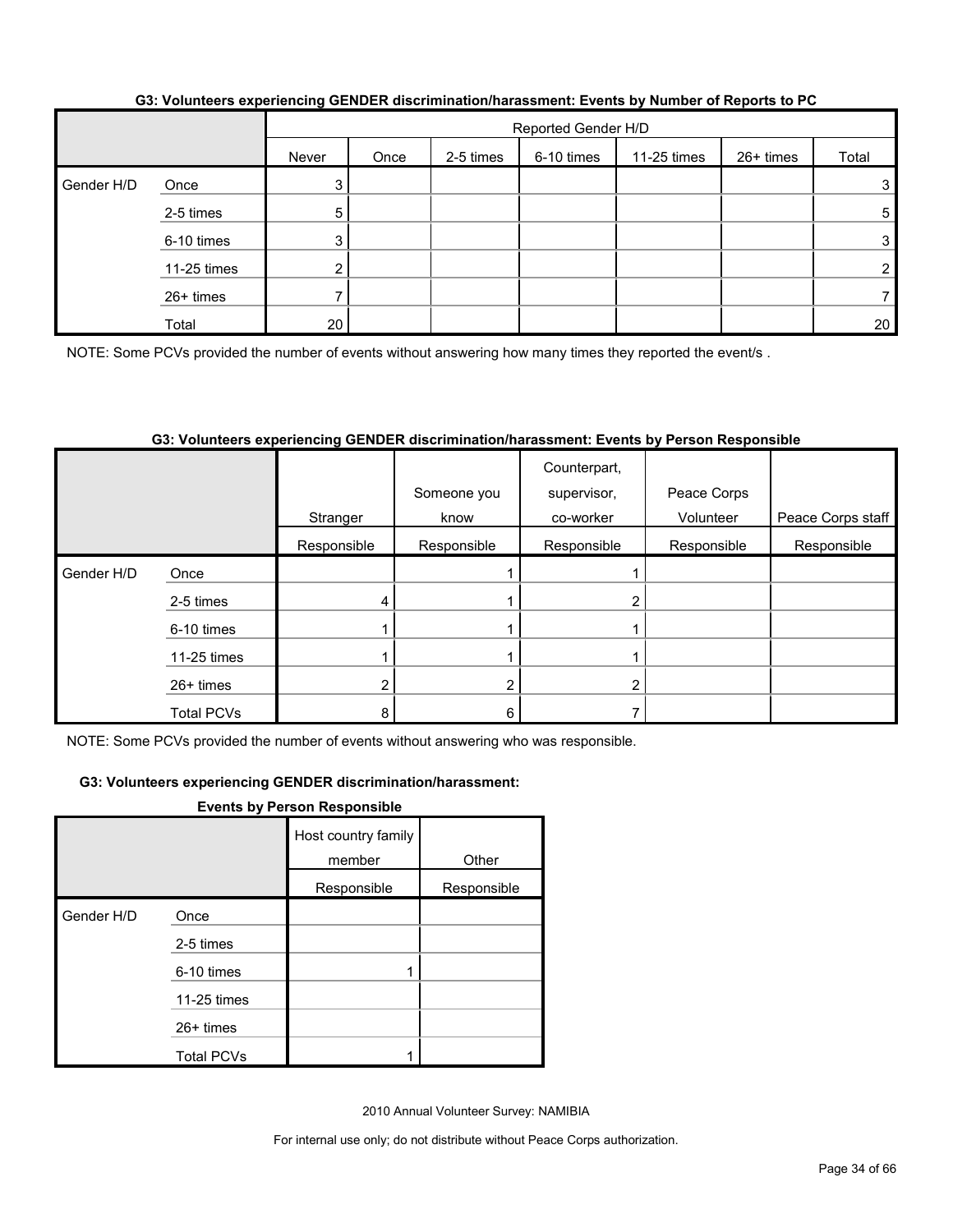#### **G3: Volunteers experiencing GENDER discrimination/harassment:**

|            |                   | Host country family<br>member | Other       |
|------------|-------------------|-------------------------------|-------------|
|            |                   | Responsible                   | Responsible |
| Gender H/D | Once              |                               |             |
|            | 2-5 times         |                               |             |
|            | 6-10 times        |                               |             |
|            | 11-25 times       |                               |             |
|            | 26+ times         |                               |             |
|            | <b>Total PCVs</b> |                               |             |

#### **Events by Person Responsible**

NOTE: Some PCVs provided the number of events without answering who was responsible.

## **G3: Volunteers experiencing RACIAL/COLOR discrimination/harassment: Events by Number of Reports to PC**

|                  |             |                 | Reported Racial/color H/D |           |            |             |           |                 |  |
|------------------|-------------|-----------------|---------------------------|-----------|------------|-------------|-----------|-----------------|--|
|                  |             | Never           | Once                      | 2-5 times | 6-10 times | 11-25 times | 26+ times | Total           |  |
| Racial/color H/D | Once        | 2               |                           |           |            |             |           |                 |  |
|                  | 2-5 times   | 12 <sub>1</sub> |                           |           |            |             |           | 12 <sub>1</sub> |  |
|                  | 6-10 times  | 9               |                           |           |            |             |           | 10 <sup>°</sup> |  |
|                  | 11-25 times | 3               |                           |           |            |             |           | 4               |  |
|                  | 26+ times   | 8               |                           |           |            |             |           | 8               |  |
|                  | Total       | 34              |                           |           |            |             |           | 36              |  |

NOTE: Some PCVs provided the number of events without answering how many times they reported the event/s .

#### **G3: Volunteers experiencing RACIAL/COLOR discrimination/harassment: Events by Person Responsible**

|                  |             |             | Someone you | Counterpart,<br>supervisor, | Peace Corps | Peace Corps |
|------------------|-------------|-------------|-------------|-----------------------------|-------------|-------------|
|                  |             | Stranger    | know        | co-worker                   | Volunteer   | staff       |
|                  |             | Responsible | Responsible | Responsible                 | Responsible | Responsible |
| Racial/color H/D | Once        |             |             |                             |             |             |
|                  | 2-5 times   | 6           |             |                             |             |             |
|                  | 6-10 times  | 5           | 4           |                             |             |             |
|                  | 11-25 times |             | 3           | 2                           |             |             |

2010 Annual Volunteer Survey: NAMIBIA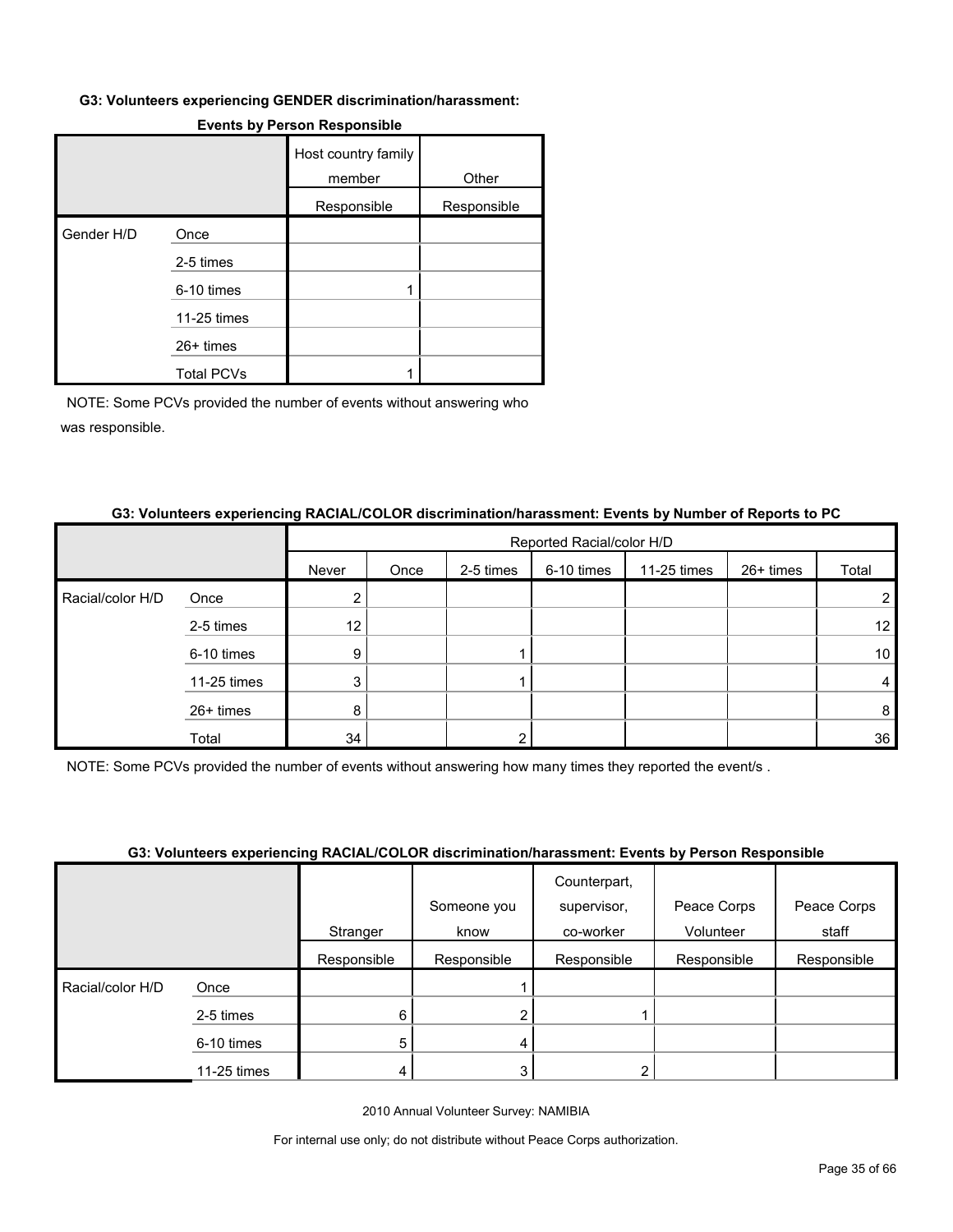| 26+ times         |  |  |  |
|-------------------|--|--|--|
| <b>Total PCVs</b> |  |  |  |

#### **G3: Volunteers experiencing RACIAL/COLOR discrimination/harassment:**

#### **Events by Person Responsible**

|                  |                   | Host country family<br>member | Other       |
|------------------|-------------------|-------------------------------|-------------|
|                  |                   | Responsible                   | Responsible |
| Racial/color H/D | Once              |                               |             |
|                  | 2-5 times         |                               |             |
|                  | 6-10 times        |                               |             |
|                  | 11-25 times       |                               |             |
|                  | $26+$ times       |                               |             |
|                  | <b>Total PCVs</b> |                               |             |

NOTE: Some PCVs provided the number of events without answering who was responsible.

|               | -- - - ------- <i>-</i> -- ---p -----------g - -==- - - - - - |       | Reported Religious H/D |           |            |             |           |                |
|---------------|---------------------------------------------------------------|-------|------------------------|-----------|------------|-------------|-----------|----------------|
|               |                                                               | Never | Once                   | 2-5 times | 6-10 times | 11-25 times | 26+ times | Total          |
| Religious H/D | Once                                                          |       |                        |           |            |             |           | 2 <sub>1</sub> |
|               | 2-5 times                                                     | 4     |                        |           |            |             |           | $\overline{4}$ |
|               | 6-10 times                                                    |       |                        |           |            |             |           |                |
|               | 11-25 times                                                   |       |                        |           |            |             |           |                |
|               | 26+ times                                                     |       |                        |           |            |             |           |                |
|               | Total                                                         |       |                        |           |            |             |           | 8              |

#### **G3: Volunteers experiencing RELIGIOUS discrimination/harassment: Events by Number of Reports to PC**

NOTE: Some PCVs provided the number of events without answering how many times they reported the event/s.

#### **G3: Volunteers experiencing RELIGIOUS discrimination/harassment: Events by Person Responsible**

|             |             | Counterpart, |             |                   |
|-------------|-------------|--------------|-------------|-------------------|
|             | Someone you | supervisor,  | Peace Corps |                   |
| Stranger    | know        | co-worker    | Volunteer   | Peace Corps staff |
| Responsible | Responsible | Responsible  | Responsible | Responsible       |

2010 Annual Volunteer Survey: NAMIBIA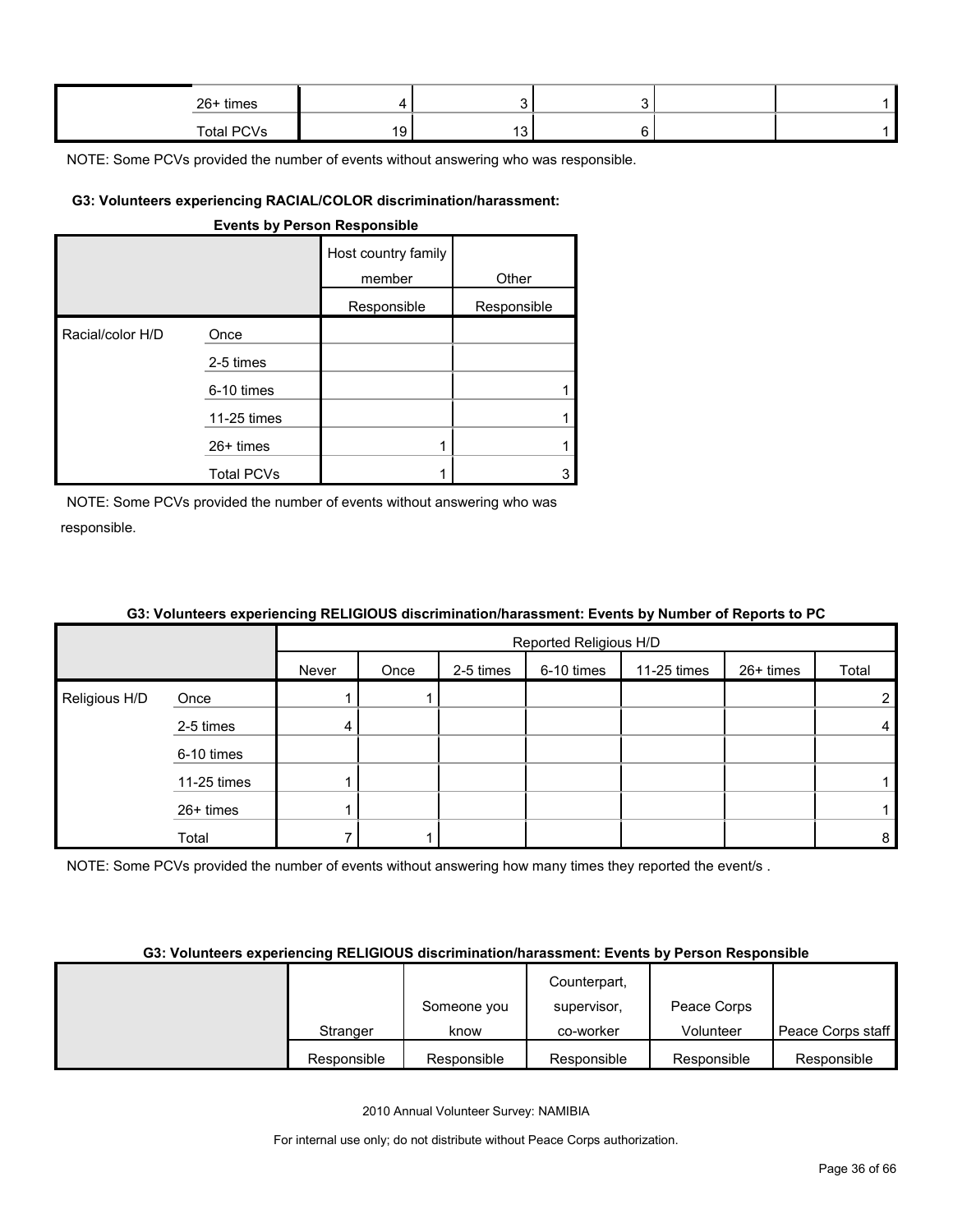| Religious H/D | Once              |   |  |  |
|---------------|-------------------|---|--|--|
|               | 2-5 times         |   |  |  |
|               | 6-10 times        |   |  |  |
|               | 11-25 times       |   |  |  |
|               | 26+ times         |   |  |  |
|               | <b>Total PCVs</b> | 2 |  |  |

#### **G3: Volunteers experiencing RELIGIOUS discrimination/harassment:**

#### **Events by Person Responsible**

|               |                   | Host country family<br>member | Other       |
|---------------|-------------------|-------------------------------|-------------|
|               |                   | Responsible                   | Responsible |
| Religious H/D | Once              |                               |             |
|               | 2-5 times         |                               |             |
|               | 6-10 times        |                               |             |
|               | 11-25 times       |                               |             |
|               | $26+$ times       |                               |             |
|               | <b>Total PCVs</b> |                               |             |

NOTE: Some PCVs provided the number of events without answering who

was responsible.

#### **G3: Volunteers experiencing SEXUAL ORIENTATION discrimination/harassment: Events by Number of Reports to PC**

|                        |             | Reported Sexual orientation H/D |      |           |            |             |  |
|------------------------|-------------|---------------------------------|------|-----------|------------|-------------|--|
|                        |             | Never                           | Once | 2-5 times | 6-10 times | 11-25 times |  |
| Sexual orientation H/D | Once        |                                 |      |           |            |             |  |
|                        | 2-5 times   |                                 |      |           |            |             |  |
|                        | 6-10 times  |                                 |      |           |            |             |  |
|                        | 11-25 times |                                 |      |           |            |             |  |
|                        | 26+ times   |                                 |      |           |            |             |  |
|                        | Total       |                                 |      |           |            |             |  |

NOTE: Some PCVs provided the number of events without answering how many times they reported the event/s.

#### **G3: Volunteers experiencing SEXUAL ORIENTATION discrimination/harassment:**

#### **Events by Number of Reports to PC**

Reported Sexual orientation H/D

2010 Annual Volunteer Survey: NAMIBIA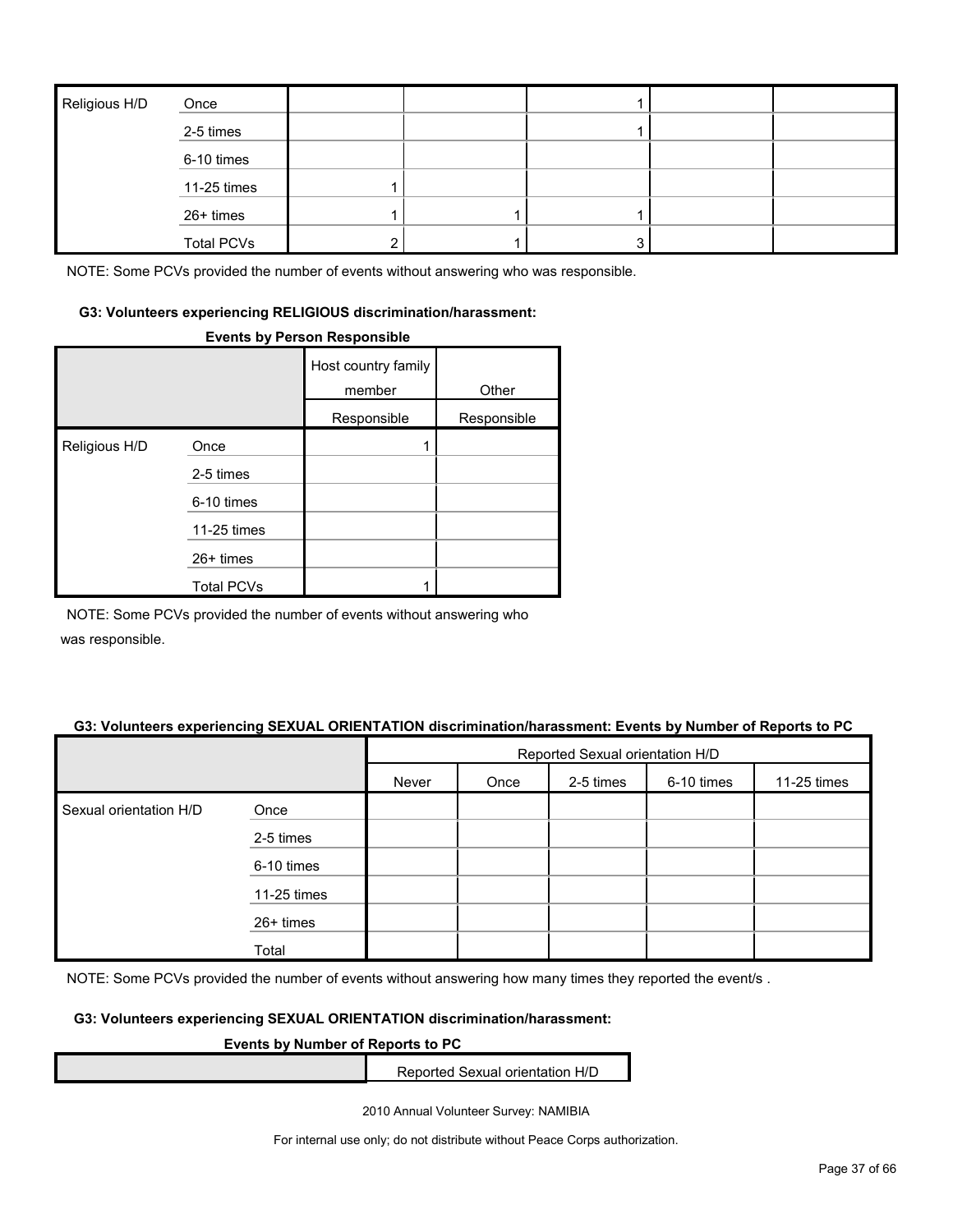|                        |             | $26+$ times | Total |
|------------------------|-------------|-------------|-------|
| Sexual orientation H/D | Once        |             |       |
|                        | 2-5 times   |             |       |
|                        | 6-10 times  |             |       |
|                        | 11-25 times |             |       |
|                        | 26+ times   |             |       |
|                        | Total       |             |       |

NOTE: Some PCVs provided the number of events without answering how many times they reported the event/s .

#### **G3: Volunteers experiencing SEXUAL ORIENTATION discrimination/harassment: Events by Person Responsible**

|                        |                   |             |             | Counterpart, |             |             |
|------------------------|-------------------|-------------|-------------|--------------|-------------|-------------|
|                        |                   |             | Someone you | supervisor,  | Peace Corps | Peace Corps |
|                        |                   | Stranger    | know        | co-worker    | Volunteer   | staff       |
|                        |                   | Responsible | Responsible | Responsible  | Responsible | Responsible |
| Sexual orientation H/D | Once              |             |             |              |             |             |
|                        | 2-5 times         |             |             |              |             |             |
|                        | 6-10 times        |             |             |              |             |             |
|                        | 11-25 times       |             |             |              |             |             |
|                        | $26+$ times       |             |             |              |             |             |
|                        | <b>Total PCVs</b> |             |             |              |             |             |

NOTE: Some PCVs provided the number of events without answering who was responsible.

#### **G3: Volunteers experiencing SEXUAL ORIENTATION discrimination/harassment:**

#### **Events by Person Responsible**

|                        | Host country family<br>member |             | Other       |
|------------------------|-------------------------------|-------------|-------------|
|                        |                               | Responsible | Responsible |
| Sexual orientation H/D | Once                          |             |             |
|                        | 2-5 times                     |             |             |
|                        | 6-10 times                    |             |             |
|                        | 11-25 times                   |             |             |
|                        | $26+$ times                   |             |             |
|                        | <b>Total PCVs</b>             |             |             |

NOTE: Some PCVs provided the number of events without answering who was responsible.

2010 Annual Volunteer Survey: NAMIBIA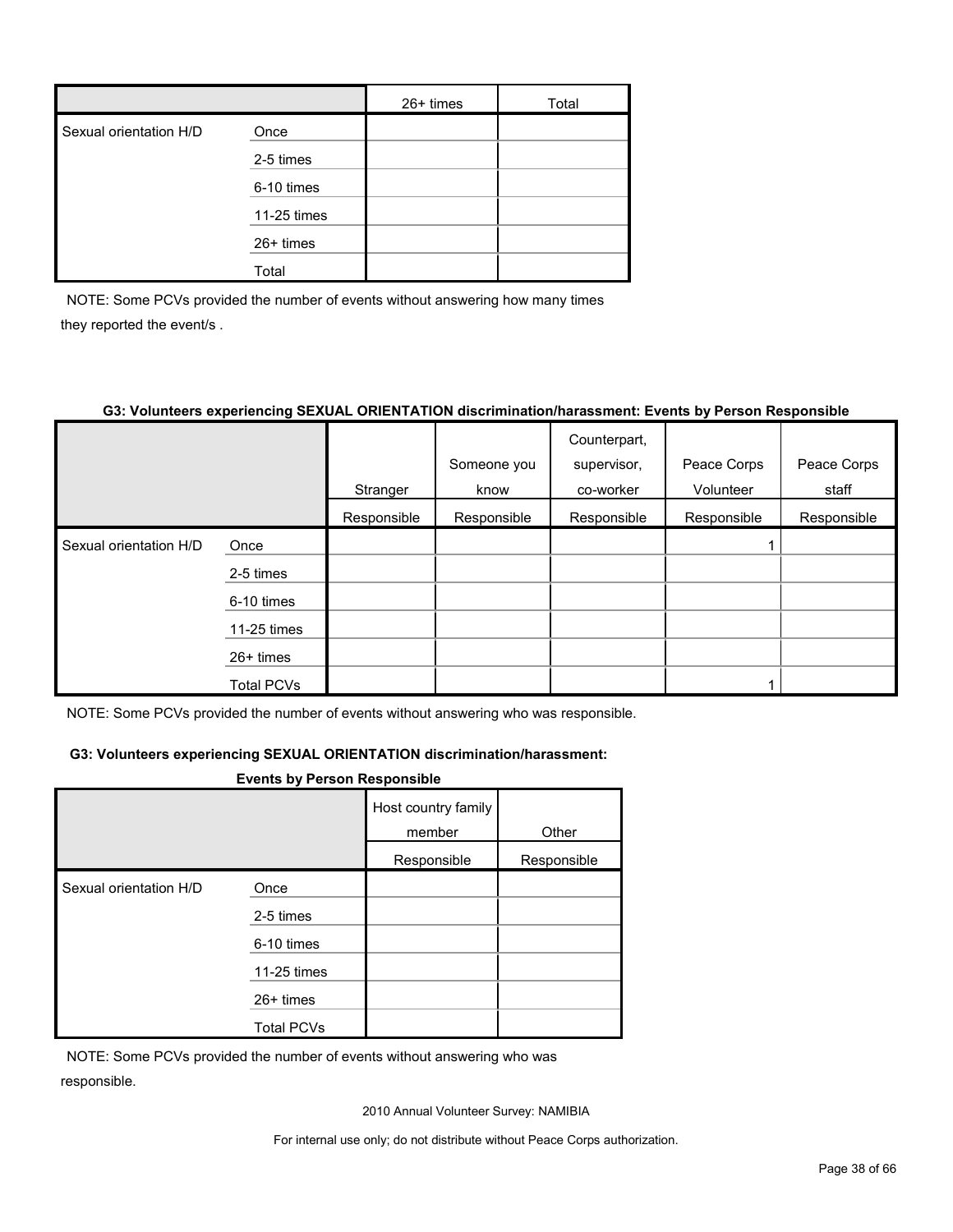|                              |             | Reported Sexual harassment (physical) |      |           |            |             |
|------------------------------|-------------|---------------------------------------|------|-----------|------------|-------------|
|                              |             | Never                                 | Once | 2-5 times | 6-10 times | 11-25 times |
| Sexual harassment (physical) | Once        | 3                                     | 2    |           |            |             |
|                              | 2-5 times   | 3                                     |      |           |            |             |
|                              | 6-10 times  |                                       |      |           |            |             |
|                              | 11-25 times |                                       |      |           |            |             |
|                              | 26+ times   |                                       |      |           |            |             |
|                              | Total       | 8                                     | າ    |           |            |             |

#### **G3: Volunteers experiencing PHYSICAL SEXUAL harassment: Events by Number of Reports to PC**

NOTE: Some PCVs provided the number of events without answering how many times they reported the event/s.

#### **G3: Volunteers experiencing PHYSICAL SEXUAL harassment: Events by Number of Reports to PC**

|                              | <b>U</b> rv |           |                                       |
|------------------------------|-------------|-----------|---------------------------------------|
|                              |             |           | Reported Sexual harassment (physical) |
|                              |             | 26+ times | Total                                 |
| Sexual harassment (physical) | Once        |           | 5                                     |
|                              | 2-5 times   |           |                                       |
|                              | 6-10 times  |           |                                       |
|                              | 11-25 times |           |                                       |
|                              | $26+$ times |           |                                       |
|                              | Total       |           |                                       |

NOTE: Some PCVs provided the number of events without answering how many times they reported the event/s .

#### **G3: Volunteers experiencing PHYSICAL SEXUAL harassment: Events by Person Responsible**

|                              |             |             | Someone you | Counterpart,<br>supervisor, | Peace Corps |
|------------------------------|-------------|-------------|-------------|-----------------------------|-------------|
|                              |             | Stranger    | know        | co-worker                   | Volunteer   |
|                              |             | Responsible | Responsible | Responsible                 | Responsible |
| Sexual harassment (physical) | Once        |             |             |                             |             |
|                              | 2-5 times   |             |             |                             |             |
|                              | 6-10 times  |             |             |                             |             |
|                              | 11-25 times |             |             |                             |             |

2010 Annual Volunteer Survey: NAMIBIA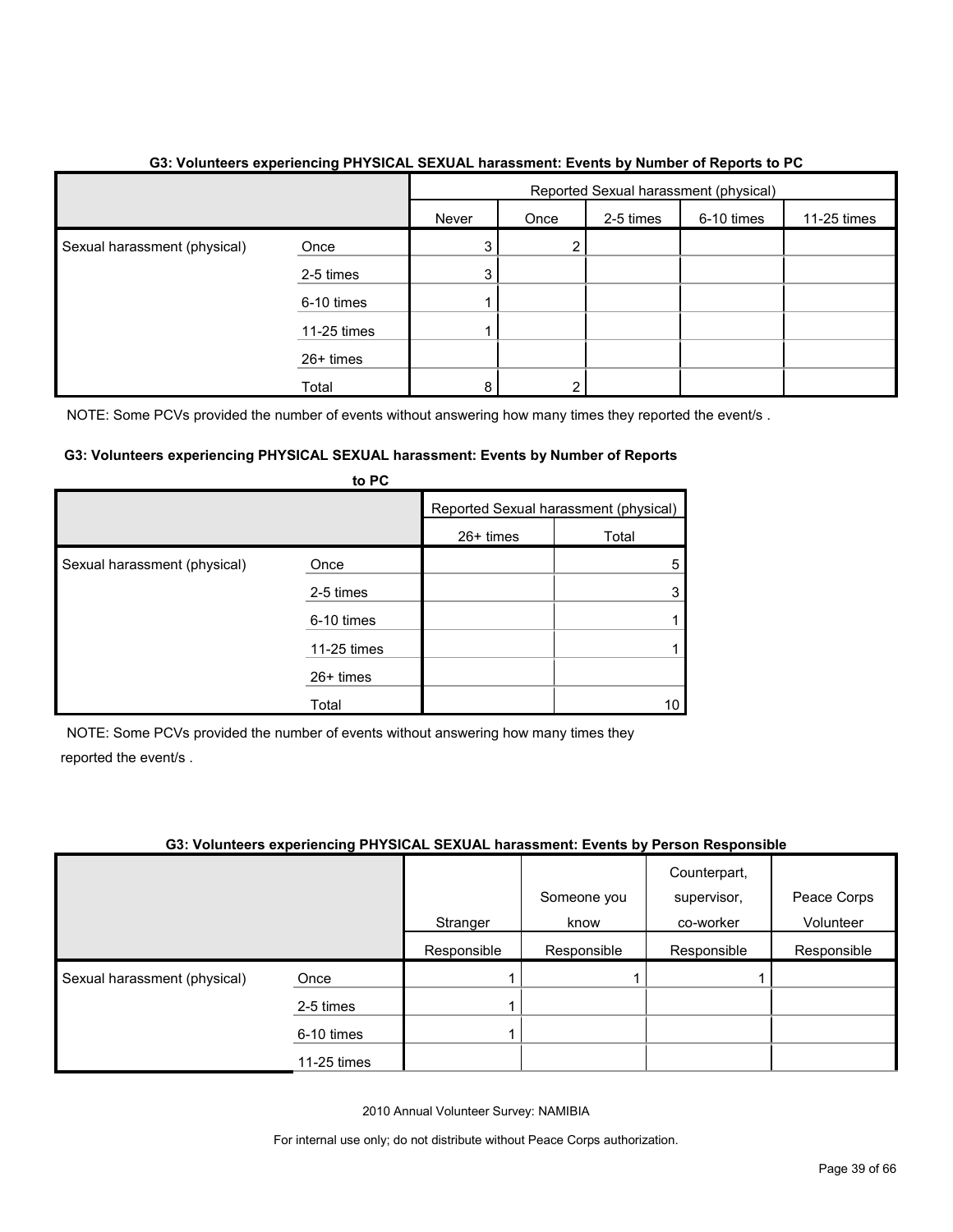| 26+ times  |  |  |
|------------|--|--|
| Total PCVs |  |  |

#### **G3: Volunteers experiencing PHYSICAL SEXUAL harassment: Events by Person Responsible**

|                              |                   |                   | Host country family |             |
|------------------------------|-------------------|-------------------|---------------------|-------------|
|                              |                   | Peace Corps staff | member              | Other       |
|                              |                   | Responsible       | Responsible         | Responsible |
| Sexual harassment (physical) | Once              |                   |                     |             |
|                              | 2-5 times         |                   |                     |             |
|                              | 6-10 times        |                   |                     |             |
|                              | 11-25 times       |                   |                     |             |
|                              | 26+ times         |                   |                     |             |
|                              | <b>Total PCVs</b> |                   |                     |             |

NOTE: Some PCVs provided the number of events without answering who was responsible.

#### **G3: Volunteers experiencing VERBAL SEXUAL harassment: Events by Number of Reports to PC**

|                            |             | Reported Sexual harassment (verbal) |      |           |            |             |
|----------------------------|-------------|-------------------------------------|------|-----------|------------|-------------|
|                            |             | Never                               | Once | 2-5 times | 6-10 times | 11-25 times |
| Sexual harassment (verbal) | Once        |                                     | ົ    |           |            |             |
|                            | 2-5 times   |                                     |      |           |            |             |
|                            | 6-10 times  | 5                                   |      |           |            |             |
|                            | 11-25 times | 3                                   |      |           |            |             |
|                            | 26+ times   | 17                                  |      |           |            |             |
|                            | Total       | 34                                  |      |           |            |             |

NOTE: Some PCVs provided the number of events without answering how many times they reported the event/s.

#### **G3: Volunteers experiencing VERBAL SEXUAL harassment: Events by Number of Reports**

|                            | to PC       |             |                                     |
|----------------------------|-------------|-------------|-------------------------------------|
|                            |             |             | Reported Sexual harassment (verbal) |
|                            |             | $26+$ times | Total                               |
| Sexual harassment (verbal) | Once        |             |                                     |
|                            | 2-5 times   |             |                                     |
|                            | 6-10 times  |             | 5                                   |
|                            | 11-25 times |             | 3                                   |
|                            | $26+$ times |             | 18                                  |

2010 Annual Volunteer Survey: NAMIBIA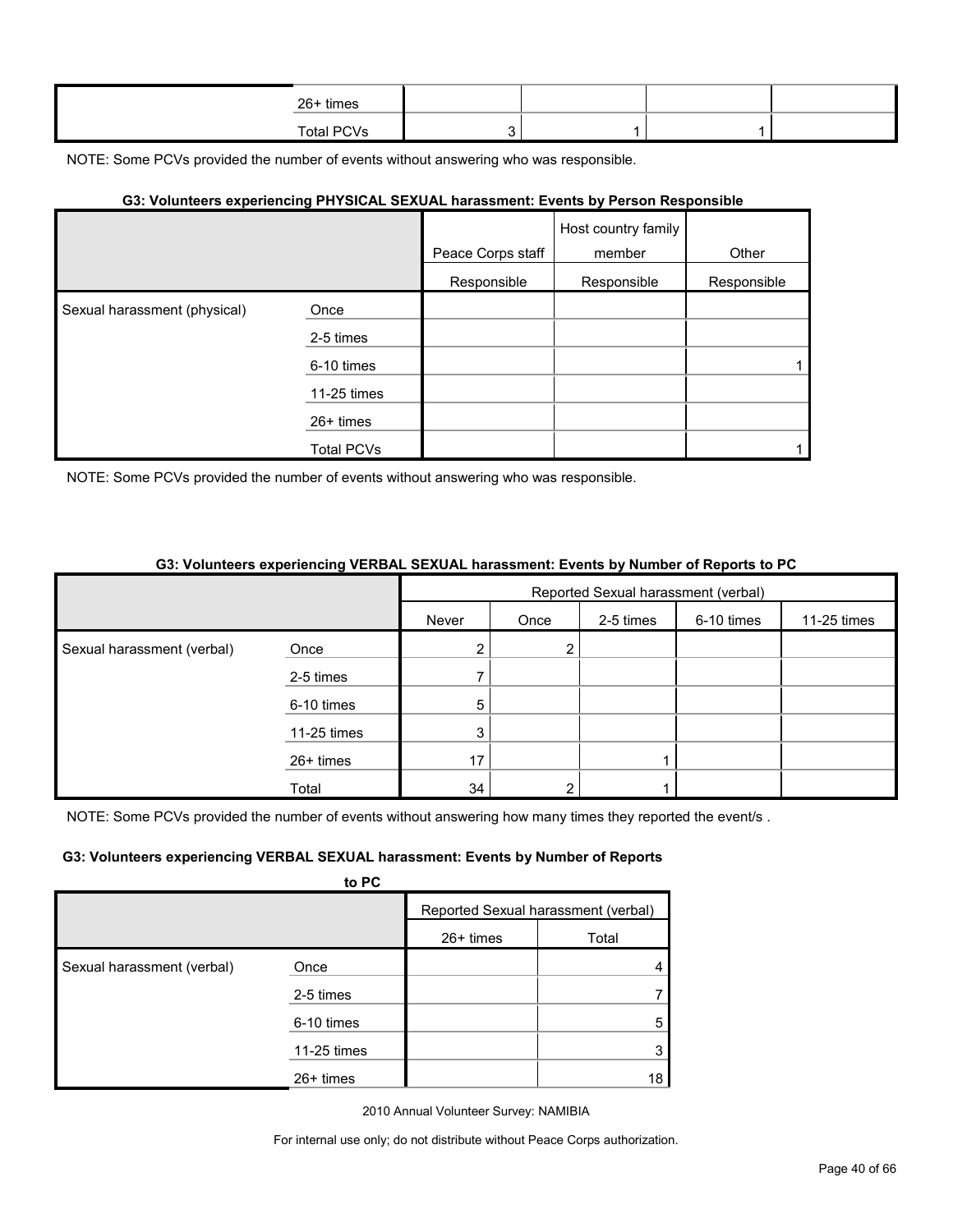NOTE: Some PCVs provided the number of events without answering how many times they reported the event/s .

#### **G3: Volunteers experiencing VERBAL SEXUAL harassment: Events by Person Responsible**

|                            |                   | Stranger    | Someone you<br>know | Counterpart,<br>supervisor,<br>co-worker | Peace Corps<br>Volunteer |
|----------------------------|-------------------|-------------|---------------------|------------------------------------------|--------------------------|
|                            |                   | Responsible | Responsible         | Responsible                              | Responsible              |
| Sexual harassment (verbal) | Once              |             |                     |                                          |                          |
|                            | 2-5 times         | 3           |                     |                                          |                          |
|                            | 6-10 times        | 3           |                     |                                          |                          |
|                            | 11-25 times       |             |                     |                                          |                          |
|                            | 26+ times         |             | 3                   | 2                                        |                          |
|                            | <b>Total PCVs</b> | 14          | 5                   | 5                                        |                          |

NOTE: Some PCVs provided the number of events without answering who was responsible.

#### **G3: Volunteers experiencing VERBAL SEXUAL harassment: Events by Person Responsible**

|                            |                   |                   | Host country family |             |
|----------------------------|-------------------|-------------------|---------------------|-------------|
|                            |                   | Peace Corps staff | member              | Other       |
|                            |                   | Responsible       | Responsible         | Responsible |
| Sexual harassment (verbal) | Once              |                   |                     |             |
|                            | 2-5 times         |                   |                     |             |
|                            | 6-10 times        |                   |                     |             |
|                            | 11-25 times       |                   |                     |             |
|                            | 26+ times         |                   |                     |             |
|                            | <b>Total PCVs</b> |                   |                     |             |

NOTE: Some PCVs provided the number of events without answering who was responsible.

#### **G4: Please indicate the number of times you experienced the following types of crimes: PERCENTAGES**

|                | None | Once | 2-5 times | 6-10 times | 11-25 times | $26+$ times | Total |
|----------------|------|------|-----------|------------|-------------|-------------|-------|
| <b>Buglary</b> | 69%  | 25%  | $6\%$     |            |             |             | 87    |
| Theft          | 61%  | 31%  | 6%        | 2%         |             |             | 89    |
| Robbery        | 90%  | 10%  |           |            |             |             | 84    |

2010 Annual Volunteer Survey: NAMIBIA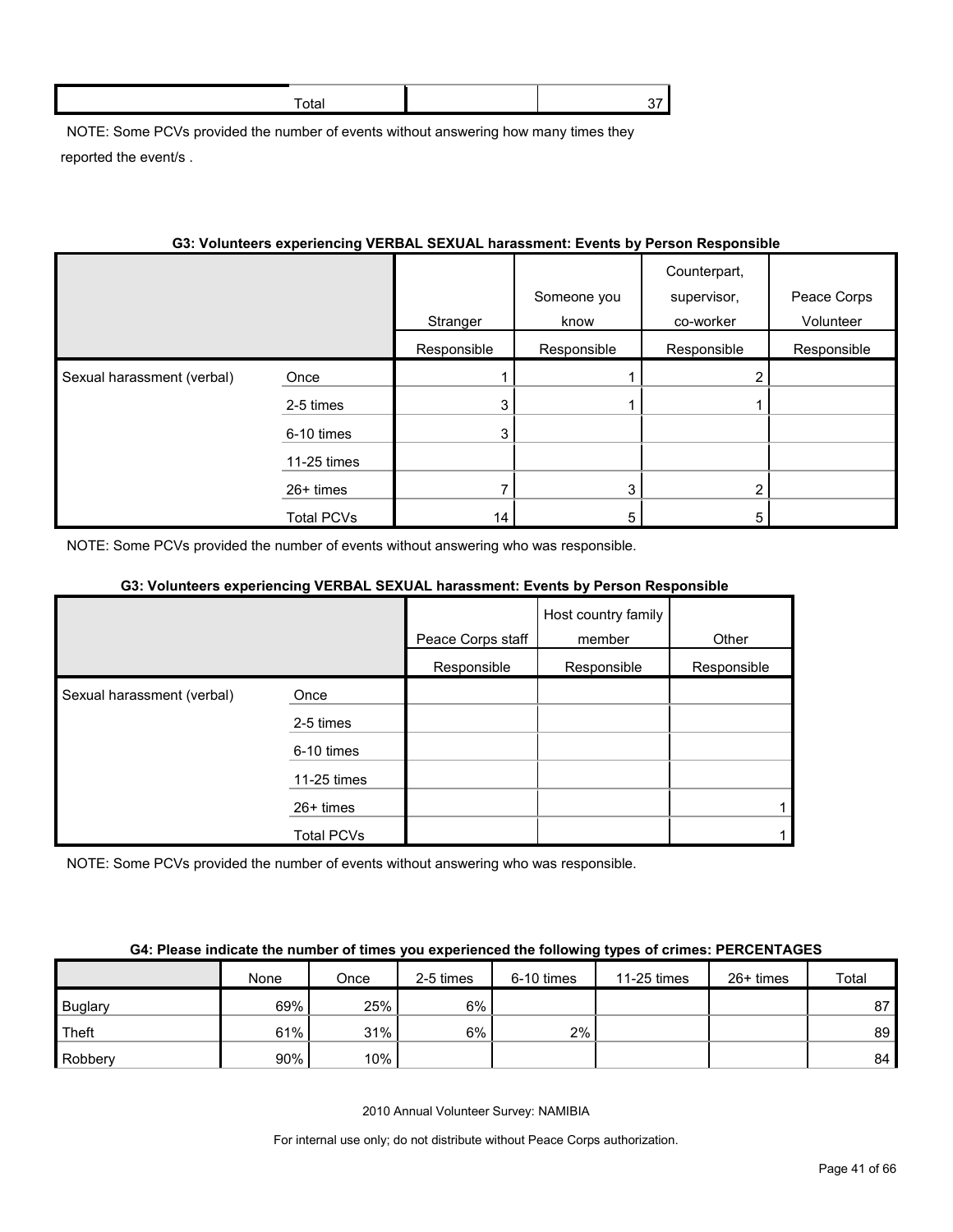| <b>Physical assault</b> | 94% | 6%    |  |  | 83 |
|-------------------------|-----|-------|--|--|----|
| Aggravated assault      | 98% | 2%    |  |  | 84 |
| Sexual assault          | 98% | 2%    |  |  | 84 |
| Rape                    | 99% | $1\%$ |  |  | 84 |

#### **G4: Please indicate the number of times you experienced the following types of crimes: NUMBERS**

|                    | None | Once | 2-5 times | 6-10 times | 11-25 times | 26+ times | Total |
|--------------------|------|------|-----------|------------|-------------|-----------|-------|
| Buglary            | 60   | 22   | 5         |            |             |           | 87    |
| Theft              | 54   | 28   | 5         |            |             |           | 89    |
| Robbery            | 76   | 8    |           |            |             |           | 84    |
| Physical assault   | 78   | 5    |           |            |             |           | 83    |
| Aggravated assault | 82   | ⌒    |           |            |             |           | 84    |
| Sexual assault     | 82   | ົ    |           |            |             |           | 84    |
| Rape               | 83   |      |           |            |             |           | 84    |
| Attempted rape     | 83   |      |           |            |             |           | 84    |

#### **G4: Volunteers experiencing BURGLARY: Events by Number of Reports to PC**

|                |             |       | <b>Buglary Reported</b> |           |            |             |           |                 |
|----------------|-------------|-------|-------------------------|-----------|------------|-------------|-----------|-----------------|
|                |             | Never | Once                    | 2-5 times | 6-10 times | 11-25 times | 26+ times | Total           |
| <b>Buglary</b> | Once        | 4     | 17                      |           |            |             |           | 21              |
|                | 2-5 times   |       |                         | 4         |            |             |           | $5\phantom{.0}$ |
|                | 6-10 times  |       |                         |           |            |             |           |                 |
|                | 11-25 times |       |                         |           |            |             |           |                 |
|                | 26+ times   |       |                         |           |            |             |           |                 |
|                | Total       | 4     | 18                      | 4         |            |             |           | 26              |

NOTE: Some PCVs provided the number of events without answering how many times they reported the event/s .

#### **G4: Volunteers experiencing BURGLARY: Events by Person Responsible**

|                |      |             |             | Counterpart, |             |                   |
|----------------|------|-------------|-------------|--------------|-------------|-------------------|
|                |      |             | Someone you | supervisor.  | Peace Corps |                   |
|                |      | Stranger    | know        | co-worker    | Volunteer   | Peace Corps staff |
|                |      | Responsible | Responsible | Responsible  | Responsible | Responsible       |
| <b>Buglary</b> | Once | 9           |             |              |             |                   |

2010 Annual Volunteer Survey: NAMIBIA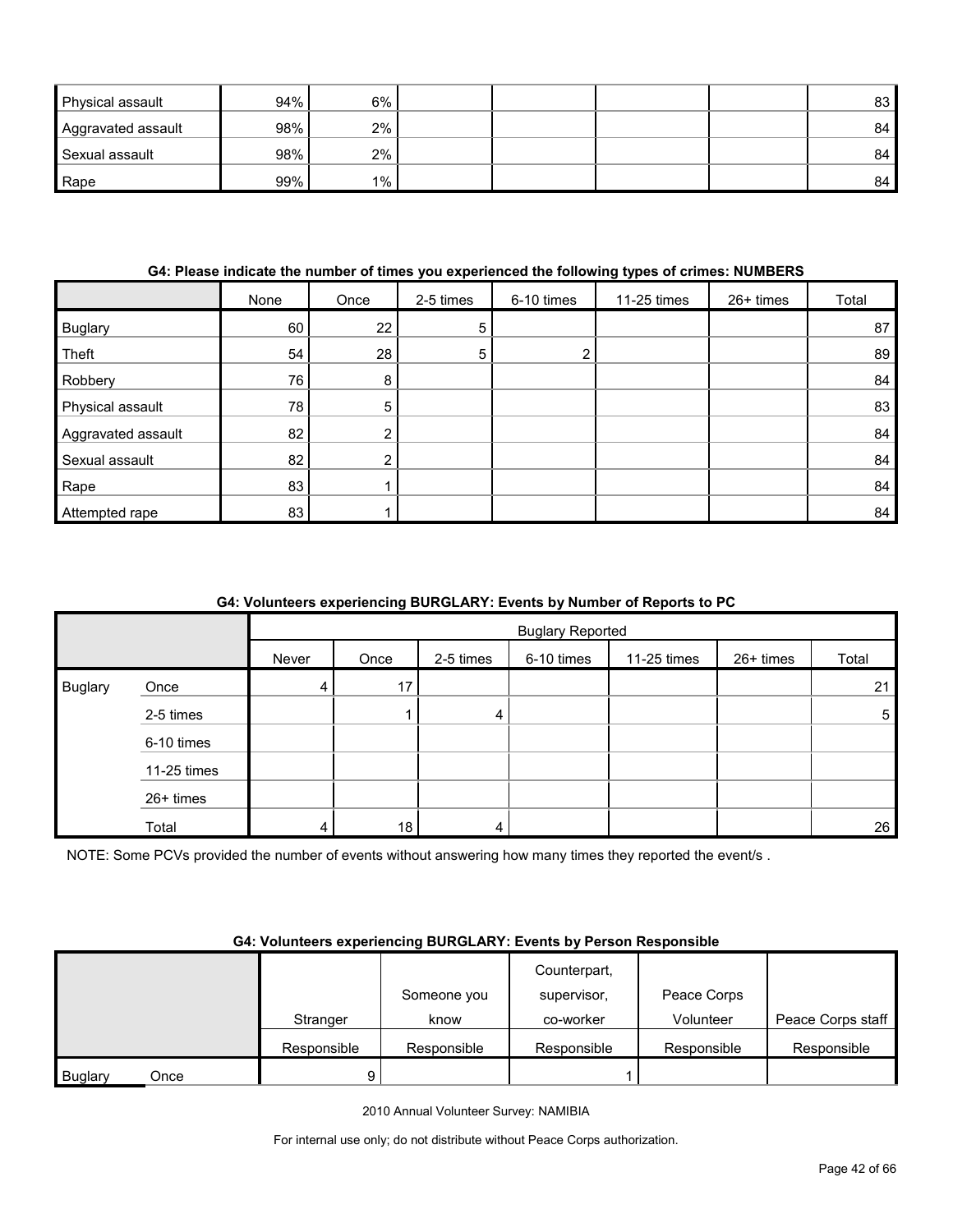| 2-5 times         |   |  |  |
|-------------------|---|--|--|
| 6-10 times        |   |  |  |
| 11-25 times       |   |  |  |
| 26+ times         |   |  |  |
| <b>Total PCVs</b> | a |  |  |

#### **G4: Volunteers experiencing BURGLARY: Events by Person**

**Responsible**

|                |                   | Host country family<br>member<br>Responsible | Other<br>Responsible |
|----------------|-------------------|----------------------------------------------|----------------------|
| <b>Buglary</b> | Once              |                                              |                      |
|                | 2-5 times         |                                              |                      |
|                | 6-10 times        |                                              |                      |
|                | 11-25 times       |                                              |                      |
|                | $26+$ times       |                                              |                      |
|                | <b>Total PCVs</b> |                                              |                      |

NOTE: Some PCVs provided the number of events without answering

who was responsible.

#### **G4: Volunteers experiencing THEFT: Events by Number of Reports to PC**

|       |             |                 | Theft Reported |           |            |             |           |                |  |
|-------|-------------|-----------------|----------------|-----------|------------|-------------|-----------|----------------|--|
|       |             | Never           | Once           | 2-5 times | 6-10 times | 11-25 times | 26+ times | Total          |  |
| Theft | Once        | 11 <sub>1</sub> | 15             |           |            |             |           | 26             |  |
|       | 2-5 times   |                 |                | ◠         |            |             |           | $\overline{4}$ |  |
|       | 6-10 times  |                 |                |           |            |             |           | $\overline{2}$ |  |
|       | 11-25 times |                 |                |           |            |             |           |                |  |
|       | 26+ times   |                 |                |           |            |             |           |                |  |
|       | Total       | 13 <sub>1</sub> | 17             |           |            |             |           | 32             |  |

NOTE: Some PCVs provided the number of events without answering how many times they reported the event/s.

#### **G4: Volunteers experiencing THEFT: Events by Person Responsible**

2010 Annual Volunteer Survey: NAMIBIA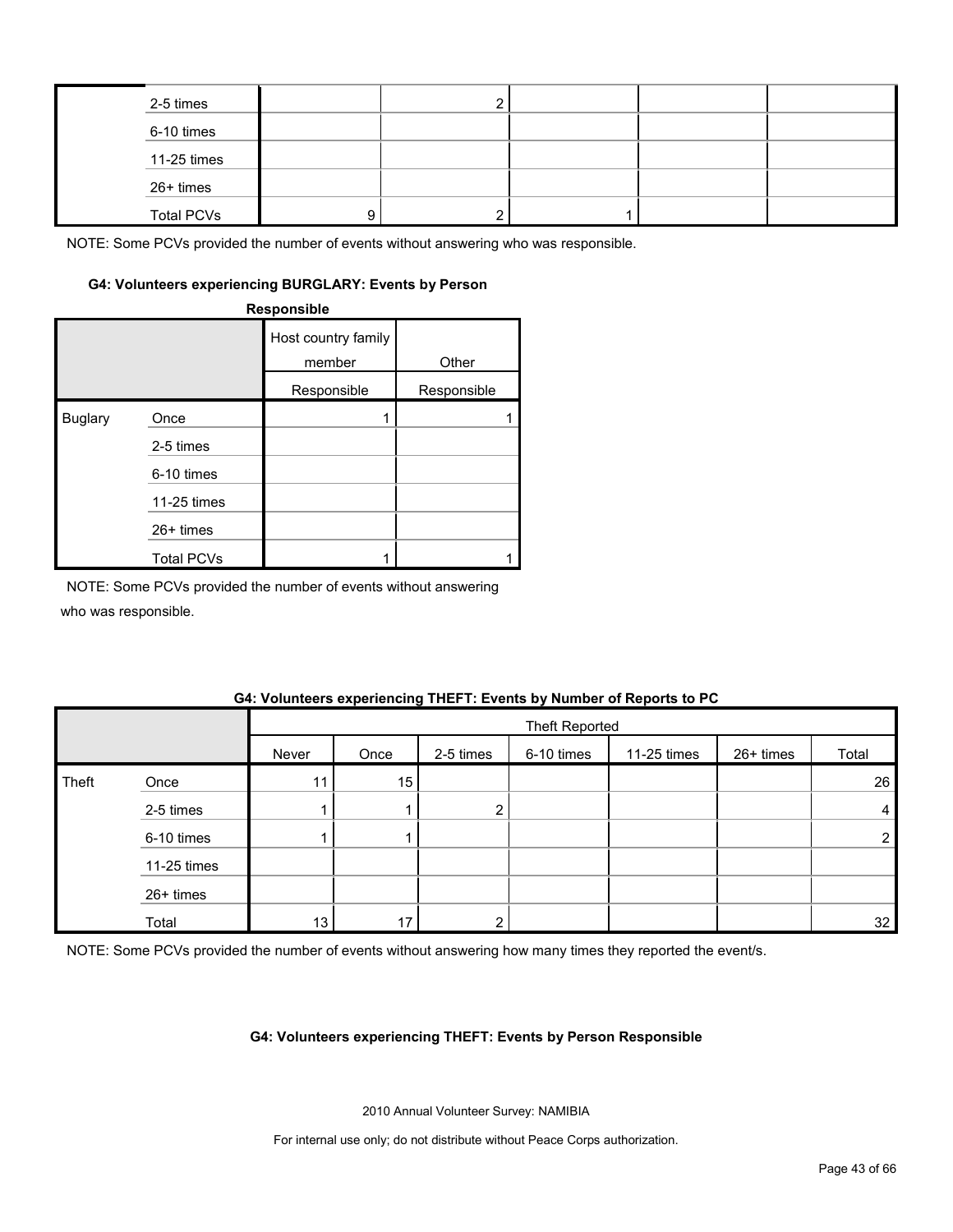|       |                   | Stranger        | Someone you<br>know | Counterpart,<br>supervisor,<br>co-worker | Peace Corps<br>Volunteer | Peace Corps staff |
|-------|-------------------|-----------------|---------------------|------------------------------------------|--------------------------|-------------------|
|       |                   | Responsible     | Responsible         | Responsible                              | Responsible              | Responsible       |
| Theft | Once              | 12 <sub>2</sub> |                     |                                          |                          |                   |
|       | 2-5 times         |                 |                     |                                          |                          |                   |
|       | 6-10 times        |                 |                     |                                          |                          |                   |
|       | 11-25 times       |                 |                     |                                          |                          |                   |
|       | $26+$ times       |                 |                     |                                          |                          |                   |
|       | <b>Total PCVs</b> | 14              | ົ                   |                                          |                          |                   |

#### **G4: Volunteers experiencing THEFT: Events by Person Responsible**

|       |                   | Host country family<br>member | Other       |
|-------|-------------------|-------------------------------|-------------|
|       |                   | Responsible                   | Responsible |
| Theft | Once              |                               |             |
|       | 2-5 times         |                               |             |
|       | 6-10 times        |                               |             |
|       | 11-25 times       |                               |             |
|       | 26+ times         |                               |             |
|       | <b>Total PCVs</b> |                               |             |

NOTE: Some PCVs provided the number of events without answering

who was responsible.

#### **G4: Volunteers experiencing ROBBERY: Events by Number of Reports to PC**

|         |             |       | Robbery Reported |           |            |             |           |        |  |
|---------|-------------|-------|------------------|-----------|------------|-------------|-----------|--------|--|
|         |             | Never | Once             | 2-5 times | 6-10 times | 11-25 times | 26+ times | Total  |  |
| Robbery | Once        |       | 5                |           |            |             |           | 6      |  |
|         | 2-5 times   |       |                  |           |            |             |           |        |  |
|         | 6-10 times  |       |                  |           |            |             |           |        |  |
|         | 11-25 times |       |                  |           |            |             |           |        |  |
|         | 26+ times   |       |                  |           |            |             |           |        |  |
|         | Total       |       | 5                |           |            |             |           | $6 \,$ |  |

NOTE: Some PCVs provided the number of events without answering how many times they reported the event/s.

2010 Annual Volunteer Survey: NAMIBIA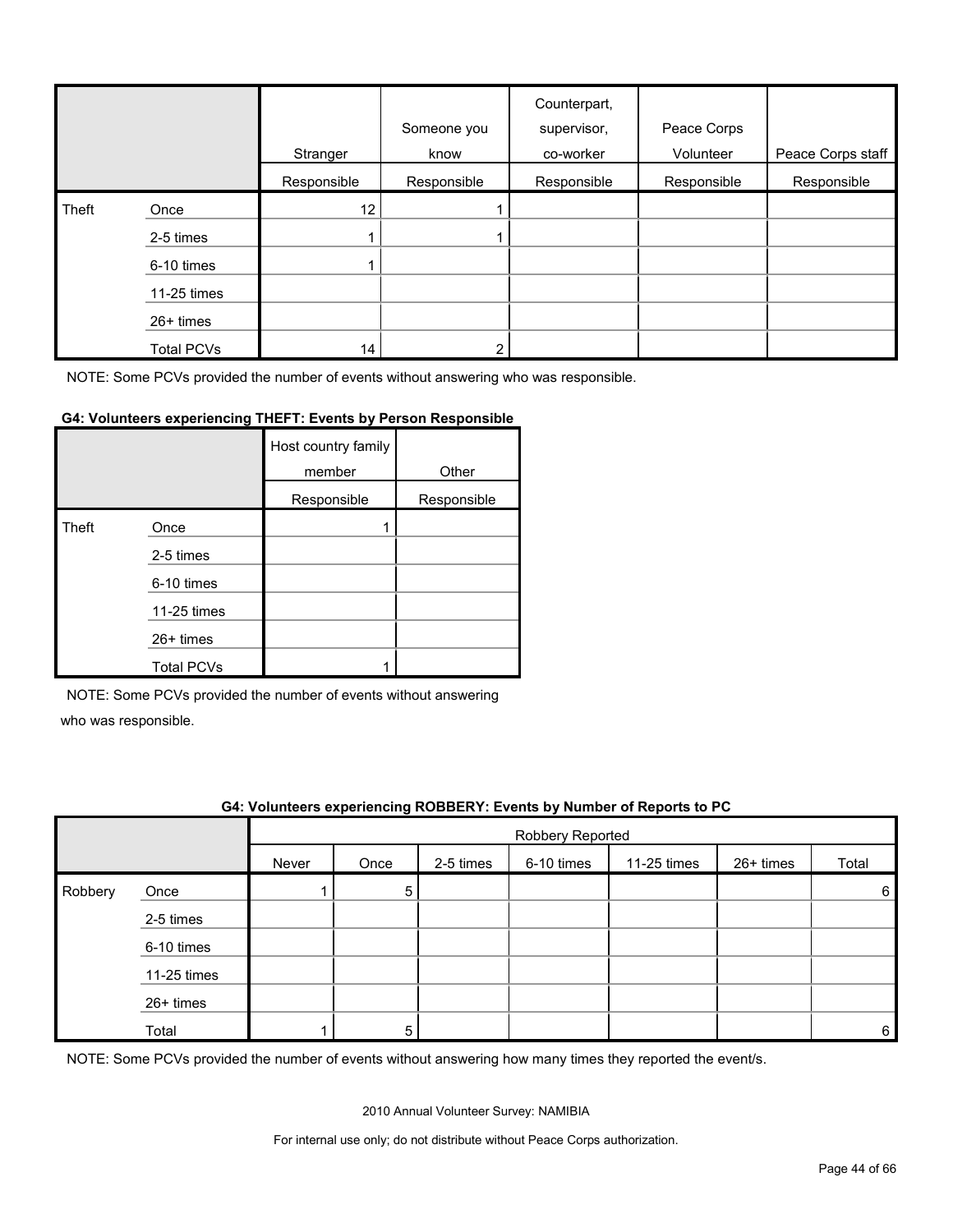|         |                   | - -- - ----------- ---p-----------g----- |                     |                                          |                          |                   |
|---------|-------------------|------------------------------------------|---------------------|------------------------------------------|--------------------------|-------------------|
|         |                   | Stranger                                 | Someone you<br>know | Counterpart,<br>supervisor,<br>co-worker | Peace Corps<br>Volunteer | Peace Corps staff |
|         |                   | Responsible                              | Responsible         | Responsible                              | Responsible              | Responsible       |
| Robbery | Once              | 4                                        |                     |                                          |                          |                   |
|         | 2-5 times         |                                          |                     |                                          |                          |                   |
|         | 6-10 times        |                                          |                     |                                          |                          |                   |
|         | 11-25 times       |                                          |                     |                                          |                          |                   |
|         | 26+ times         |                                          |                     |                                          |                          |                   |
|         | <b>Total PCVs</b> | 4                                        |                     |                                          |                          |                   |

#### **G4: Volunteers experiencing ROBBERY: Events by Person Responsible**

NOTE: Some PCVs provided the number of events without answering who was responsible.

#### **G4: Volunteers experiencing ROBBERY: Events by Person**

|         |                   | Responsible                   |             |
|---------|-------------------|-------------------------------|-------------|
|         |                   | Host country family<br>member | Other       |
|         |                   | Responsible                   | Responsible |
| Robbery | Once              |                               |             |
|         | 2-5 times         |                               |             |
|         | 6-10 times        |                               |             |
|         | 11-25 times       |                               |             |
|         | $26+$ times       |                               |             |
|         | <b>Total PCVs</b> |                               |             |

NOTE: Some PCVs provided the number of events without answering who was responsible.

| G4: Volunteers experiencing PHYSICAL ASSAULT: Events by Number of Reports to PC |  |  |  |  |
|---------------------------------------------------------------------------------|--|--|--|--|
|                                                                                 |  |  |  |  |
|                                                                                 |  |  |  |  |

|                  |            | Physical assault Reported |      |           |            |             |           |       |
|------------------|------------|---------------------------|------|-----------|------------|-------------|-----------|-------|
|                  |            | Never                     | Once | 2-5 times | 6-10 times | 11-25 times | 26+ times | Total |
| Physical assault | Once       |                           |      |           |            |             |           | 4     |
|                  | 2-5 times  |                           |      |           |            |             |           |       |
|                  | 6-10 times |                           |      |           |            |             |           |       |

2010 Annual Volunteer Survey: NAMIBIA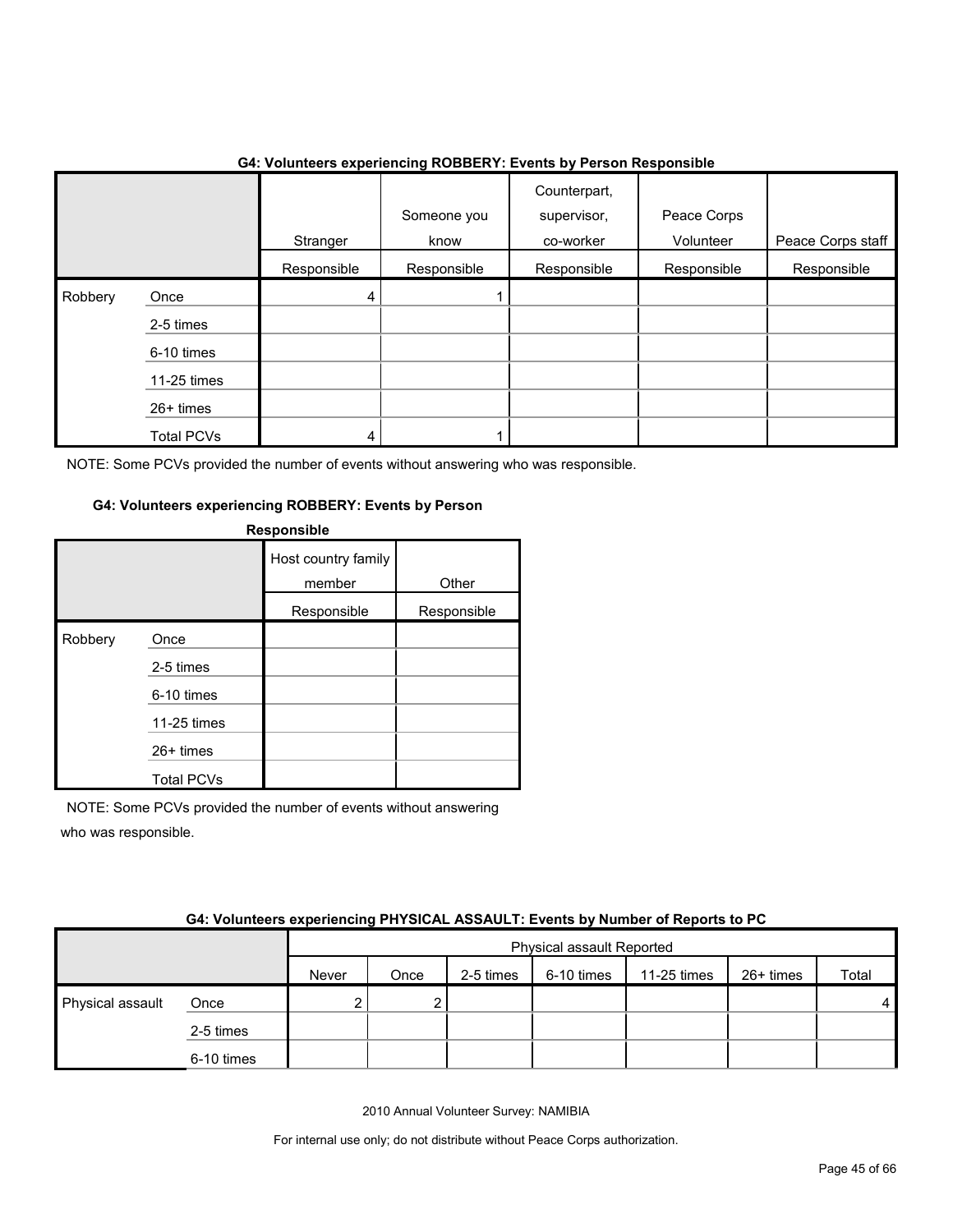| 11-25 times |  |  |  |  |
|-------------|--|--|--|--|
| 26+ times   |  |  |  |  |
| Total       |  |  |  |  |

NOTE: Some PCVs provided the number of events without answering how many times they reported the event/s.

#### **G4: Volunteers experiencing PHYSICAL ASSAULT: Events by Person Responsible**

|                  |                   | Stranger    | Someone you<br>know | Counterpart,<br>supervisor,<br>co-worker | Peace Corps<br>Volunteer | Peace Corps<br>staff |
|------------------|-------------------|-------------|---------------------|------------------------------------------|--------------------------|----------------------|
|                  |                   | Responsible | Responsible         | Responsible                              | Responsible              | Responsible          |
| Physical assault | Once              |             |                     |                                          |                          |                      |
|                  | 2-5 times         |             |                     |                                          |                          |                      |
|                  | 6-10 times        |             |                     |                                          |                          |                      |
|                  | 11-25 times       |             |                     |                                          |                          |                      |
|                  | $26+$ times       |             |                     |                                          |                          |                      |
|                  | <b>Total PCVs</b> |             |                     |                                          |                          |                      |

NOTE: Some PCVs provided the number of events without answering who was responsible.

#### **G4: Volunteers experiencing PHYSICAL ASSAULT: Events by Person**

| <b>Responsible</b> |
|--------------------|
|--------------------|

|                  |                   | Host country family<br>member | Other       |
|------------------|-------------------|-------------------------------|-------------|
|                  |                   | Responsible                   | Responsible |
| Physical assault | Once              |                               |             |
|                  | 2-5 times         |                               |             |
|                  | 6-10 times        |                               |             |
|                  | 11-25 times       |                               |             |
|                  | $26+$ times       |                               |             |
|                  | <b>Total PCVs</b> |                               |             |

NOTE: Some PCVs provided the number of events without answering who was responsible.

#### **G4: Volunteers experiencing AGGRAVATED ASSAULT: Events by Number of Reports to PC**

Aggravated assault Reported

2010 Annual Volunteer Survey: NAMIBIA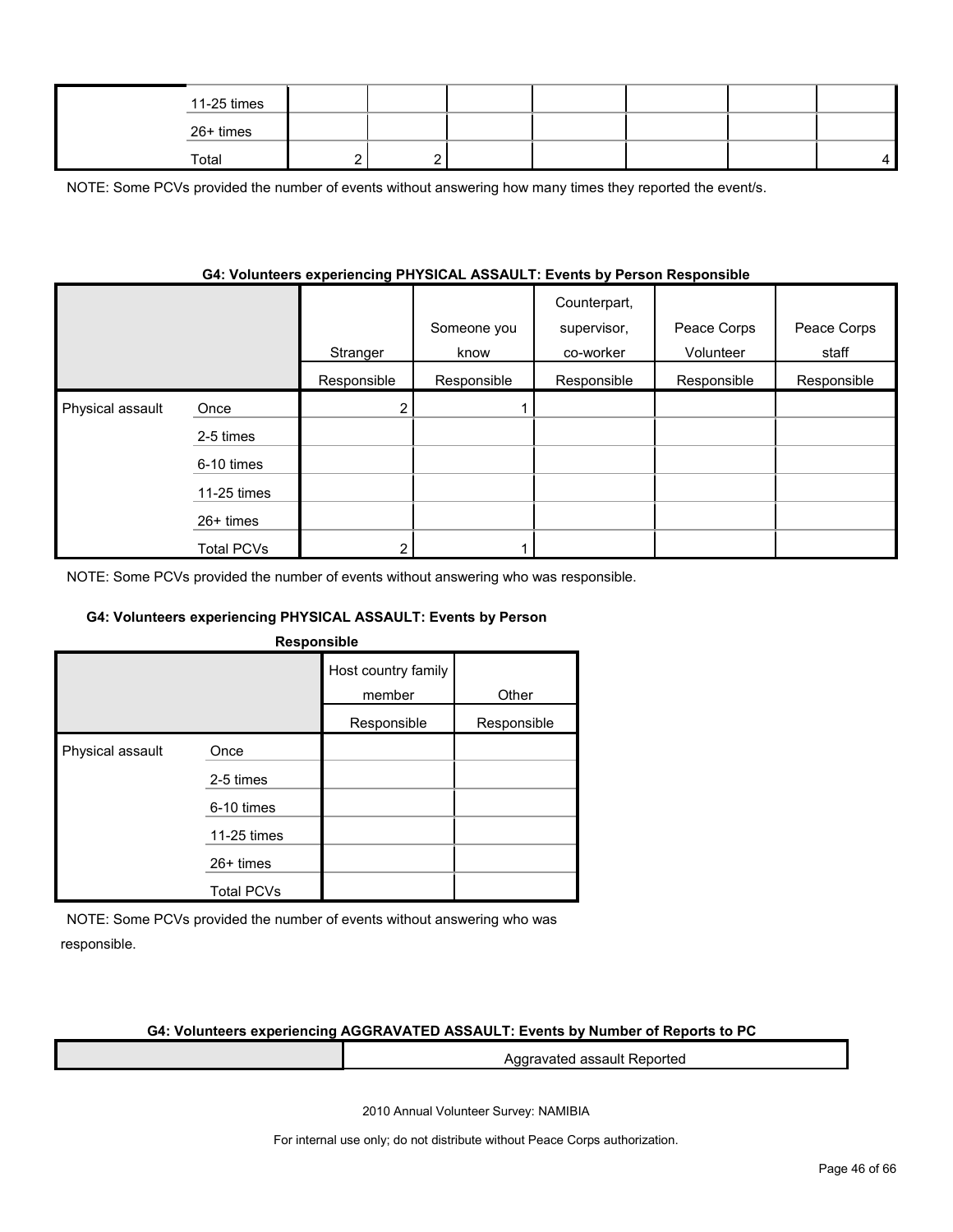|                    |             | Never | Once | 2-5 times | 6-10 times | 11-25 times |
|--------------------|-------------|-------|------|-----------|------------|-------------|
| Aggravated assault | Once        |       |      |           |            |             |
|                    | 2-5 times   |       |      |           |            |             |
|                    | 6-10 times  |       |      |           |            |             |
|                    | 11-25 times |       |      |           |            |             |
|                    | 26+ times   |       |      |           |            |             |
|                    | Total       |       |      |           |            |             |

NOTE: Some PCVs provided the number of events without answering how many times they reported the event/s.

#### **G4: Volunteers experiencing AGGRAVATED ASSAULT: Events by Number of**

|                    | <b>Reports to PC</b> |                             |       |  |  |
|--------------------|----------------------|-----------------------------|-------|--|--|
|                    |                      | Aggravated assault Reported |       |  |  |
|                    |                      | $26+$ times                 | Total |  |  |
| Aggravated assault | Once                 |                             |       |  |  |
|                    | 2-5 times            |                             |       |  |  |
|                    | 6-10 times           |                             |       |  |  |
|                    | 11-25 times          |                             |       |  |  |
|                    | $26+$ times          |                             |       |  |  |
|                    | Total                |                             |       |  |  |

NOTE: Some PCVs provided the number of events without answering how many times they reported the event/s.

#### **G4: Volunteers experiencing AGGRAVATED ASSAULT: Events by Person Responsible**

|                    |                   | Stranger    | Someone you<br>know | Counterpart,<br>supervisor,<br>co-worker | Peace Corps<br>Volunteer | Peace Corps<br>staff |
|--------------------|-------------------|-------------|---------------------|------------------------------------------|--------------------------|----------------------|
|                    |                   | Responsible | Responsible         | Responsible                              | Responsible              | Responsible          |
| Aggravated assault | Once              |             | 2                   |                                          |                          |                      |
|                    | 2-5 times         |             |                     |                                          |                          |                      |
|                    | 6-10 times        |             |                     |                                          |                          |                      |
|                    | 11-25 times       |             |                     |                                          |                          |                      |
|                    | $26+$ times       |             |                     |                                          |                          |                      |
|                    | <b>Total PCVs</b> |             | 2                   |                                          |                          |                      |

NOTE: Some PCVs provided the number of events without answering who was responsible.

2010 Annual Volunteer Survey: NAMIBIA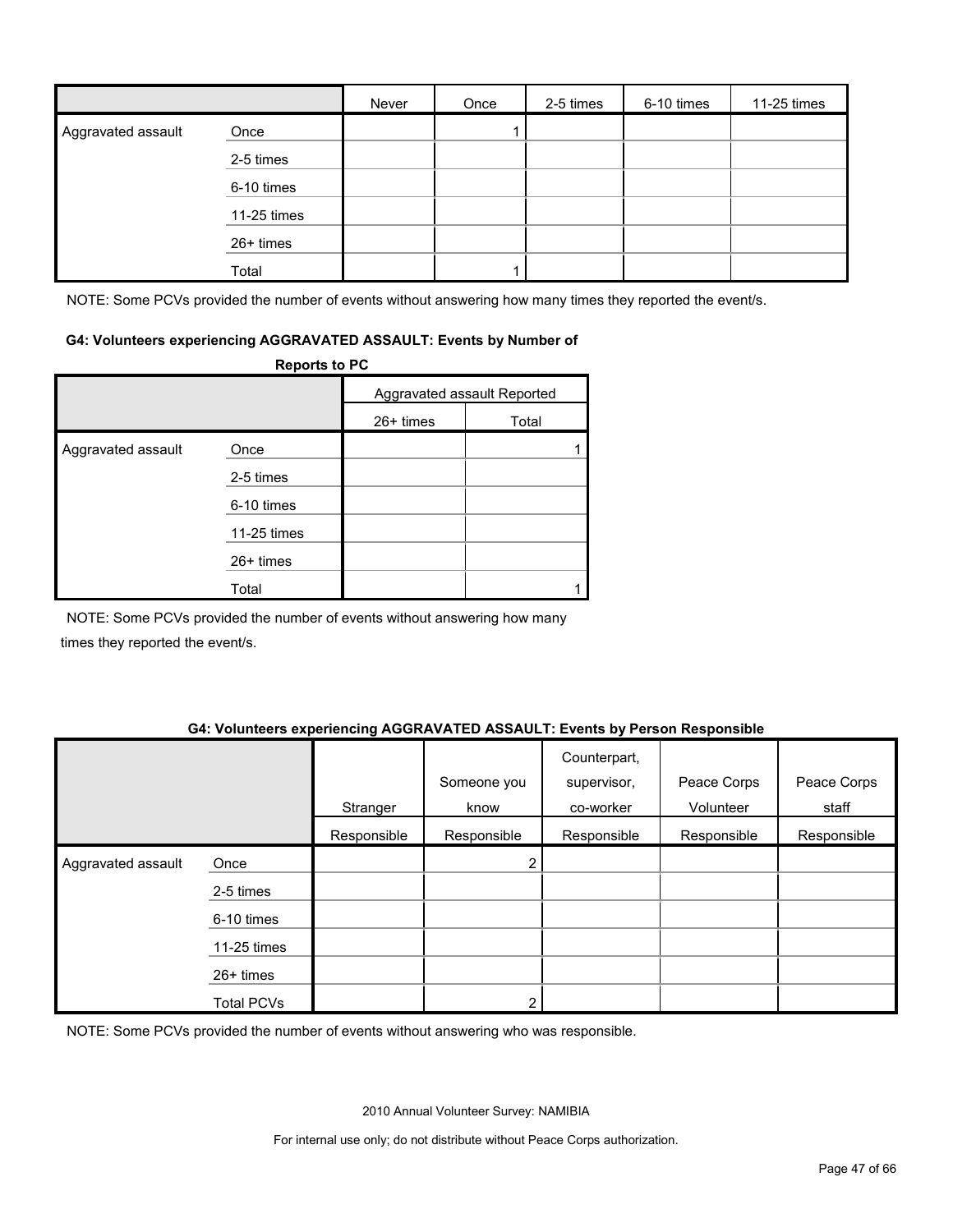#### **G4: Volunteers experiencing AGGRAVATED ASSAULT: Events by Person**

|                    |                   | Host country family<br>member | Other       |
|--------------------|-------------------|-------------------------------|-------------|
|                    |                   | Responsible                   | Responsible |
| Aggravated assault | Once              |                               |             |
|                    | 2-5 times         |                               |             |
|                    | 6-10 times        |                               |             |
|                    | 11-25 times       |                               |             |
|                    | $26+$ times       |                               |             |
|                    | <b>Total PCVs</b> |                               |             |

NOTE: Some PCVs provided the number of events without answering who was responsible.

#### **G4: Volunteers experiencing SEXUAL ASSAULT: Events by Number of Reports to PC**

|                |             | Sexual assault Reported |      |           |            |             |           |       |
|----------------|-------------|-------------------------|------|-----------|------------|-------------|-----------|-------|
|                |             | Never                   | Once | 2-5 times | 6-10 times | 11-25 times | 26+ times | Total |
| Sexual assault | Once        |                         |      |           |            |             |           |       |
|                | 2-5 times   |                         |      |           |            |             |           |       |
|                | 6-10 times  |                         |      |           |            |             |           |       |
|                | 11-25 times |                         |      |           |            |             |           |       |
|                | 26+ times   |                         |      |           |            |             |           |       |
|                | Total       |                         |      |           |            |             |           |       |

NOTE: Some PCVs provided the number of events without answering how many times they reported the event/s.

#### **G4: Volunteers experiencing SEXUAL ASSAULT: Events by Person Responsible**

|                |             | .           |             | Counterpart, |             |             |
|----------------|-------------|-------------|-------------|--------------|-------------|-------------|
|                |             |             | Someone you | supervisor,  | Peace Corps | Peace Corps |
|                |             | Stranger    | know        | co-worker    | Volunteer   | staff       |
|                |             | Responsible | Responsible | Responsible  | Responsible | Responsible |
| Sexual assault | Once        |             |             |              |             |             |
|                | 2-5 times   |             |             |              |             |             |
|                | 6-10 times  |             |             |              |             |             |
|                | 11-25 times |             |             |              |             |             |

2010 Annual Volunteer Survey: NAMIBIA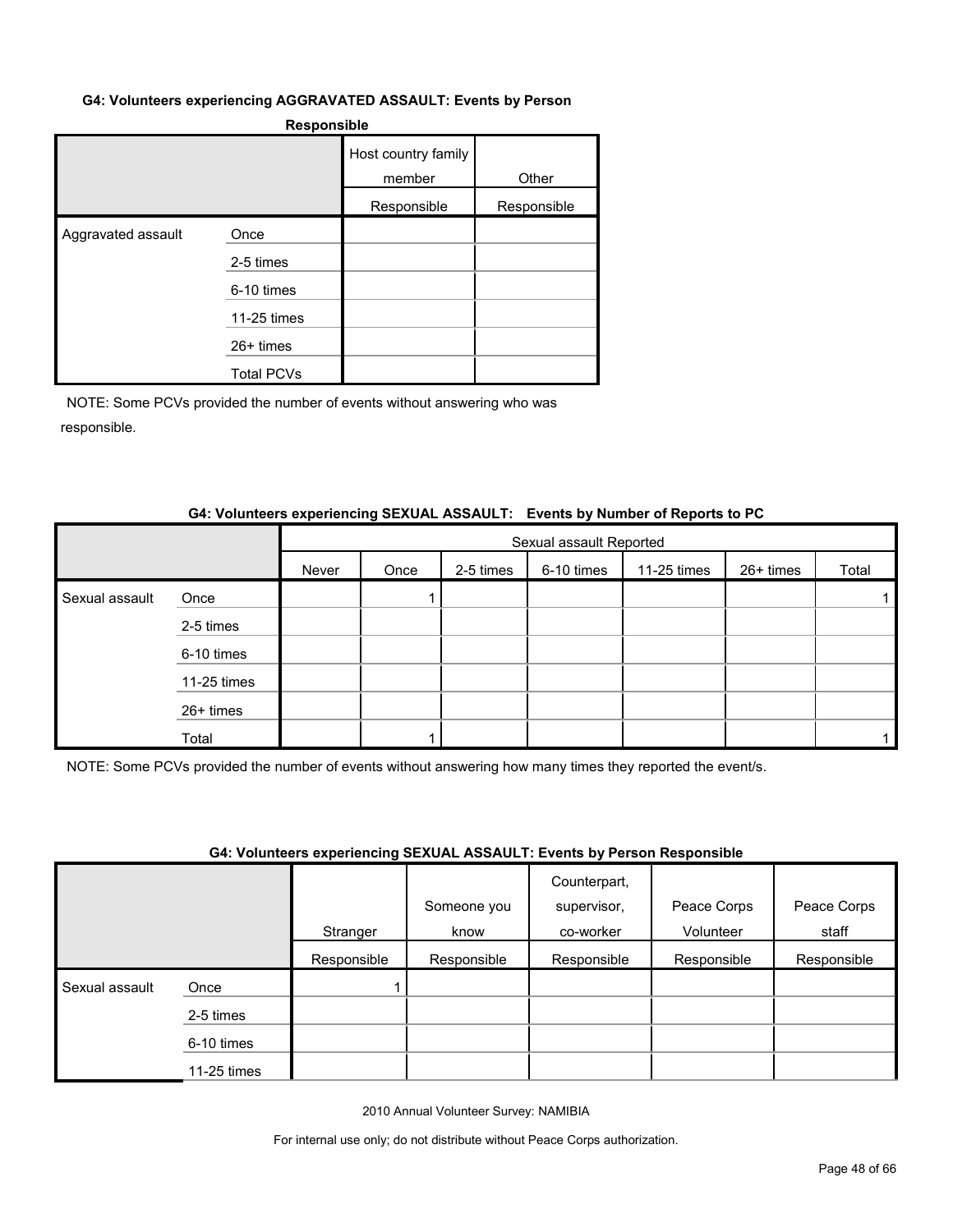| 26+ times  |  |  |  |
|------------|--|--|--|
| Total PCVs |  |  |  |

#### **G4: Volunteers experiencing SEXUAL ASSAULT: Events by Person**

#### **Responsible**

|                |                   | Host country family<br>member | Other       |
|----------------|-------------------|-------------------------------|-------------|
|                |                   | Responsible                   | Responsible |
| Sexual assault | Once              |                               |             |
|                | 2-5 times         |                               |             |
|                | 6-10 times        |                               |             |
|                | 11-25 times       |                               |             |
|                | $26+$ times       |                               |             |
|                | <b>Total PCVs</b> |                               |             |

NOTE: Some PCVs provided the number of events without answering who was responsible.

Total

|      |             |       |      |           |               | G4: Volunteers experiencing RAPE: Events by Number of Reports to PC |           |       |
|------|-------------|-------|------|-----------|---------------|---------------------------------------------------------------------|-----------|-------|
|      |             |       |      |           | Rape Reported |                                                                     |           |       |
|      |             | Never | Once | 2-5 times | 6-10 times    | 11-25 times                                                         | 26+ times | Total |
| Rape | Once        |       |      |           |               |                                                                     |           |       |
|      | 2-5 times   |       |      |           |               |                                                                     |           |       |
|      | 6-10 times  |       |      |           |               |                                                                     |           |       |
|      | 11-25 times |       |      |           |               |                                                                     |           |       |
|      | 26+ times   |       |      |           |               |                                                                     |           |       |

#### **G4: Volunteers experiencing RAPE: Events by Number of Reports to PC**

NOTE: Some PCVs provided the number of events without answering how many times they reported the event/s .

#### **G4: Volunteers experiencing RAPE: Events by Person Responsible**

|             |             | Counterpart, |             |                   |
|-------------|-------------|--------------|-------------|-------------------|
|             | Someone you | supervisor.  | Peace Corps |                   |
| Stranger    | know        | co-worker    | Volunteer   | Peace Corps staff |
| Responsible | Responsible | Responsible  | Responsible | Responsible       |

2010 Annual Volunteer Survey: NAMIBIA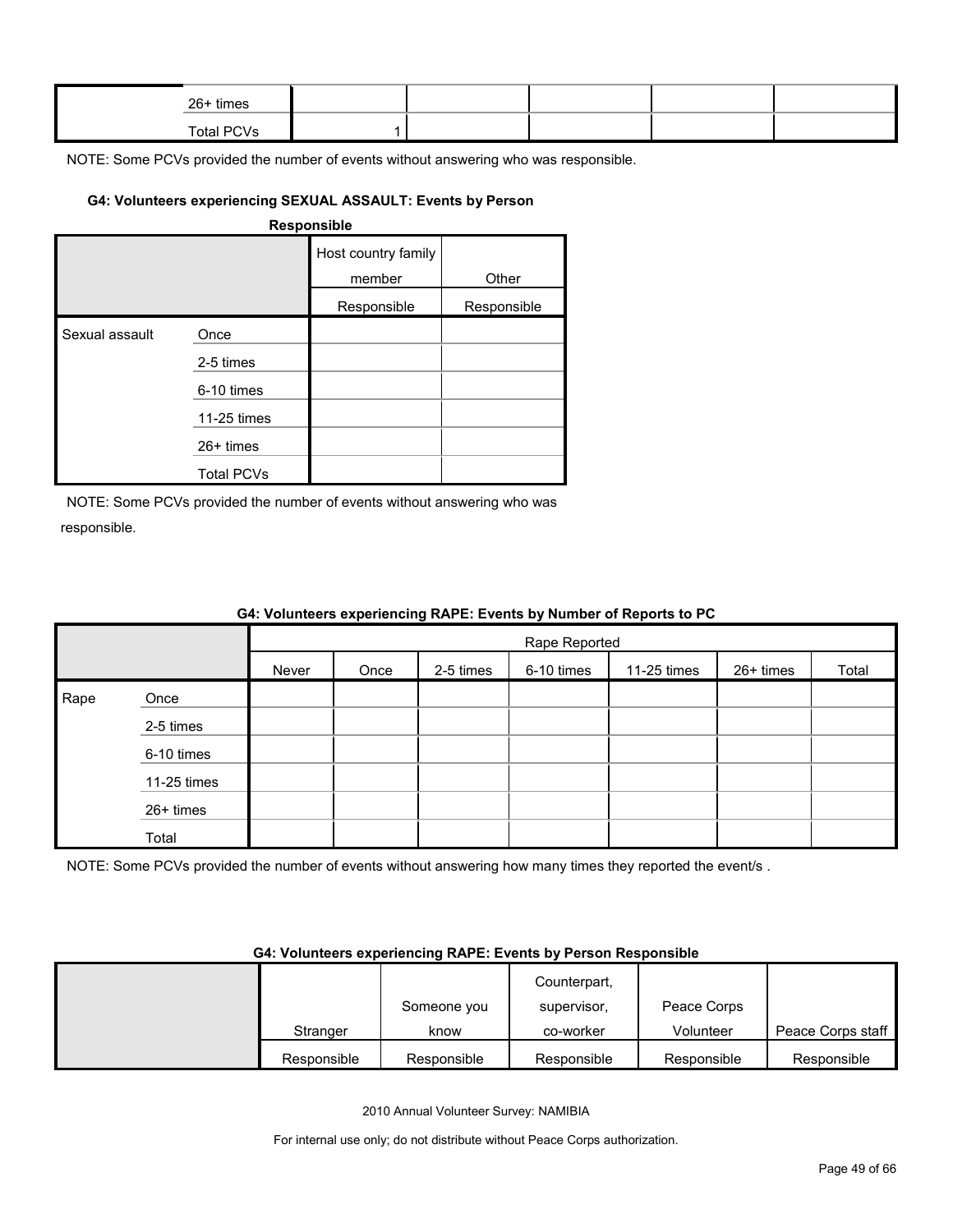| Rape | Once              |  |  |  |
|------|-------------------|--|--|--|
|      | 2-5 times         |  |  |  |
|      | 6-10 times        |  |  |  |
|      | 11-25 times       |  |  |  |
|      | 26+ times         |  |  |  |
|      | <b>Total PCVs</b> |  |  |  |

#### **G4: Volunteers experiencing RAPE: Events by Person Responsible**

|      |                   | Host country family<br>member | Other       |
|------|-------------------|-------------------------------|-------------|
|      |                   | Responsible                   | Responsible |
| Rape | Once              |                               |             |
|      | 2-5 times         |                               |             |
|      | 6-10 times        |                               |             |
|      | 11-25 times       |                               |             |
|      | 26+ times         |                               |             |
|      | <b>Total PCVs</b> |                               |             |

NOTE: Some PCVs provided the number of events without answering who was responsible.

#### **G4: Volunteers experiencing ATTEMPTED RAPE: Events by Number of Reports to PC**

|                |             |       | Attempted rape Reported |           |            |             |           |       |
|----------------|-------------|-------|-------------------------|-----------|------------|-------------|-----------|-------|
|                |             | Never | Once                    | 2-5 times | 6-10 times | 11-25 times | 26+ times | Total |
| Attempted rape | Once        |       |                         |           |            |             |           |       |
|                | 2-5 times   |       |                         |           |            |             |           |       |
|                | 6-10 times  |       |                         |           |            |             |           |       |
|                | 11-25 times |       |                         |           |            |             |           |       |
|                | 26+ times   |       |                         |           |            |             |           |       |
|                | Total       |       |                         |           |            |             |           |       |

NOTE: Some PCVs provided the number of events without answering how many times they reported the event/s .

#### **G4: Volunteers experiencing ATTEMPTED RAPE: Events by Person Responsible**

2010 Annual Volunteer Survey: NAMIBIA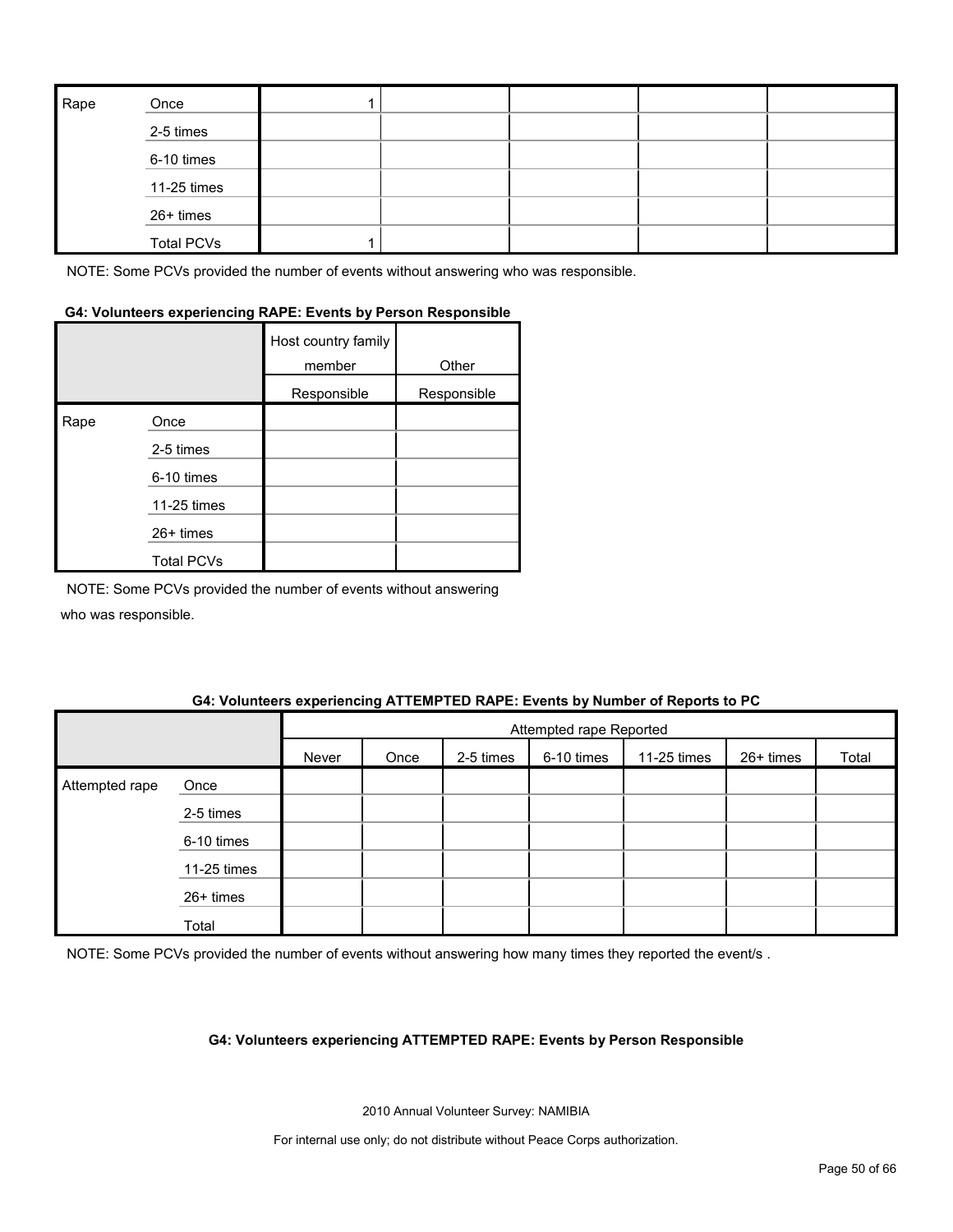|                     |                   | Stranger    | Someone you<br>know | Counterpart,<br>supervisor,<br>co-worker | Peace Corps<br>Volunteer | Peace Corps<br>staff |
|---------------------|-------------------|-------------|---------------------|------------------------------------------|--------------------------|----------------------|
|                     |                   | Responsible | Responsible         | Responsible                              | Responsible              | Responsible          |
| Attempted rape<br>I | Once              |             |                     |                                          |                          |                      |
|                     | 2-5 times         |             |                     |                                          |                          |                      |
|                     | 6-10 times        |             |                     |                                          |                          |                      |
|                     | 11-25 times       |             |                     |                                          |                          |                      |
|                     | $26+$ times       |             |                     |                                          |                          |                      |
|                     | <b>Total PCVs</b> |             |                     |                                          |                          |                      |

#### **G4: Volunteers experiencing ATTEMPTED RAPE: Events by Person**

|                                                               |                               | Responsible |  |  |  |  |  |  |  |  |
|---------------------------------------------------------------|-------------------------------|-------------|--|--|--|--|--|--|--|--|
|                                                               | Host country family<br>member | Other       |  |  |  |  |  |  |  |  |
|                                                               | Responsible                   | Responsible |  |  |  |  |  |  |  |  |
| Once<br>2-5 times<br>6-10 times<br>11-25 times<br>$26+$ times |                               |             |  |  |  |  |  |  |  |  |
|                                                               | <b>Total PCVs</b>             |             |  |  |  |  |  |  |  |  |

NOTE: Some PCVs provided the number of events without answering who was responsible.

# <span id="page-50-0"></span>**H. Volunteers Working in HIV/AIDS**

This section reports Volunteers' level of involvement in HIV/AIDS work. It also reports Volunteers' assessment of their Peace Corps HIV/AIDS training and the perceived effectiveness of their HIV/AIDS work with host country individuals or groups.

#### **H1: Which of the following best describes your involvement in HIV/AIDS**

| activities?                                       |         |        |  |  |  |  |
|---------------------------------------------------|---------|--------|--|--|--|--|
|                                                   | Percent | Number |  |  |  |  |
| HIV/AIDS work is my primary assignment.           | 40%     |        |  |  |  |  |
| HIV/AIDS work is part of my secondary activities. | 26%     |        |  |  |  |  |

2010 Annual Volunteer Survey: NAMIBIA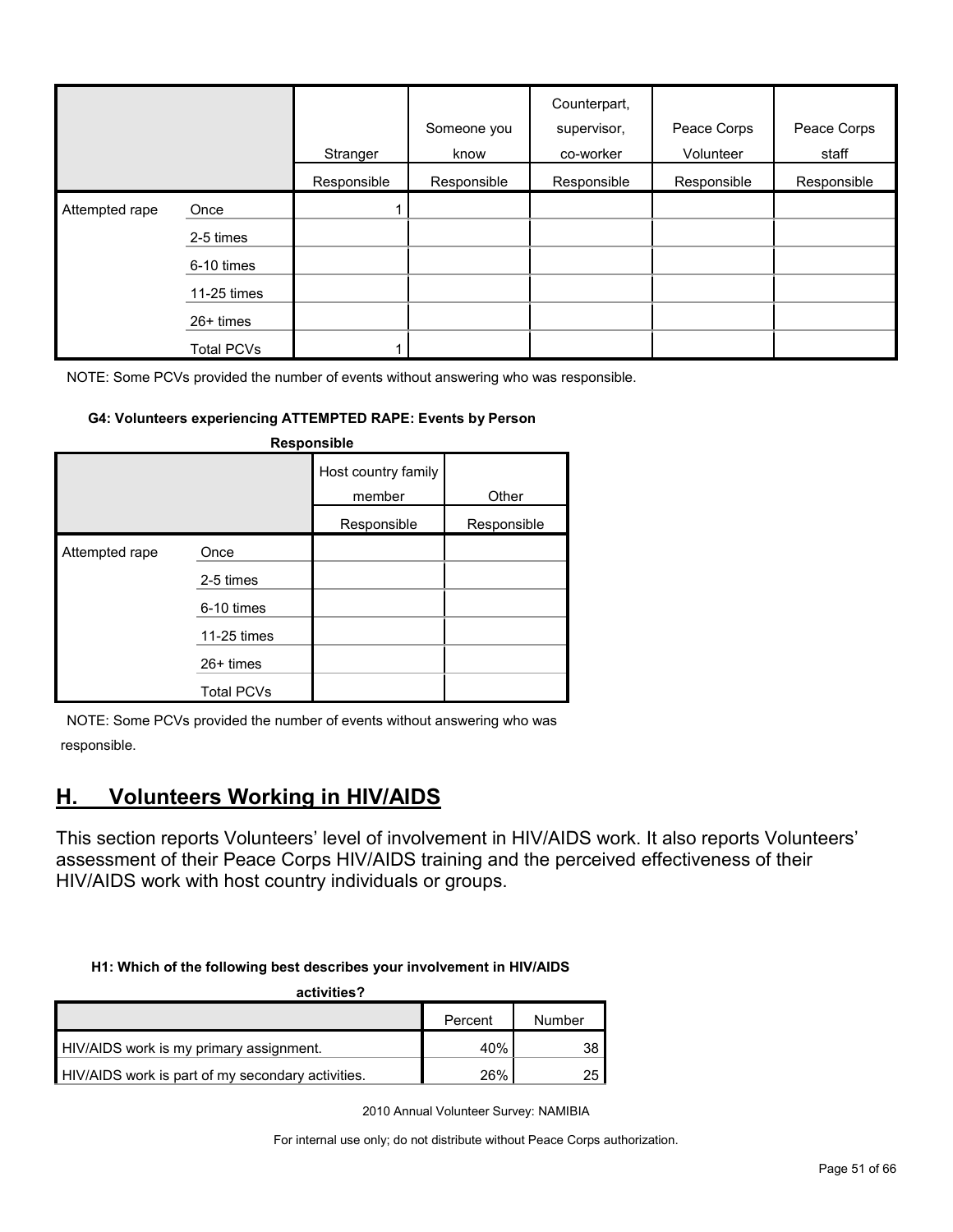| My HIV/AIDS efforts are not part of primary/secondary | 24%  | 23 I |
|-------------------------------------------------------|------|------|
| actvities.                                            |      |      |
| I have not been involved in any HIV/AIDS activities.  | 10%  |      |
| Total                                                 | 100% | 96   |

#### **H2: How effective was the PC training you received in preparing you to undertake your HIV/AIDS activities?**

|                | Not effective | Poor  | Adeɑuate | Effective | ' effective<br>Verv | <b>NA</b> | Total |
|----------------|---------------|-------|----------|-----------|---------------------|-----------|-------|
| H <sub>2</sub> | 2%            | $0\%$ | 45%      | 34%       | 8%                  | $1\%$     | 89    |

#### **H2: How effective was the PC training you received in preparing you to undertake your HIV/AIDS**

**activities? (excluding the "NA" responses)**

|                | effective<br>Not | Poor | Adequate | Effective | effective<br>√erv | $\tau$ <sub>ota</sub> |
|----------------|------------------|------|----------|-----------|-------------------|-----------------------|
| H <sub>2</sub> | 2%               | 10%  | 45%      | 34%       | 8%                | 88                    |

**H3: In working with HC individuals or groups, how would you rate the effectiveness of your specific HIV/AIDS activities?** 

|                |                  | Sometimes |                 | Almost always |            |       |
|----------------|------------------|-----------|-----------------|---------------|------------|-------|
|                | Seldom effective | effective | Often effective | effective     | Don't know | Total |
| H <sub>3</sub> | 8%               | 36%       | 26%             | 6%            | 25%        | 89    |

**H3: In working with HC individuals or groups, how would you rate the effectiveness of your specific HIV/AIDS activities? (excluding both the "NA" and the H1="No involvement in HIV/AIDS activities"** 

|                |                  | responses) |                 |               |       |  |  |  |  |
|----------------|------------------|------------|-----------------|---------------|-------|--|--|--|--|
|                |                  | Sometimes  |                 | Almost always |       |  |  |  |  |
|                | Seldom effective | effective  | Often effective | effective     | Total |  |  |  |  |
| H <sub>3</sub> | $11\%$           | 48%        | 33%             | 8%            | 66    |  |  |  |  |

NOTE: See Open-Ended Responses Report for PCV explanations and examples of their H3 answers)

# <span id="page-51-0"></span>**I. Your Life in the Peace Corps**

This section reports Volunteers' descriptions of and adjustments to their living conditions, including stress factors and how Volunteers cope with stress.

2010 Annual Volunteer Survey: NAMIBIA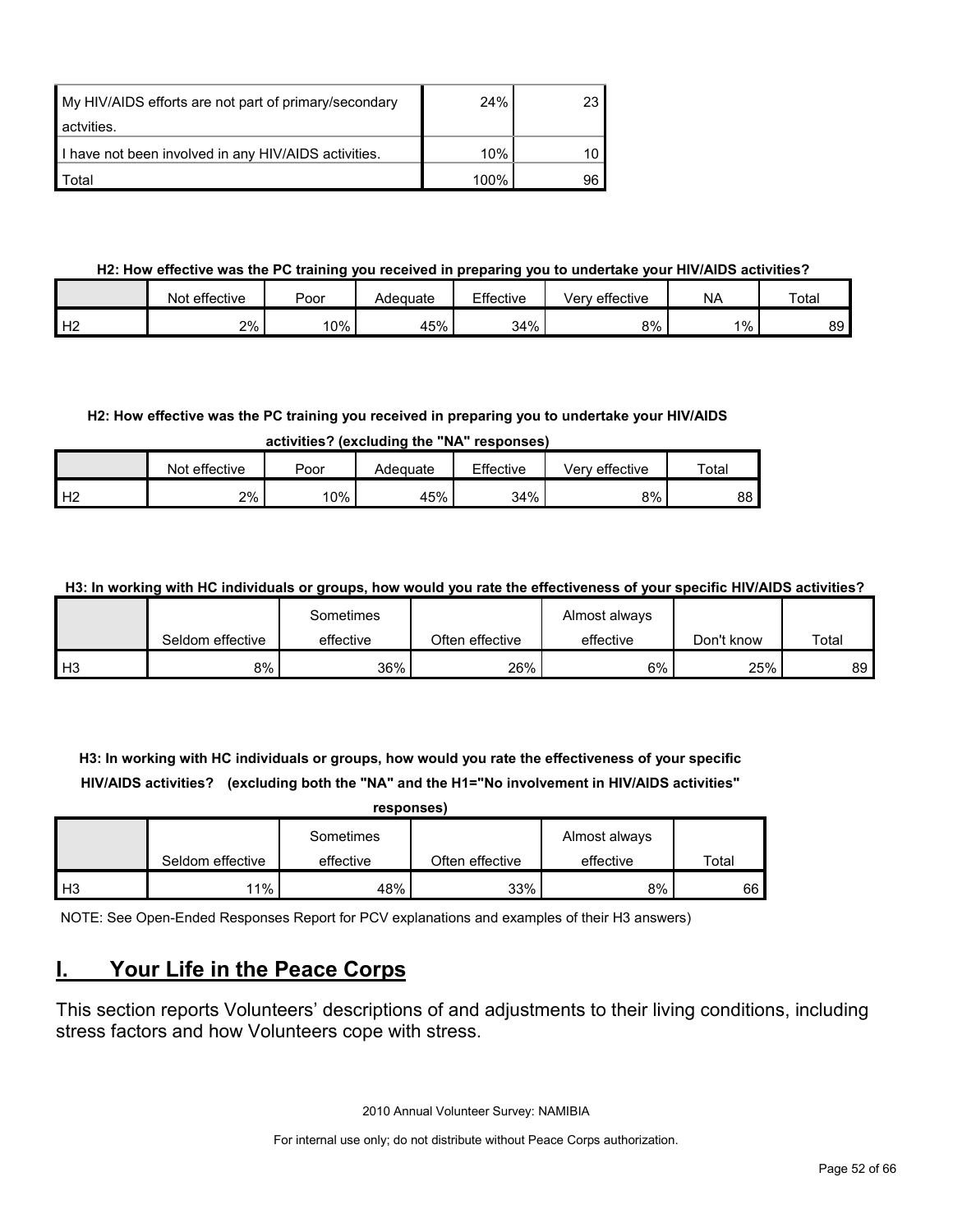#### **I1: Have you lived with a host country individual or family?**

|                                                         | Percent | Number |
|---------------------------------------------------------|---------|--------|
| No. I have never lived with a HC individual or family.  |         |        |
| Yes, I lived with a HC individual or family only during | 21%     |        |
| PST.                                                    |         |        |
| Yes, in my community (not during PST).                  | 2%      |        |
| Yes, both during PST and later in my community.         | 77%     | 75     |
| Total                                                   | 100%    |        |

#### **I1: How long (in months) have you lived with a host country individual or family?**

|                        | month |       |     |     | ۰.  |    | $7 - 11$ | $12 - 16$ | 17-26 |
|------------------------|-------|-------|-----|-----|-----|----|----------|-----------|-------|
| <b>PST Only</b>        | 29%   | 71%   |     |     |     |    |          |           |       |
| Post-PST               |       | 100%  |     |     |     |    |          |           |       |
| <b>PST &amp; Later</b> |       | $1\%$ | 15% | 28% | 18% | 8% | 9%       | 5%        | 14%   |

**I1: How long (in months) have you lived** 

#### **with a host country individual or family?**

|             | $27+$ mos | Total |
|-------------|-----------|-------|
| PST Only    |           | 17    |
| Post-PST    |           |       |
| PST & Later | 1%        |       |

#### **I2: How often do you interact with HCNs in community/family social events?**

|       | Several times a |        | Several times a |         | Less than once a |       |
|-------|-----------------|--------|-----------------|---------|------------------|-------|
| Dailv | week            | Weekly | month           | Monthly | month            | Total |
| 34%   | 12%             | 15%    | 21%             | $9\%$ . | 8%               | 97    |

#### **I3: How integrated into your community do you feel now?**

| - -<br><br><br>Tota.<br>onsiderablv;<br>Adequately<br>.otionallv<br>Minimally<br>all<br>$\sim$<br>ΝΟί<br>dι<br>_ |  |
|------------------------------------------------------------------------------------------------------------------|--|
|------------------------------------------------------------------------------------------------------------------|--|

2010 Annual Volunteer Survey: NAMIBIA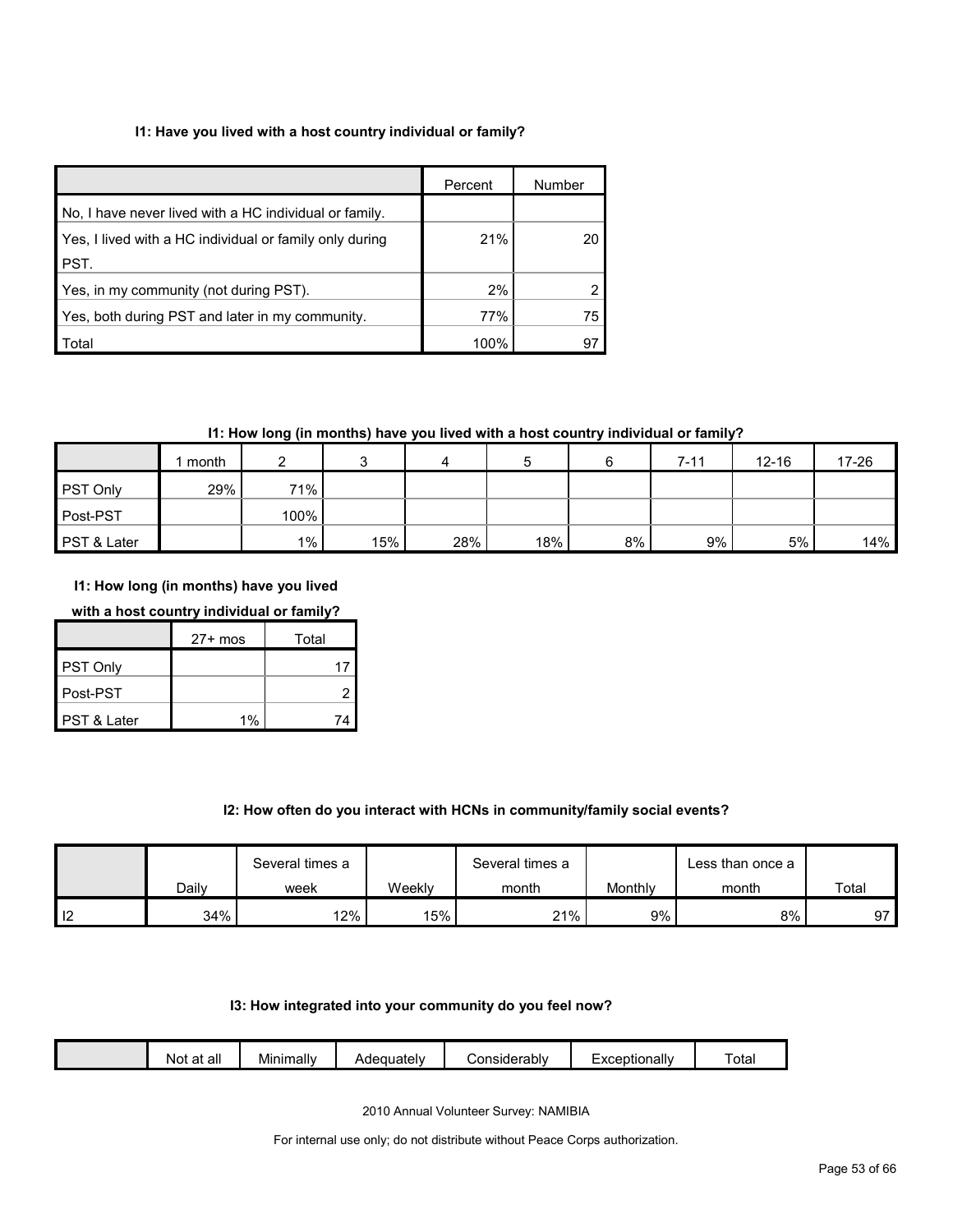#### **I3: How integrated into your community do you feel now?**

|                | Not at all | Minimally | Adeauatelv | Considerablv | Exceptionally | Total  |
|----------------|------------|-----------|------------|--------------|---------------|--------|
| $\blacksquare$ | 2%         | 11%       | 39%        | 35%          | 12%           | $\sim$ |

#### **I4a: Do you have the following at your worksite?**

|               | Never | Sometimes | Jsually | Alwavs | $\tau$ otal |
|---------------|-------|-----------|---------|--------|-------------|
| Electricity   | 2%    | 4%        | 31%     | 63%    | 96          |
| Running water | 2%    | 9%        | 34%     | 55%    | 95          |

#### **I4b: Do you have the following at your residence?**

|               | Never | Sometimes | Usuallv | Alwavs | ™ota⊩ |
|---------------|-------|-----------|---------|--------|-------|
| Electricity   | 6%    | 5%        | 39%     | 49%    | 95    |
| Running water | 3%    | 13%       | 38%     | 46%    | 95    |

#### **I5: How often do you have access to--?**

|                                  | Not at all | Less than monthly | Monthly | Weekly | Daily | Total |
|----------------------------------|------------|-------------------|---------|--------|-------|-------|
| Landline phone                   | 15%        |                   | 2%      | 21%    | 63%   | 96    |
| Computer                         | $1\%$      |                   | 5%      | 8%     | 85%   | 96    |
| Internet                         | $1\%$      | 3%                | 19%     | 21%    | 56%   | 96    |
| Cell phone (voice)               | $1\%$      | $1\%$             | $1\%$   | 5%     | 92%   | 96    |
| Text messaging                   | $1\%$      |                   |         |        | 99%   | 96    |
| Voice over internet, e.g., SKYPE | 22%        | 19%               | 13%     | 22%    | 24%   | 95    |
| Webcam/internet video            | 38%        | 16%               | 9%      | 17%    | 21%   | 96    |

**I6: Where do you most frequently connect to the Internet?**

|        |                |         | Another person's |               | PC office/satellite | Other: Please |       |
|--------|----------------|---------|------------------|---------------|---------------------|---------------|-------|
|        | Your residence | At work | home             | Internet cafe | office              | specify       | Total |
| $ $ 16 | 31%            | 31%     | 4%               | $7\%$         | 15%                 | 11%           | а7    |

2010 Annual Volunteer Survey: NAMIBIA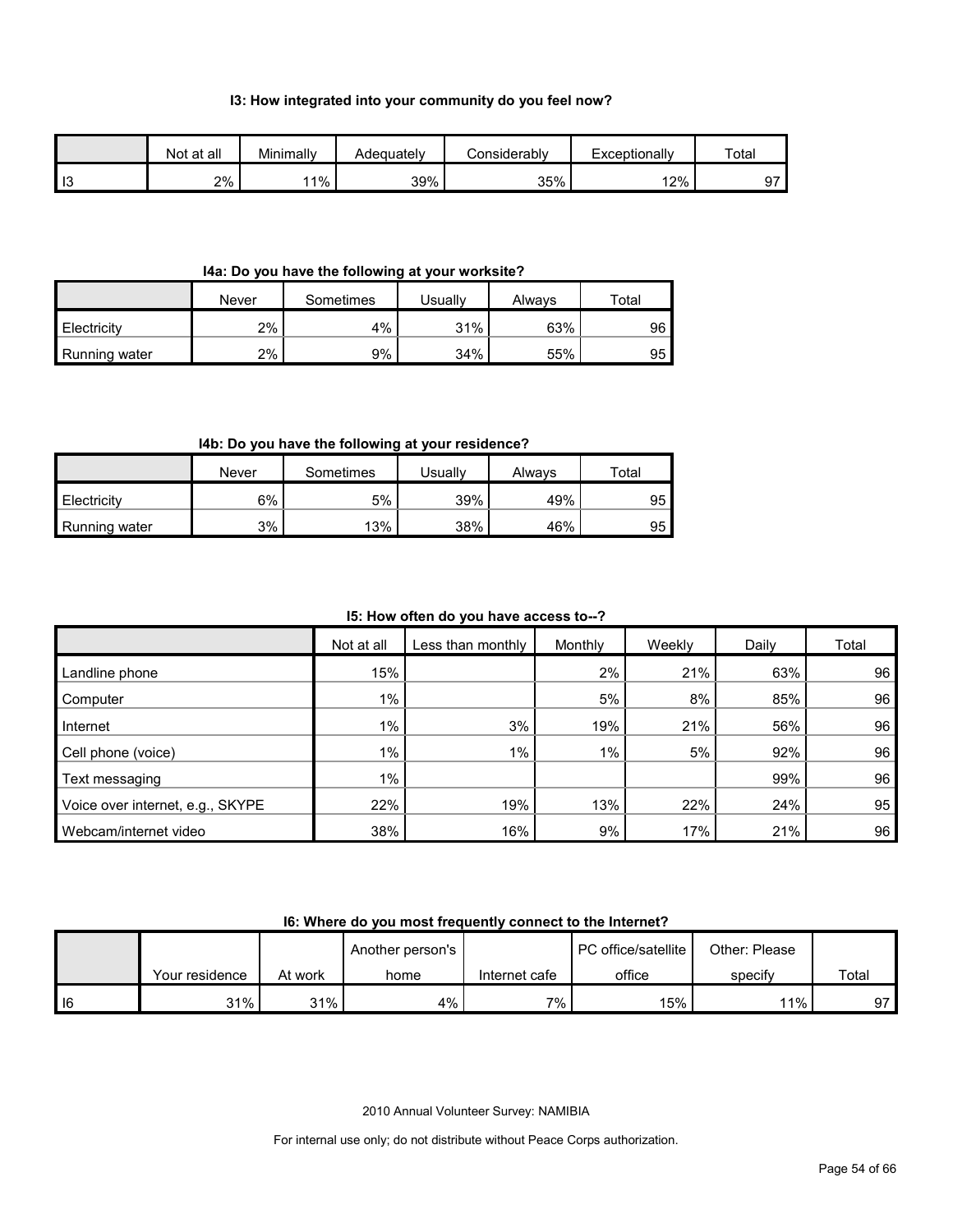#### **I6.TEXT: Description of "other" location to connect to Internet**

|                                                | Percent | Number |  |
|------------------------------------------------|---------|--------|--|
| Open-ended results. Not responsive to request. |         |        |  |
|                                                |         |        |  |
|                                                |         |        |  |
|                                                |         |        |  |
|                                                |         |        |  |
|                                                |         |        |  |
|                                                |         |        |  |
|                                                |         |        |  |
|                                                |         |        |  |
|                                                |         |        |  |
|                                                |         |        |  |
|                                                |         |        |  |
|                                                |         |        |  |
|                                                |         |        |  |
| Total                                          | 100%    | 97     |  |
|                                                |         |        |  |
|                                                |         |        |  |

#### **I7: How long do you travel to access the internet using your typical transport method (one-way trip)?**

| ∟ess than one |                  | From two to four |                     | More than eight |       |
|---------------|------------------|------------------|---------------------|-----------------|-------|
| hour          | One to two hours | hours            | Four to eight hours | hours           | Total |
| 75%           | 21%              | 3%               | $1\%$               |                 | 96 I  |

#### **Percent of Volunteers Traveling to/from Internet Connection in One Day (I8) by Travel Time (I7)**

|                                               |                        | 18 Return same day from traveling to Internet<br>connection? |      |       |
|-----------------------------------------------|------------------------|--------------------------------------------------------------|------|-------|
|                                               |                        | Yes                                                          | No   | Total |
| I7 Typical time to reach Internect connection | Less than one hour     | 78%                                                          | 20%  | 72    |
|                                               | One to two hours       | 19%                                                          | 60%  | 20    |
|                                               | From two to four hours | 2%                                                           | 20%  | 3     |
|                                               | Four to eight hours    | $1\%$                                                        |      |       |
|                                               | More than eight hours  |                                                              |      |       |
|                                               | Total                  | 100%                                                         | 100% | 96    |

#### **Number of Volunteers Traveling to/from Internet Connection in One Day (I8) by Travel Time (I7)**

2010 Annual Volunteer Survey: NAMIBIA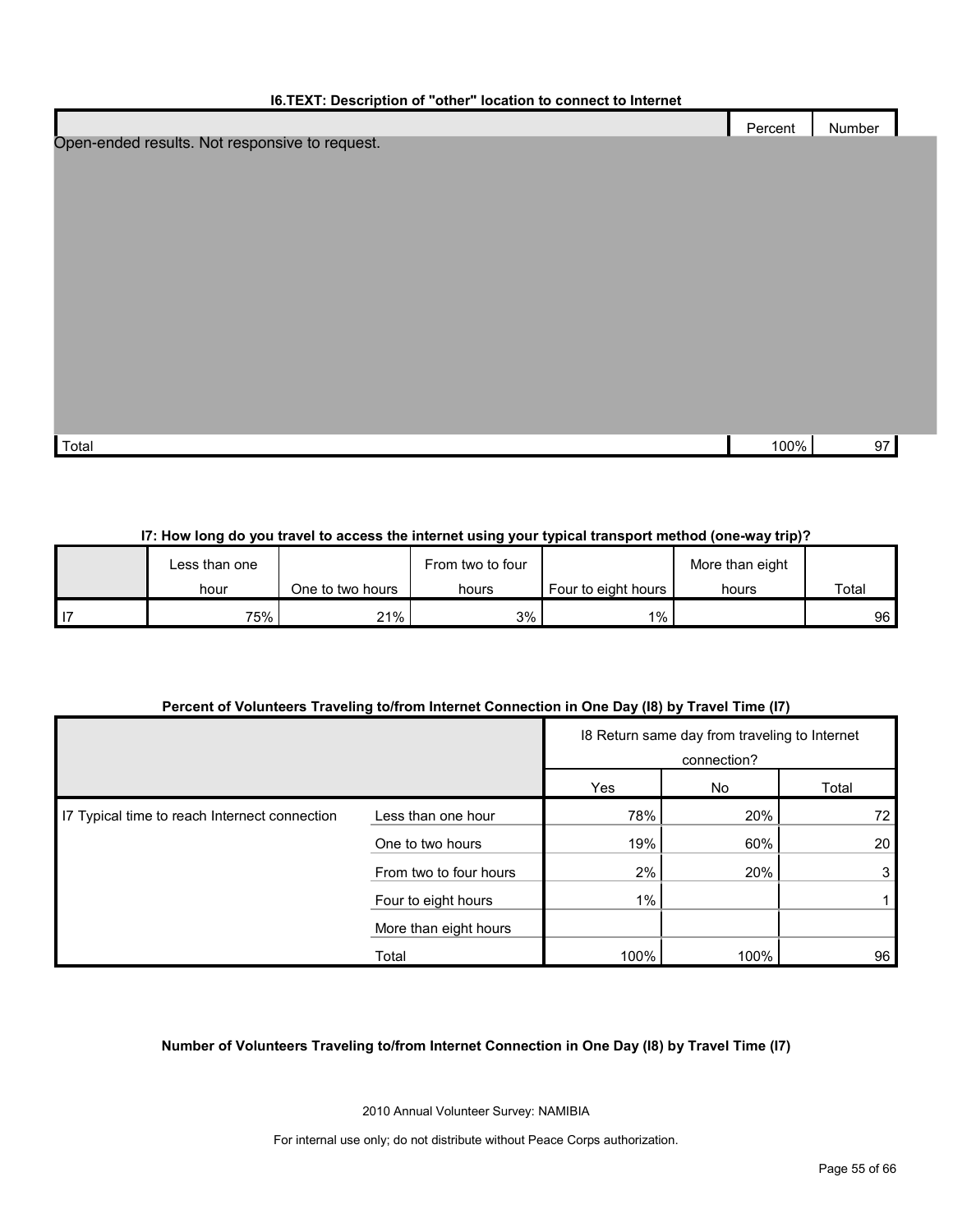|                                               |                        | 18 Return same day from traveling to Internet<br>connection? |    |       |
|-----------------------------------------------|------------------------|--------------------------------------------------------------|----|-------|
|                                               |                        | Yes                                                          | No | Total |
| I7 Typical time to reach Internect connection | Less than one hour     | 71                                                           |    | 72    |
|                                               | One to two hours       | 17                                                           |    | 20    |
|                                               | From two to four hours |                                                              |    | 3     |
|                                               | Four to eight hours    |                                                              |    |       |
|                                               | More than eight hours  |                                                              |    |       |
|                                               | Total                  | 91                                                           |    | 96    |

#### **I9: Have you participated in the Coverdell World Wise**

#### **Schools/Correspondence Match (CWWS/CM)?**

|    | Yes - Please          | No - Please       |       |
|----|-----------------------|-------------------|-------|
|    | describe your         | describe your     |       |
|    | activities/interactio | reason(s) for not |       |
|    | n withCWWS/CM         | participating     | Total |
| 19 | 30%                   | 70%               | 96    |

NOTE: See the Open-Ended Responses Report for PCV descriptions

of participation and reasons for not participating.

#### **I10: To what extent do the following create stress and/or emotional health issues for you?**

|                                                      |                      | Minimally | Moderately | Considerably |
|------------------------------------------------------|----------------------|-----------|------------|--------------|
|                                                      | Not at all stressful | stressful | stressful  | stressful    |
| Cultural issues                                      | 7%                   | 21%       | 50%        | 16%          |
| Dealing with violence in country                     | 35%                  | 30%       | 16%        | 10%          |
| Health/medical problems                              | 27%                  | 42%       | 20%        | 7%           |
| Issues including family, friends, loved ones in U.S. | 13%                  | 34%       | 33%        | 18%          |
| Isolation/Ioneliness                                 | 15%                  | 36%       | 28%        | 14%          |
| Local language                                       | 13%                  | 38%       | 30%        | 11%          |
| Primary assignment                                   | 4%                   | 25%       | 25%        | 26%          |
| Romantic relationships in-country                    | 32%                  | 22%       | 8%         | 7% l         |
| Interactions with other Volunteers                   | 48%                  | 36%       | 14%        | 2%           |
| Interactions with PC Staff                           | 33%                  | 44%       | 15%        | 7%           |
| Safety and security                                  | 34%                  | 47%       | 14%        | 3%           |

2010 Annual Volunteer Survey: NAMIBIA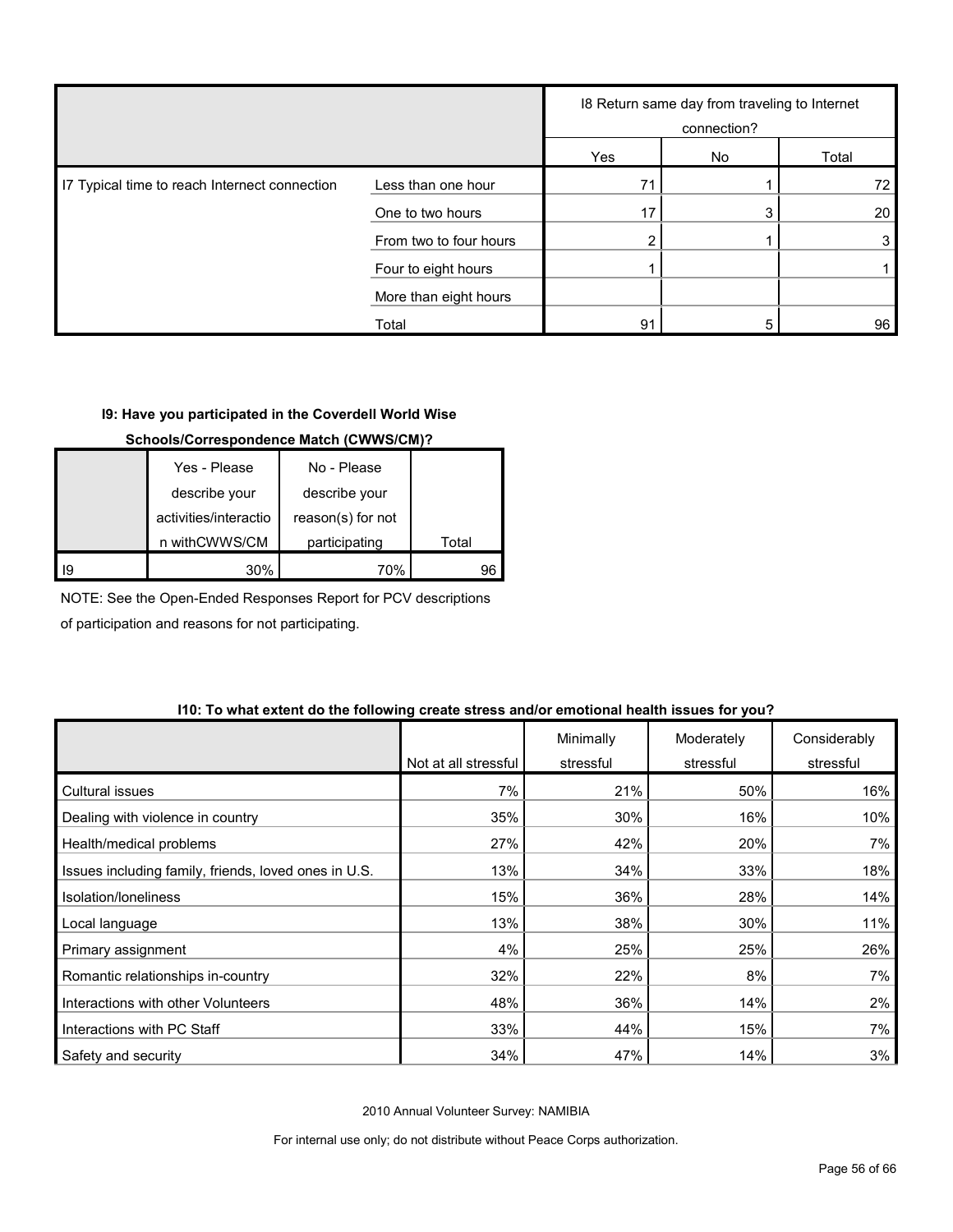|                                                      |                      | Minimally | Moderately | Considerably |
|------------------------------------------------------|----------------------|-----------|------------|--------------|
|                                                      | Not at all stressful | stressful | stressful  | stressful    |
| Cultural issues                                      | 7%                   | 21%       | 50%        | 16%          |
| Dealing with violence in country                     | 35%                  | 30%       | 16%        | 10%          |
| Health/medical problems                              | 27%                  | 42%       | 20%        | 7%           |
| Issues including family, friends, loved ones in U.S. | 13%                  | 34%       | 33%        | 18%          |
| Isolation/Ioneliness                                 | 15%                  | 36%       | 28%        | 14%          |
| Local language                                       | 13%                  | 38%       | 30%        | 11%          |
| Primary assignment                                   | 4%                   | 25%       | 25%        | 26%          |
| Romantic relationships in-country                    | 32%                  | 22%       | 8%         | 7%           |
| Interactions with other Volunteers                   | 48%                  | 36%       | 14%        | 2%           |
| Interactions with PC Staff                           | 33%                  | 44%       | 15%        | 7%           |
| Safety and security                                  | 34%                  | 47%       | 14%        | 3%           |
| Other:<br>Please specify below                       | 9%                   |           | 4%         |              |

#### **I10: To what extent do the following create stress and/or emotional health issues for you?**

#### **I10: To what extent do the following create stress and/or emotional health issues for you?**

|                                                      | Exceptionally |     |       |
|------------------------------------------------------|---------------|-----|-------|
|                                                      | stressful     | NA. | Total |
| Cultural issues                                      | 6%            |     | 96    |
| Dealing with violence in country                     | 3%            | 5%  | 96    |
| Health/medical problems                              | 2%            | 2%  | 96    |
| Issues including family, friends, loved ones in U.S. | 2%            |     | 96    |
| Isolation/loneliness                                 | 7%            |     | 96    |
| Local language                                       | 8%            |     | 96    |
| Primary assignment                                   | 19%           | 1%  | 96    |
| Romantic relationships in-country                    | 4%            | 26% | 96    |
| Interactions with other Volunteers                   |               |     | 95    |
| Interactions with PC Staff                           | 1%            |     | 96    |
| Safety and security                                  | 2%            |     | 95    |
| Please specify below<br>Other:                       |               | 87% | 23    |

#### **I10: To what extent do the following create stress and/or emotional health issues for you? (excluding "NA" responses)**

|                 |                      |                     | Moderately | Considerably |
|-----------------|----------------------|---------------------|------------|--------------|
|                 | Not at all stressful | Minimally stressful | stressful  | stressful    |
| Cultural issues | 7%                   | 21%                 | 50%        | $16\%$       |

2010 Annual Volunteer Survey: NAMIBIA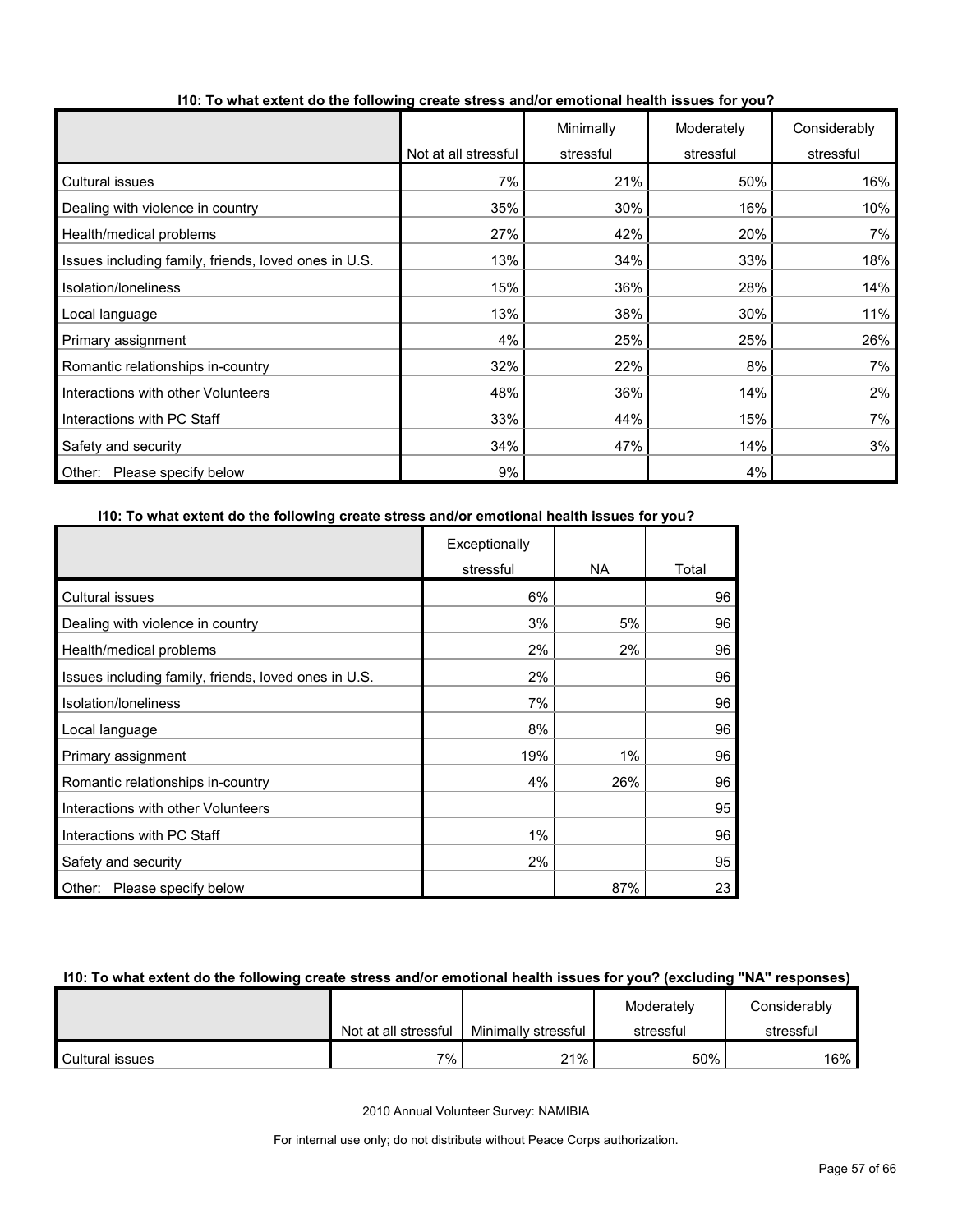| Dealing with violence in country        | 37% | 32% | 16% | 11% |
|-----------------------------------------|-----|-----|-----|-----|
| Health/medical problems                 | 28% | 43% | 20% | 7%  |
| Issues including family, friends, loved | 13% | 34% | 33% | 18% |
| ones in U.S.                            |     |     |     |     |
| Isolation/loneliness                    | 15% | 36% | 28% | 14% |
| Local language                          | 13% | 38% | 30% | 11% |
| Primary assignment                      | 4%  | 25% | 25% | 26% |
| Romantic relationships in-country       | 44% | 30% | 11% | 10% |
| Interactions with other Volunteers      | 48% | 36% | 14% | 2%  |
| Interactions with PC Staff              | 33% | 44% | 15% | 7%  |
| Safety and security                     | 34% | 47% | 14% | 3%  |
| Please specify below<br>Other:          | 67% |     | 33% |     |

#### **I10: To what extent do the following create stress and/or emotional**

|                                         | Exceptionally |       |
|-----------------------------------------|---------------|-------|
|                                         | stressful     | Total |
| <b>Cultural issues</b>                  | 6%            | 96    |
| Dealing with violence in country        | 3%            | 91    |
| Health/medical problems                 | 2%            | 94    |
| Issues including family, friends, loved | 2%            | 96    |
| ones in U.S.                            |               |       |
| Isolation/Ioneliness                    | 7%            | 96    |
| Local language                          | 8%            | 96    |
| Primary assignment                      | 19%           | 95    |
| Romantic relationships in-country       | 6%            | 71    |
| Interactions with other Volunteers      |               | 95    |
| Interactions with PC Staff              | 1%            | 96    |
| Safety and security                     | 2%            | 95    |
| Other:<br>Please specify below          |               | 3     |

#### **health issues for you? (excluding "NA" responses)**

#### **I10.TEXT: Description of "other" stress factor**

|                                                | Percent | Number |
|------------------------------------------------|---------|--------|
| Open-ended results. Not responsive to request. |         |        |
|                                                |         |        |
|                                                |         |        |

2010 Annual Volunteer Survey: NAMIBIA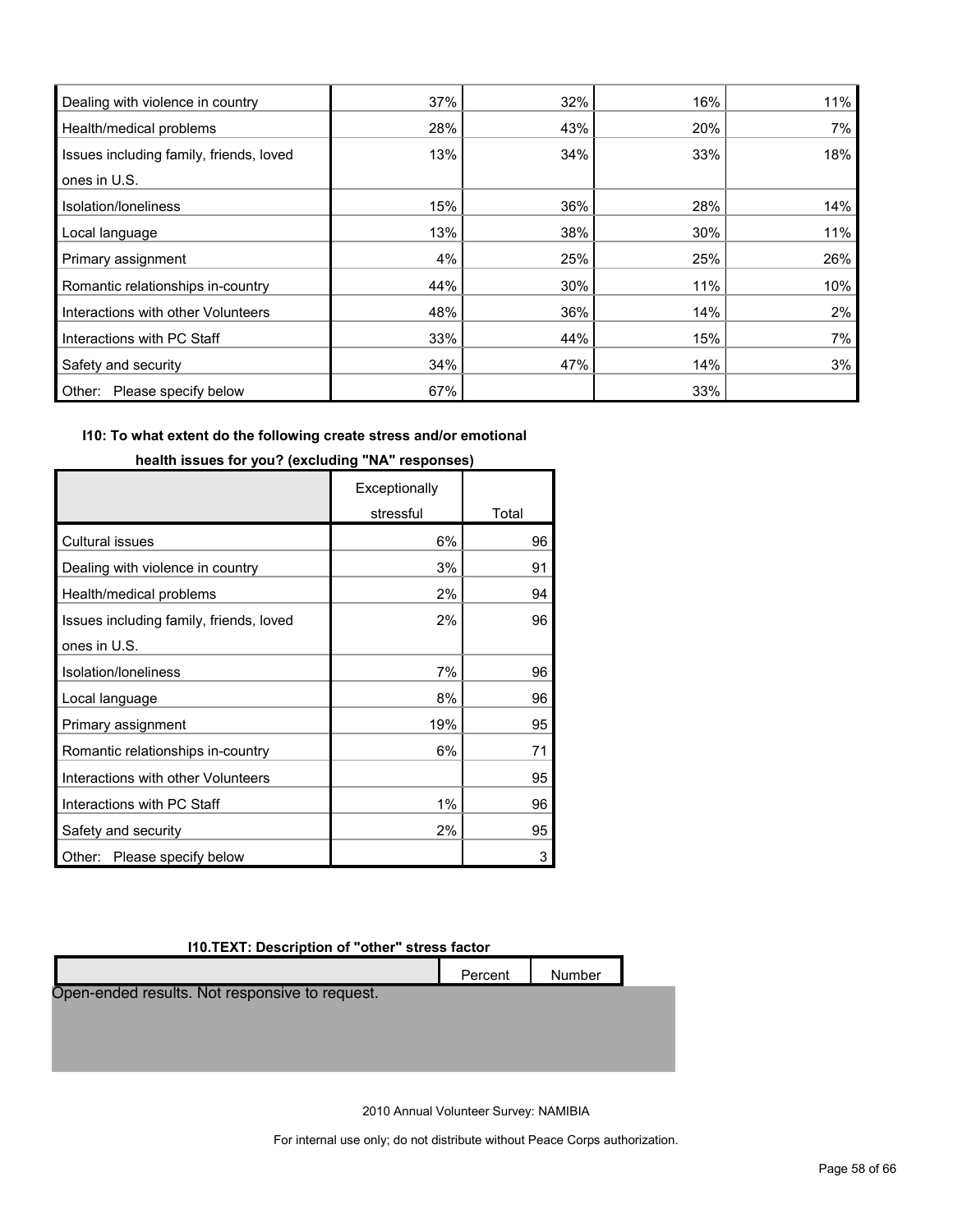| Open-ended question results. Not responsive to request. |           |  |  |  |  |  |
|---------------------------------------------------------|-----------|--|--|--|--|--|
| Гоtal                                                   | $100\%$ . |  |  |  |  |  |

NOTE: Long PCV descriptions of "other" factors may have be cut off in this table. The complete text is available upon request from OSIRP.

|                      | % Using This          | <b>Total PCVs</b> |
|----------------------|-----------------------|-------------------|
| <b>PCV Responses</b> | <b>Stress Reducer</b> | Responding        |
| 82                   | 85%                   |                   |
| 82                   | 85%                   |                   |
| 75                   | 77%                   |                   |
| 67                   | 69%                   |                   |
| 59                   | 61%                   |                   |
| 57                   | 59%                   |                   |
| 45                   | 46%                   |                   |
| 42                   | 43%                   |                   |
| 27                   | 28%                   |                   |
| 26                   | 27%                   |                   |
| 21                   | 22%                   |                   |
| 20                   | 21%                   |                   |
| 11                   | 11%                   |                   |
| 9                    | 9%                    |                   |
| 1                    | 1%                    |                   |
|                      |                       |                   |
|                      |                       |                   |
|                      |                       | 97                |
|                      |                       |                   |

#### **I11: Please mark all of the typical ways in which you cope with stress.**

\*Percents total to more than 100% since Volunteers were asked to "mark all that apply."

#### **I11: Others I talk with to reduce stress**

|                                                | Percent | Number |  |
|------------------------------------------------|---------|--------|--|
| Open-ended results. Not responsive to request. |         |        |  |
|                                                |         |        |  |
| Total                                          | 100%    |        |  |

2010 Annual Volunteer Survey: NAMIBIA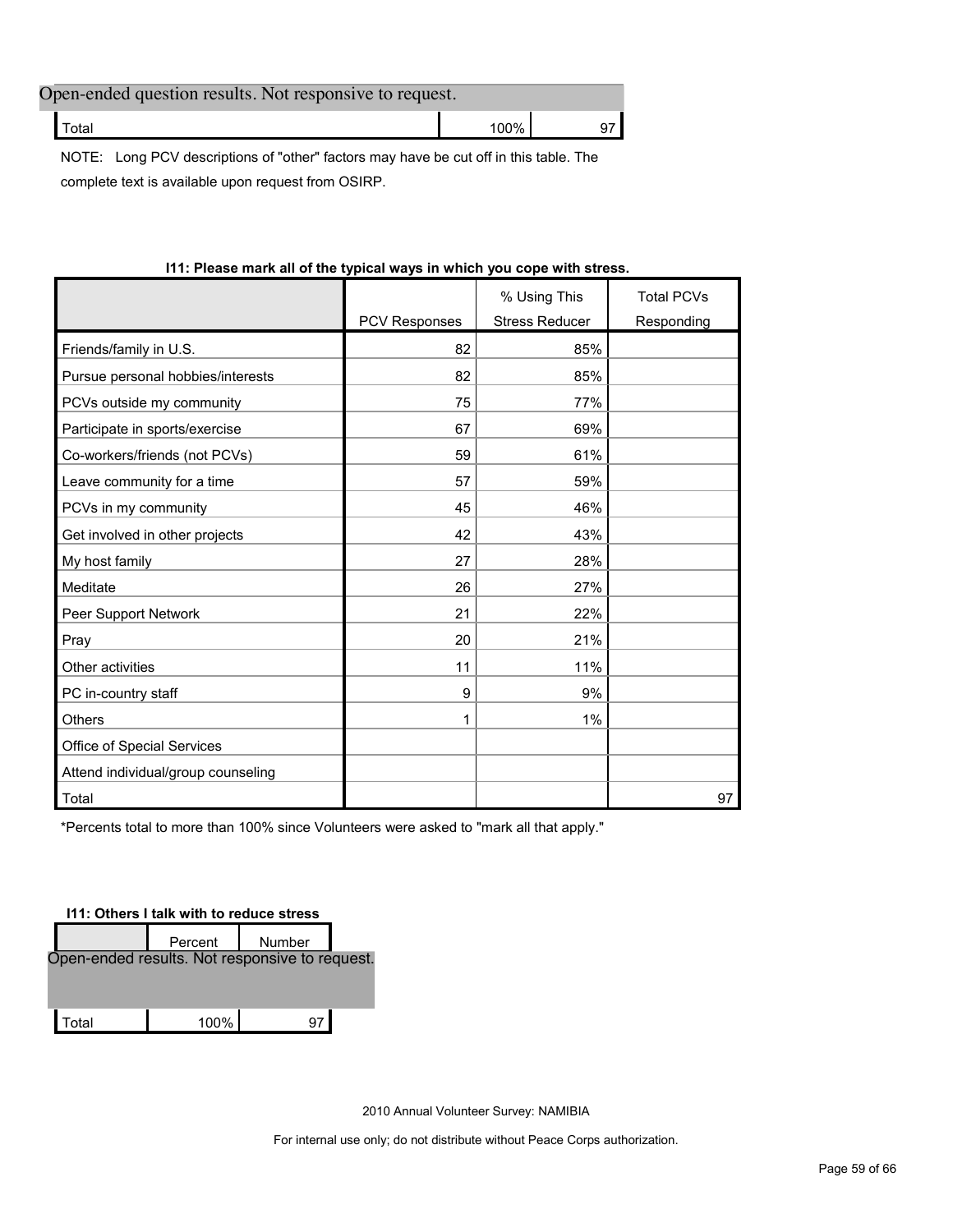| <b>111: Other activities to reduce stress</b>  |         |        |  |  |  |
|------------------------------------------------|---------|--------|--|--|--|
|                                                | Percent | Number |  |  |  |
| Open-ended results. Not responsive to request. |         |        |  |  |  |
|                                                |         |        |  |  |  |
|                                                |         |        |  |  |  |
|                                                |         |        |  |  |  |
|                                                |         |        |  |  |  |
|                                                |         |        |  |  |  |
|                                                |         |        |  |  |  |
|                                                |         |        |  |  |  |
|                                                |         |        |  |  |  |
|                                                |         |        |  |  |  |
|                                                |         |        |  |  |  |
|                                                |         |        |  |  |  |
|                                                |         |        |  |  |  |
|                                                |         |        |  |  |  |
| Total                                          | 100%    | 97     |  |  |  |

#### **I8: When asked about ways of coping with stress, Volunteers who**

**answered "No stress"** 

|                       |         | Yes, I have no |       |
|-----------------------|---------|----------------|-------|
|                       | NA      | stress         | Total |
| <b>I</b> I11.NOSTRESS | $100\%$ |                |       |

# <span id="page-59-0"></span>**J. Overall Assessment of Your Peace Corps Service**

This section reports Volunteers' level of satisfaction with their Peace Corps service and their expectations about completing their service.

|                                         | Not at all | Minimally | Adequately | Considerably | Exceptionally | Total |
|-----------------------------------------|------------|-----------|------------|--------------|---------------|-------|
| Overall Peace Corps service             |            | 6%        | 30%        | 38%          | 26%           | 97    |
| Community involvement                   |            | 12%       | 35%        | 33%          | 20%           | 97    |
| <b>Experience with other Volunteers</b> | 3%         | $6\%$     | 20%        | 47%          | 24%           | 96    |

#### **J1: How personally rewarding do you find your--?**

2010 Annual Volunteer Survey: NAMIBIA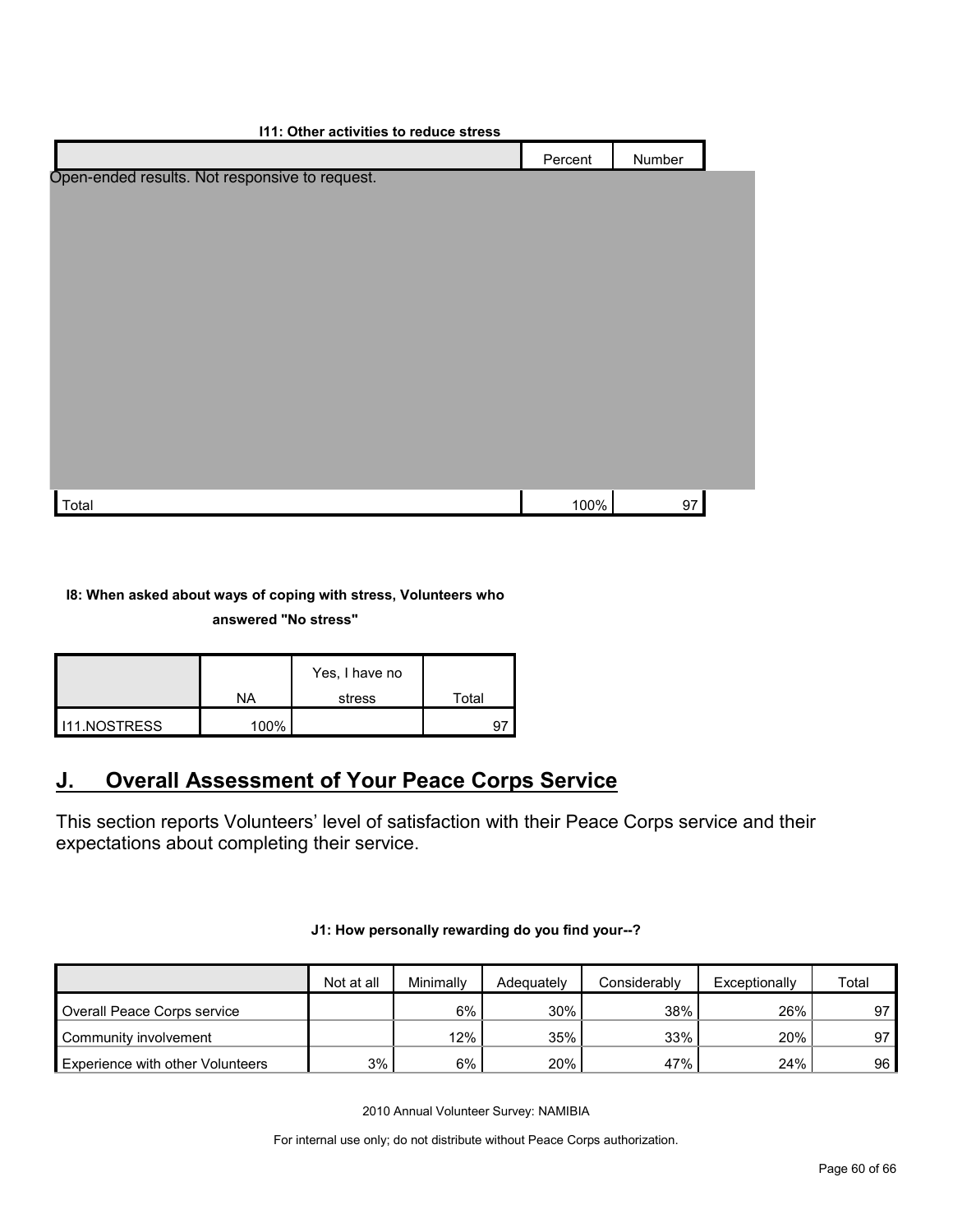| Work with counterparts/community   | 3%    | 14% | 37% | 28% | 18% | 97 |
|------------------------------------|-------|-----|-----|-----|-----|----|
| partners                           |       |     |     |     |     |    |
| Experience with other host country | $1\%$ | 8%  | 35% | 33% | 23% | 97 |
| nationals                          |       |     |     |     |     |    |

NOTE: See the Open-Ended Responses Report for PCV comments on J7 "What has been the best aspect of your PC service?"

|  | J2: Today, would you make the same decision to join the Peace Corps? |  |  |  |  |  |
|--|----------------------------------------------------------------------|--|--|--|--|--|
|  |                                                                      |  |  |  |  |  |

|               | Nο | Probably not | Possiblv | <b>Probably</b> | <b>Definitely</b> | $\tau$ otal |  |
|---------------|----|--------------|----------|-----------------|-------------------|-------------|--|
| $\sim$<br>ے ت |    | 4%           | 10%      | 28%             | 57%               | 96 I        |  |

#### **J3: Would you recommend Peace Corps service to others you think are qualified?**

|                 | No | Probably not | Possibly<br>Probably |     | Definitelv | Total |  |
|-----------------|----|--------------|----------------------|-----|------------|-------|--|
| $\sim$<br>- ს ა |    | 3%           | 16%                  | 22% | 59%        | ູ     |  |

#### **J4: Do you intend to complete your Peace Corps service?**

|      | No | Not sure | Yes | Might extend | Total |
|------|----|----------|-----|--------------|-------|
| l J4 |    | 6%       | 63% | 31%          | 9.    |

#### **J5: Would your host country benefit most if the Peace Corps program was---?**

|    |              |         | Refocused/redesig |                  |          |       |
|----|--------------|---------|-------------------|------------------|----------|-------|
|    | Discontinued | Reduced | ned               | Maintained as is | Expanded | Total |
| J5 | $1\%$        | 3%      | 60%               | 23%              | 13%      | 97    |

NOTE: See the Open-Ended Responses Report for PCV comments on J6 "How can the PC better address the needs of your host country?"

# <span id="page-60-0"></span>**K. Demographics and Factors Affecting Extensions**

This section reports on the age and gender of all respondents. It also reports on the importance Volunteers place on various factors that may influence their decision to extend or not extend their service beyond two years. Volunteers who answered that they either were considering an extension or were already serving beyond two years were asked to rate nine "motivating" factors and nine "challenging" factors. Volunteers could also write in any of their own motivating or challenging factors not included in the list.

2010 Annual Volunteer Survey: NAMIBIA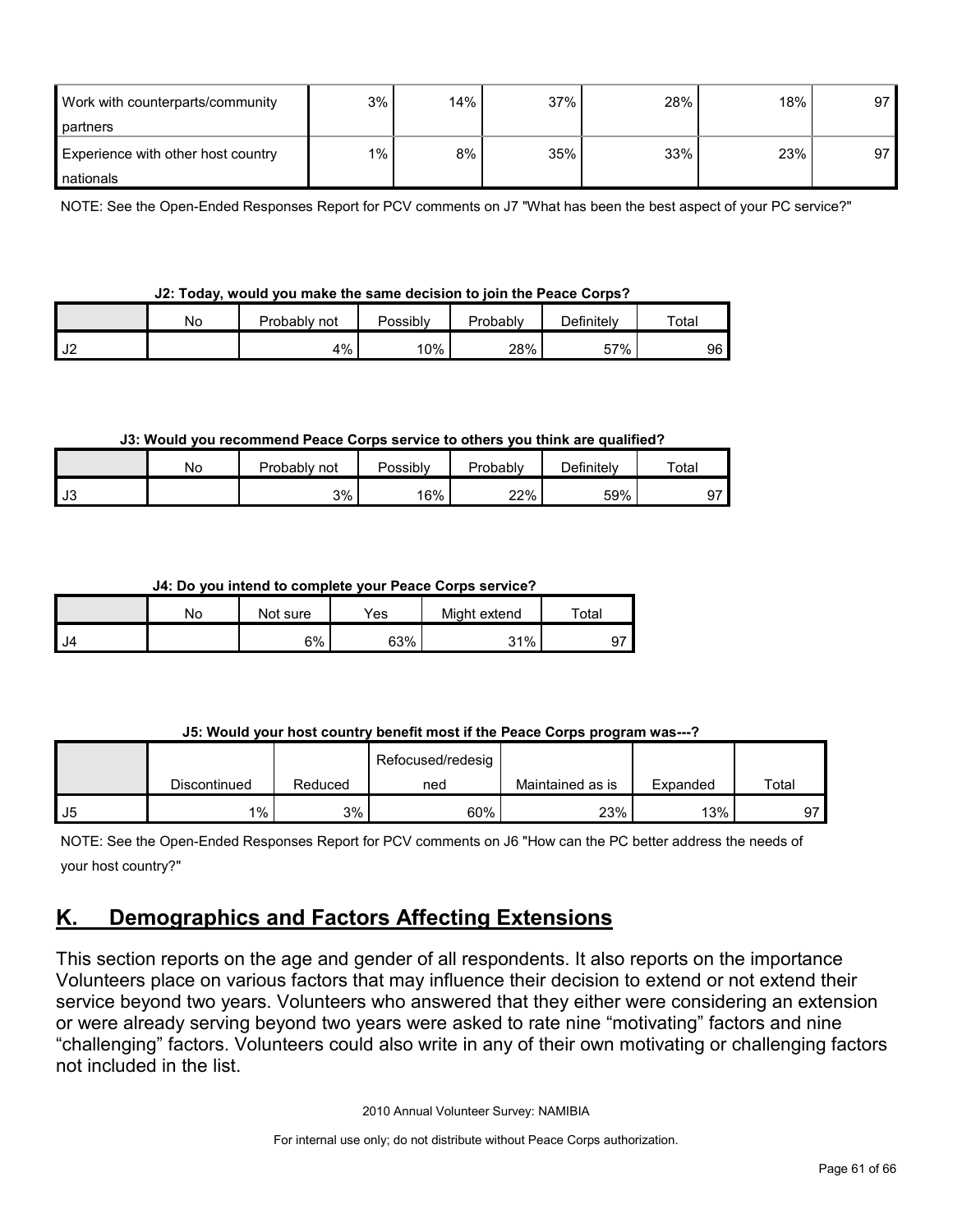#### **K1: What is your age?**

|         | 20-29 | 30-49 | 50+ | $\tau$ otal |  |
|---------|-------|-------|-----|-------------|--|
| AGE3qrp | 90%   | 4%    | 6%  | 96          |  |

#### **K2: What is your gender?**

|            | Female | Male | ™otal |
|------------|--------|------|-------|
| $I$ GENDER | 70%    | 30%  | ne    |

Other demographic tables are available upon request

#### **K8: Are you considering a 3rd year extension?**

|                                              | Percent | Number |
|----------------------------------------------|---------|--------|
| No                                           | 54%     | 52     |
| May extend beyond my original COS date       | 40%     | 39     |
| I am now serving beyond my original COS date | 6%      |        |
| Total                                        | 100%    | 97     |

#### **Ext Q1: Comparison of Reasons for Extending by Importance to PCVs Who May Extend Beyond COS**

|                                                         |               | Somewhat  |           |     |       |
|---------------------------------------------------------|---------------|-----------|-----------|-----|-------|
|                                                         | Not Important | important | Important | NA. | Total |
| Ability to partner with an NGO and/or government        | 26%           | 23%       | 51%       |     | 39    |
| counterpart                                             |               |           |           |     |       |
| Additional financial compensation (higher living        | 15%           | 36%       | 49%       |     | 39    |
| allowance, etc.)                                        |               |           |           |     |       |
| Flexibility to design my extension assignment           | 3%            | 28%       | 69%       |     | 39    |
| Opportunity for more substantive work                   | 5%            | 23%       | 72%       |     | 39    |
| Opportunity to finish or be more productive in my       | 23%           | 26%       | 44%       | 8%  | 39    |
| project                                                 |               |           |           |     |       |
| Opportunity to serve in a different site, country or    | 21%           | 23%       | 54%       | 3%  | 39    |
| project                                                 |               |           |           |     |       |
| Opportunity to take on additional responsibilities with | 38%           | 28%       | 33%       |     | 39    |
| PC at post                                              |               |           |           |     |       |

2010 Annual Volunteer Survey: NAMIBIA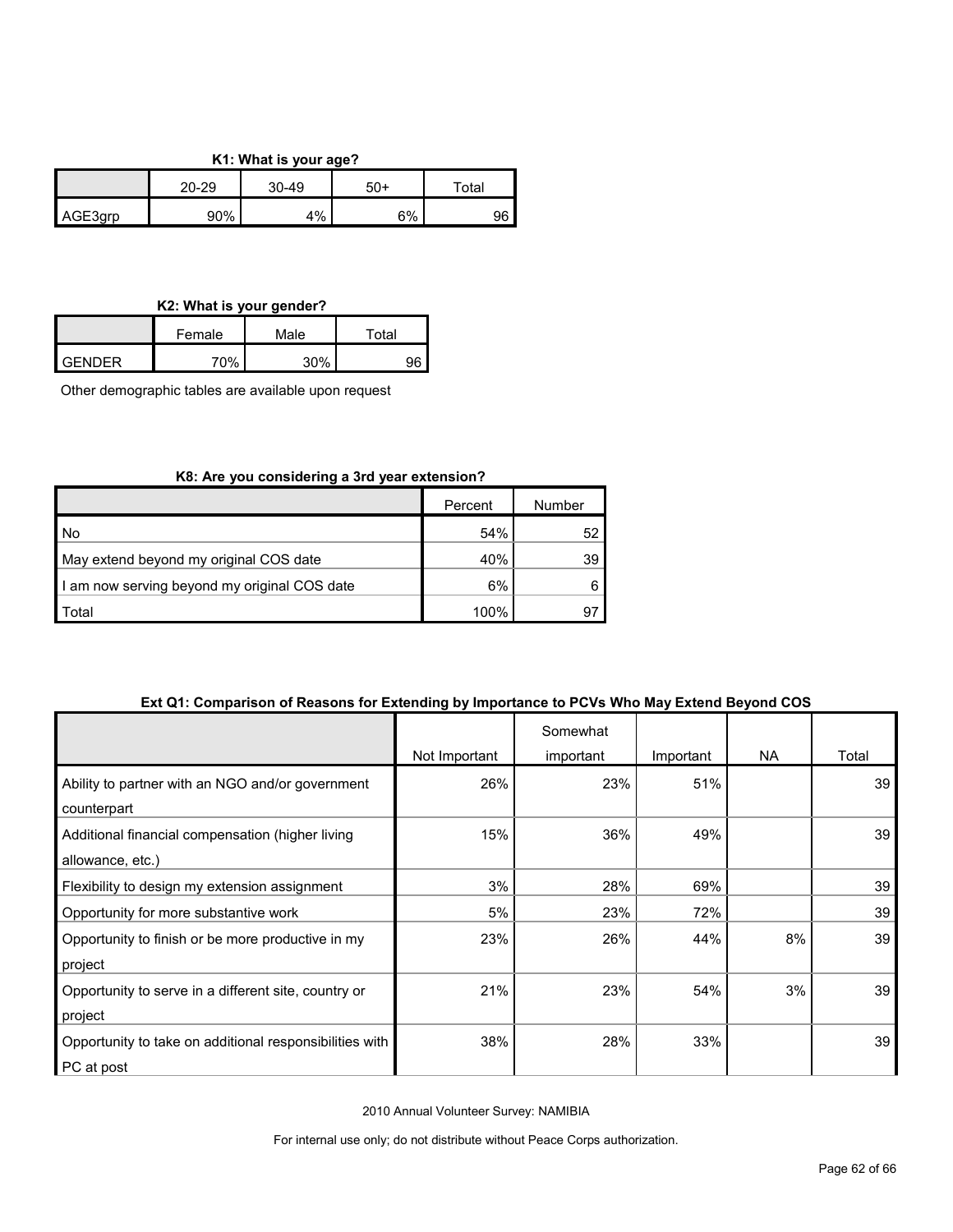| Recognition of excellent performance | 44% | 41% | 15% |     | 39 |
|--------------------------------------|-----|-----|-----|-----|----|
| Support from local Peace Corps staff | 23% | 41% | 33% | 3%  | 39 |
| Other:<br>Please specify below       |     |     | 20% | 80% | 10 |

NOTE: This table includes only PCVs who answered K8="May extend beyond my original COS date"

| $\alpha$ , which is a computation of the construction of the computation of the contrary will construct the construction of the construction of the construction of the construction of the construction of the construction of th | Not Important | Somewhat<br>important | Important | <b>NA</b> | Total |
|------------------------------------------------------------------------------------------------------------------------------------------------------------------------------------------------------------------------------------|---------------|-----------------------|-----------|-----------|-------|
| Ability to partner with an NGO and/or government                                                                                                                                                                                   |               |                       | 100%      |           | 6     |
| counterpart                                                                                                                                                                                                                        |               |                       |           |           |       |
| Additional financial compensation (higher living                                                                                                                                                                                   | 33%           | 67%                   |           |           | 6     |
| allowance, etc.)                                                                                                                                                                                                                   |               |                       |           |           |       |
| Flexibility to design my extension assignment                                                                                                                                                                                      |               | 33%                   | 67%       |           | 6     |
| Opportunity for more substantive work                                                                                                                                                                                              |               | 17%                   | 83%       |           | 6     |
| Opportunity to finish or be more productive in my                                                                                                                                                                                  |               | 17%                   | 83%       |           | 6     |
| project                                                                                                                                                                                                                            |               |                       |           |           |       |
| Opportunity to serve in a different site, country or                                                                                                                                                                               |               | 50%                   | 50%       |           | 6     |
| project                                                                                                                                                                                                                            |               |                       |           |           |       |
| Opportunity to take on additional responsibilities with                                                                                                                                                                            |               | 17%                   | 83%       |           | 6     |
| PC at post                                                                                                                                                                                                                         |               |                       |           |           |       |
| Recognition of excellent performance                                                                                                                                                                                               | 17%           |                       | 83%       |           | 6     |
| Support from local Peace Corps staff                                                                                                                                                                                               |               | 17%                   | 83%       |           | 6     |
| Please specify below<br>Other:                                                                                                                                                                                                     |               |                       |           | 100%      |       |

#### **Ext Q1: Comparison of Reasons for Extending by Importance to PCVs Serving an Extension**

NOTE: This table includes only PCVs who answered K8="Now serving beyond my original COS date"

#### **Ext Q1: Comparison of Reasons for Extending by Importance to PCVs Who May Extend and PCVs Serving an Extension (excluding all "NA" responses)**

|                                                  | Are you considering a 3rd year extension? |           |           |       |  |  |
|--------------------------------------------------|-------------------------------------------|-----------|-----------|-------|--|--|
|                                                  | May extend beyond my original COS date    |           |           |       |  |  |
|                                                  |                                           | Somewhat  |           |       |  |  |
|                                                  | Not Important                             | important | Important | Total |  |  |
| Ability to partner with an NGO and/or government | 26%                                       | 23%       | 51%       | 39    |  |  |
| counterpart                                      |                                           |           |           |       |  |  |
| Additional financial compensation (higher living | 15%                                       | 36%       | 49%       | 39    |  |  |
| allowance, etc.)                                 |                                           |           |           |       |  |  |

2010 Annual Volunteer Survey: NAMIBIA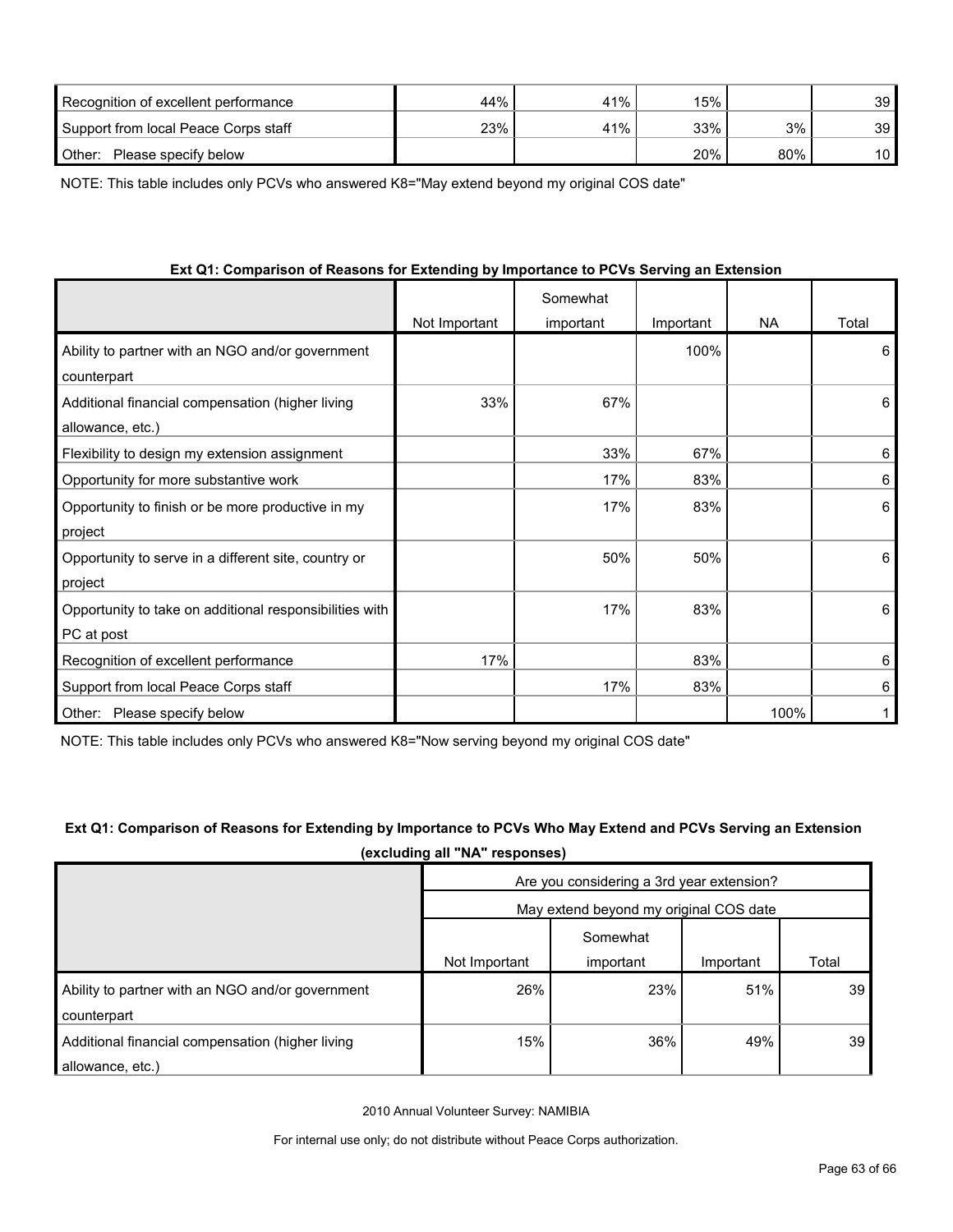| Flexibility to design my extension assignment                | 3%  | 28% | 69%  | 39             |
|--------------------------------------------------------------|-----|-----|------|----------------|
| Opportunity for more substantive work                        | 5%  | 23% | 72%  | 39             |
| Opportunity to finish or be more productive in my project    | 25% | 28% | 47%  | 36             |
| Opportunity to serve in a different site, country or project | 21% | 24% | 55%  | 38             |
| Opportunity to take on additional responsibilities with PC   | 38% | 28% | 33%  | 39             |
| at post                                                      |     |     |      |                |
| Recognition of excellent performance                         | 44% | 41% | 15%  | 39             |
| Support from local Peace Corps staff                         | 24% | 42% | 34%  | 38             |
| Other:<br>Please specify below                               |     |     | 100% | $\overline{2}$ |

NOTE: See Open-Ended Responses Report for "other" reasons for extending beyond COS

#### **Ext Q1: Comparison of Reasons for Extending by Importance to PCVs Who May Extend and PCVs Serving an Extension (excluding all "NA" responses)**

|                                                              | Are you considering a 3rd year extension?    |           |           |         |  |  |
|--------------------------------------------------------------|----------------------------------------------|-----------|-----------|---------|--|--|
|                                                              | I am now serving beyond my original COS date |           |           |         |  |  |
|                                                              | Somewhat                                     |           |           |         |  |  |
|                                                              | Not Important                                | important | Important | Total   |  |  |
| Ability to partner with an NGO and/or government             |                                              |           | 100%      | 6       |  |  |
| counterpart                                                  |                                              |           |           |         |  |  |
| Additional financial compensation (higher living             | 33%                                          | 67%       |           | 6       |  |  |
| allowance, etc.)                                             |                                              |           |           |         |  |  |
| Flexibility to design my extension assignment                |                                              | 33%       | 67%       | 6       |  |  |
| Opportunity for more substantive work                        |                                              | 17%       | 83%       | 6       |  |  |
| Opportunity to finish or be more productive in my project    |                                              | 17%       | 83%       | $\,6\,$ |  |  |
| Opportunity to serve in a different site, country or project |                                              | 50%       | 50%       | 6       |  |  |
| Opportunity to take on additional responsibilities with PC   |                                              | 17%       | 83%       | 6       |  |  |
| at post                                                      |                                              |           |           |         |  |  |
| Recognition of excellent performance                         | 17%                                          |           | 83%       | 6       |  |  |
| Support from local Peace Corps staff                         |                                              | 17%       | 83%       | 6       |  |  |
| Other: Please specify below                                  |                                              |           |           |         |  |  |

NOTE: See Open-Ended Responses Report for "other" reasons for extending beyond COS

#### **Ext Q2: Comparison of Reasons for Not Extending by Importance to PCVs Who May Serve Beyond COS**

|                                   | Somewhat      |           |           |     |       |
|-----------------------------------|---------------|-----------|-----------|-----|-------|
|                                   | Not Important | important | Important | NA  | Total |
| Adjustment to new country or site | 37%           | 32%       | 21%       | 11% | 38    |

2010 Annual Volunteer Survey: NAMIBIA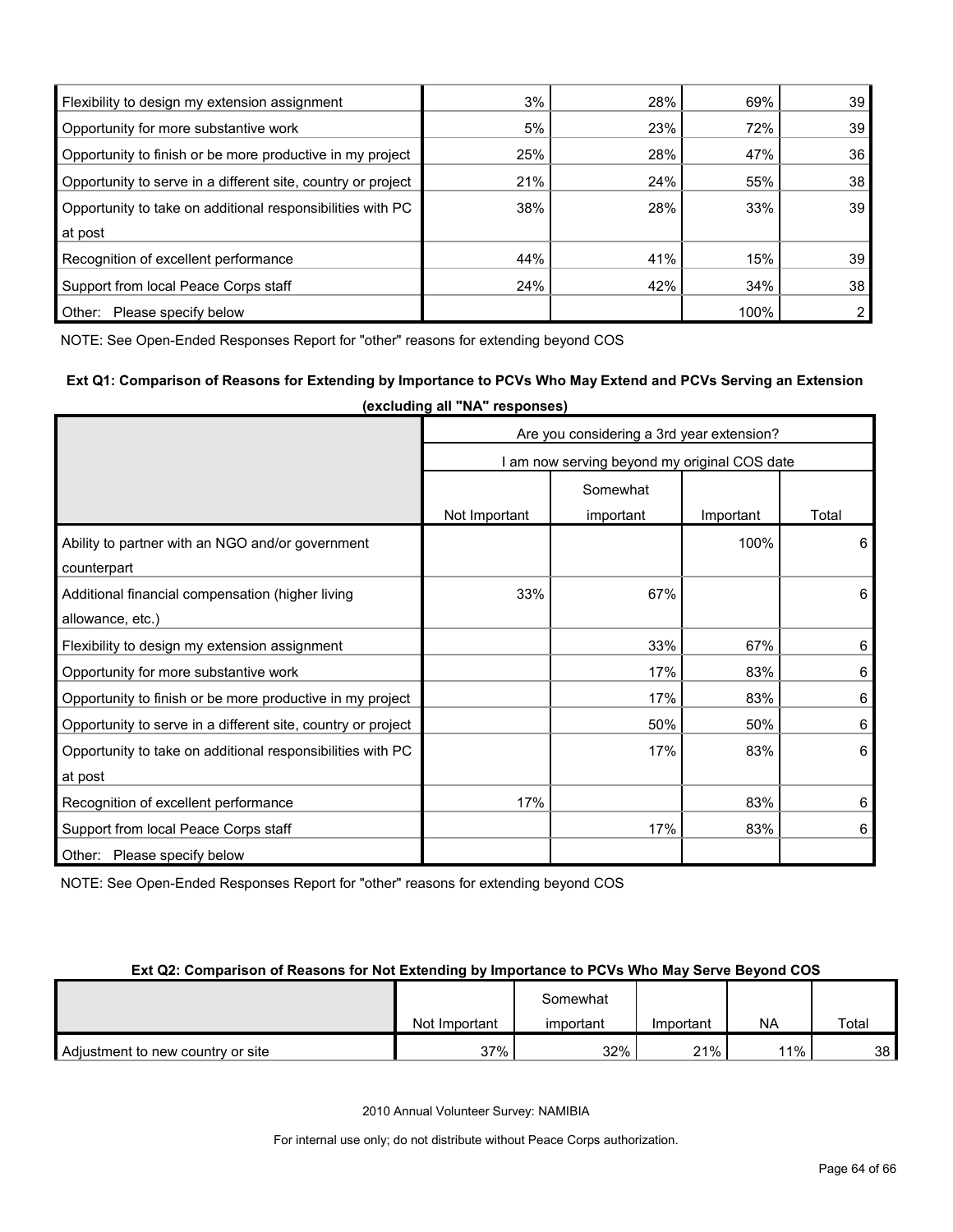| Bureaucratic challenges related to extension          | 29% | 34% | 34% | 3%  | 38 |
|-------------------------------------------------------|-----|-----|-----|-----|----|
| process                                               |     |     |     |     |    |
| Delaying the pursuit of professional/educational      | 30% | 14% | 54% | 3%  | 37 |
| opportunities                                         |     |     |     |     |    |
| Family and personal reasons                           | 16% | 26% | 55% | 3%  | 38 |
| Feeling that I am ready to go home                    | 24% | 21% | 50% | 5%  | 38 |
| Fellow Volunteers are leaving/have left               | 55% | 21% | 21% | 3%  | 38 |
| Lack of information about/difficulty defining the 3rd | 39% | 26% | 24% | 11% | 38 |
| year extension role                                   |     |     |     |     |    |
| Lack of professional development opportunities        | 43% | 24% | 22% | 11% | 37 |
| Lack of support from Peace Corps staff                | 46% | 30% | 16% | 8%  | 37 |
| Other:<br>Please specify below                        | 8%  | 8%  | 8%  | 77% | 13 |

NOTE: This table includes only PCVs who answered K8="May extend beyond my original COS date"

|                                                       |               | Somewhat  |           |           |       |
|-------------------------------------------------------|---------------|-----------|-----------|-----------|-------|
|                                                       | Not Important | important | Important | <b>NA</b> | Total |
| Adjustment to new country or site                     | 50%           | 17%       | 33%       |           | 6     |
| Bureaucratic challenges related to extension          | 50%           | 50%       |           |           | 6     |
| process                                               |               |           |           |           |       |
| Delaying the pursuit of professional/educational      | 33%           |           | 67%       |           | 6     |
| opportunities                                         |               |           |           |           |       |
| Family and personal reasons                           | 17%           | 33%       | 50%       |           | 6     |
| Feeling that I am ready to go home                    | 17%           | 17%       | 67%       |           | 6     |
| Fellow Volunteers are leaving/have left               | 17%           | 50%       | 33%       |           | 6     |
| Lack of information about/difficulty defining the 3rd | 17%           | 17%       | 67%       |           | 6     |
| year extension role                                   |               |           |           |           |       |
| Lack of professional development opportunities        | 50%           | 17%       | 33%       |           | 6     |
| Lack of support from Peace Corps staff                | 33%           | 17%       | 50%       |           | 6     |
| Other:<br>Please specify below                        |               |           | 50%       | 50%       | 2     |

#### **Ext Q2: Comparison of Reasons for Not Extending by Importance to PCVs Serving Beyond COS**

NOTE: This table includes only PCVs who answered K8="Now serving beyond my original COS date"

#### **Ext Q2: Comparison of Reasons for Not Extending by Importance to PCVs Who May Extend and PCVs Serving an**

**Extension (excluding all "NA" responses)**

Are you considering a 3rd year extension?

2010 Annual Volunteer Survey: NAMIBIA